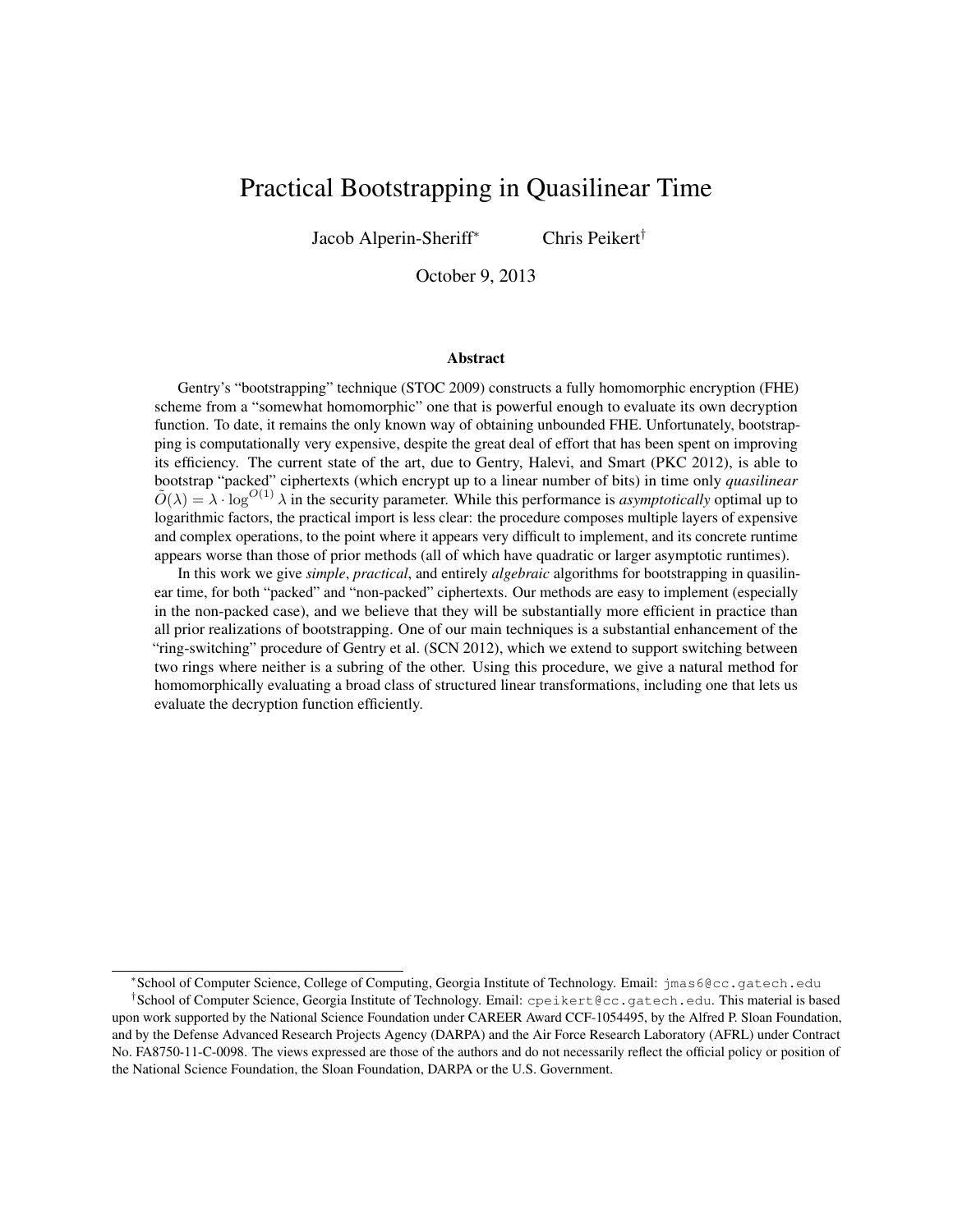# 1 Introduction

*Bootstrapping*, a central technique from the breakthrough work of Gentry [\[Gen09b,](#page-23-0) [Gen09a\]](#page-23-1) on fully homomorphic encryption (FHE), converts a sufficiently powerful "somewhat homomorphic" encryption (SHE) scheme into a fully homomorphic one. (An SHE scheme can support a bounded number of homomorphic operations on freshly generated ciphertexts, whereas an FHE scheme has no such bound.) In short, bootstrapping works by *homomorphically* evaluating the SHE scheme's decryption function on a ciphertext that cannot support any further homomorphic operations. This has the effect of "refreshing" the ciphertext, i.e., it produces a new one that encrypts the same message and can handle more homomorphic operations. Bootstrapping remains the only known way to achieve *unbounded* FHE, i.e., a scheme that can homomorphically evaluate any efficient function using keys and ciphertexts of a fixed size.<sup>[1](#page-1-0)</sup>

In order to be "bootstrappable," an SHE scheme must be powerful enough to homomorphically evaluate its own decryption function, using whatever homomorphic operations it supports. For security reasons, the key and ciphertext sizes of all known SHE schemes grow with the *depth* and, to a lesser extent, the *size* of the functions that they can homomorphically evaluate. For instance, under plausible hardness conjectures, the key and ciphertext sizes of the most efficient SHE scheme to date [\[BGV12\]](#page-23-2) grow quasilinearly in both the supported multiplicative depth d and the security parameter  $\lambda$ , i.e., as  $\hat{O}(d \cdot \lambda)$ . Clearly, the runtime of bootstrapping must also grow with the sizes of the keys, ciphertexts, and decryption function. This runtime is perhaps the most important measure of efficiency for FHE, because bootstrapping is currently the biggest bottleneck by far in instantiations, both in theory and in practice.

The past few years have seen an intensive study of different forms of decryption procedures for SHE schemes, and their associated bootstrapping operations [\[Gen09b,](#page-23-0) [Gen09a,](#page-23-1) [vDGHV10,](#page-24-0) [GH11b,](#page-23-3) [BV11a,](#page-23-4) [GH11a,](#page-23-5) [BGV12,](#page-23-2) [GHS12b\]](#page-23-6). The first few bootstrapping methods had moderate polynomial runtimes in the security parameter  $\lambda$ , e.g.,  $\tilde{O}(\lambda^4)$ . Brakerski, Gentry, and Vaikuntanathan [\[BGV12\]](#page-23-2) gave a major efficiency improvement, reducing the runtime to  $\tilde{O}(\lambda^2)$ . They also gave an amortized method that bootstraps  $\tilde{\Omega}(\lambda)$ ciphertexts at once in  $\tilde{O}(\lambda^2)$  time, i.e., quasilinear runtime per ciphertext. However, these results apply only to "non-packed" ciphertexts, i.e., ones that encrypt essentially just one bit each, which combined with the somewhat large runtimes makes these methods too inefficient to be used very much in practice. Most recently, Gentry, Halevi, and Smart [\[GHS12a\]](#page-23-7) achieved bootstrapping for "packed" ciphertexts (i.e., ones that encrypt up to  $\Omega(\lambda)$  bits each) in *quasilinear*  $\tilde{O}(\lambda)$  runtime, which is asymptotically optimal in space and time, up to polylogarithmic factors. For this they relied on a general "compiler" from another work of theirs [\[GHS12b\]](#page-23-6), which achieved SHE/FHE for sufficiently wide circuits with polylogarithmic multiplicative "overhead," i.e., cost relative to evaluating the circuit "in the clear."

Bootstrapping and FHE in quasi-optimal time and space is a very attractive and powerful theoretical result. However, the authors of [\[GHS12b,](#page-23-6) [GHS12a\]](#page-23-7) caution that their constructions may have limited potential for use in practice, for two main reasons: first, the runtimes, while asymptotically quasilinear, include very large polylogarithmic factors. For realistic values of the security parameter, these polylogarithmic terms exceed the rather small (but asymptotically worse) quasilinear overhead obtained in [\[BGV12\]](#page-23-2). The second reason is that their bootstrapping operation is algorithmically very complex and difficult to implement (see the next paragraphs for details). Indeed, while there are now a few working implementations of bootstrapping (e.g., [\[GH11b,](#page-23-3)  $CCK$ <sup>+</sup>13]) that follow the templates from [\[Gen09b,](#page-23-0) [Gen09a,](#page-23-1) [vDGHV10,](#page-24-0) [BGV12\]](#page-23-2), we are not aware of any attempt to implement any method having subquadratic runtime.

<span id="page-1-0"></span><sup>1</sup>This stands in contrast with *leveled* FHE schemes, which can homomorphically evaluate a function of any *a priori* bounded depth, but using keys and ciphertexts whose sizes depend on the bound. Leveled FHE can be constructed without resorting to bootstrapping [\[BGV12\]](#page-23-2).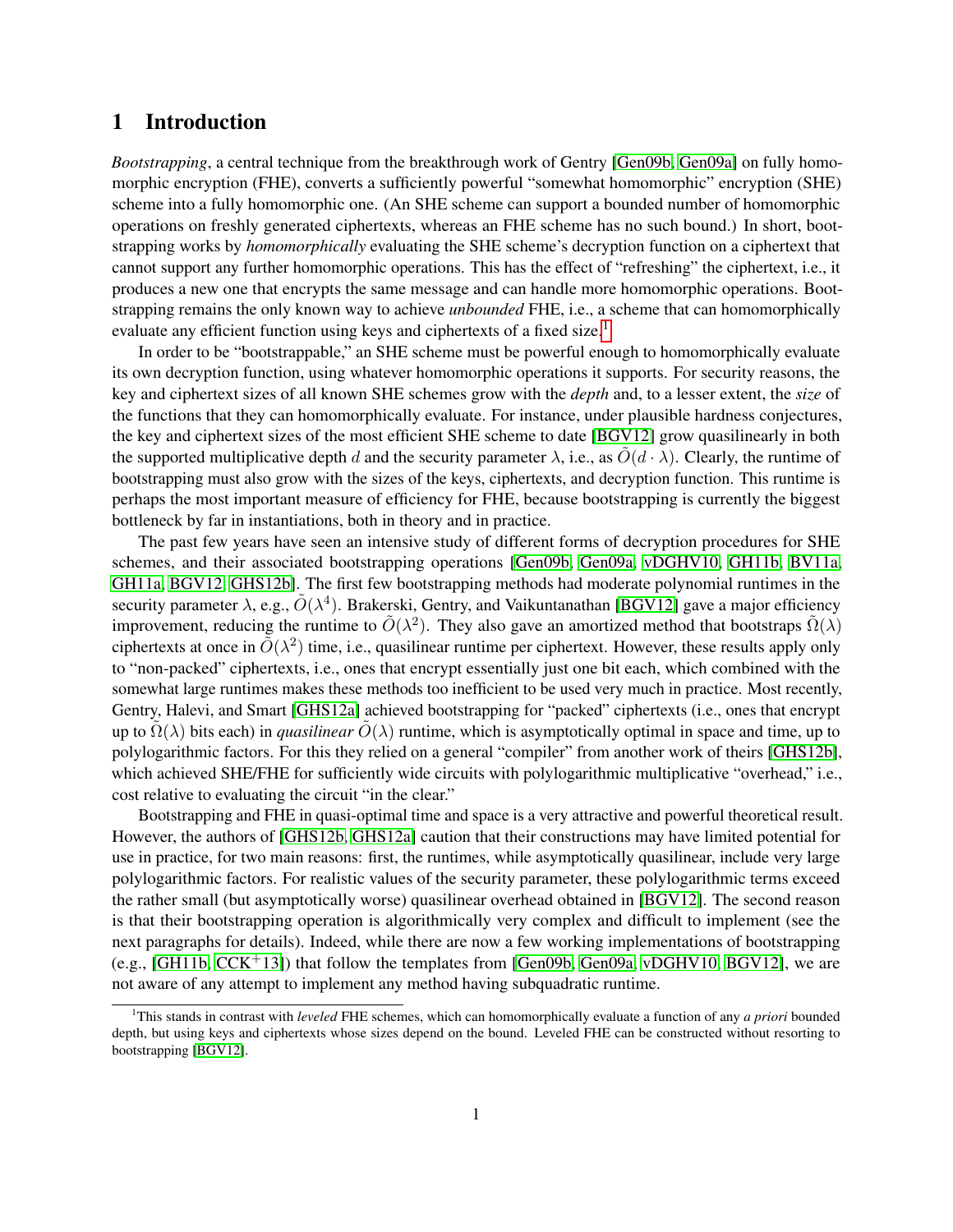Is quasilinear efficient? The complexity and large practical overhead of the constructions in [\[GHS12b,](#page-23-6) [GHS12a\]](#page-23-7) arise from two kinds of operations. First, the main technique from [\[GHS12b\]](#page-23-6) is a way of homomorphically evaluating any sufficiently shallow and wide arithmetic circuit on a "packed" ciphertext that encrypts a high-dimensional vector of plaintexts in multiple "slots." It works by first using ring automorphisms and key-switching operations [\[BV11a,](#page-23-4) [BGV12\]](#page-23-2) to obtain a small, fixed set of "primitive" homomorphic permutations on the slots. It then composes those permutations (along with other homomorphic operations) in a log-depth permutation network, to obtain any permutation. Finally, it homomorphically evaluates the desired circuit by combining appropriate permutations with relatively simple homomorphic slot-selection and ring operations.

In the context of bootstrapping, one of the key observations from [\[GHS12a\]](#page-23-7) is that a main step of the decryption procedure can be evaluated using the above technique. Specifically, they need an operation that moves the coefficients of an encrypted plaintext polynomial, reduced modulo a cyclotomic polynomial  $\Phi_m(X)$ , into the slots of a packed ciphertext (and back again). Once the coefficients are in the slots, they can be rounded in a batched (SIMD) fashion, and then mapped back to coefficients of the plaintext. The operations that move the coefficients into slots and vice-versa can be expressed as  $O(\log \lambda)$ -depth arithmetic circuits of size  $O(\lambda \log \lambda)$ , roughly akin to the classic FFT butterfly network. Hence they can be evaluated homomorphically with polylogarithmic overhead, using [\[GHS12b\]](#page-23-6). However, as the authors of [\[GHS12a\]](#page-23-7) point out, the decryption circuit is quite large and complex – especially the part that moves the slots back to the coefficients, because it involves reduction modulo  $\Phi_m(X)$  for an m having several prime divisors. This modular reduction is the most expensive part of the decryption circuit, and avoiding it is one of the main open problems given in [\[GHS12a\]](#page-23-7). However, even a very efficient decryption circuit would still incur the large polylogarithmic overhead factors from the techniques of [\[GHS12b\]](#page-23-6).

### 1.1 Our Contributions

We give a new bootstrapping algorithm that runs in *quasilinear*  $\tilde{O}(\lambda)$  time per ciphertext with *small* polylogarithmic factors, and is algorithmically much simpler than previous methods. It is easy to implement, and we believe that it will be substantially more efficient in practice than all prior methods. We provide a unified bootstrapping procedure that works for both "non-packed" ciphertexts (which encrypt integers modulo some  $p$ , e.g., bits) and "packed" ciphertexts (which encrypt elements of a high-dimensional ring), and also interpolates between the two cases to handle an intermediate concept we call "semi-packed" ciphertexts.

Our procedure for non-packed ciphertexts is especially simple and efficient. In particular, it can work very naturally using only cyclotomic rings having power-of-two index, i.e., rings of the form  $\mathbb{Z}[X]/(1 + X^{2^k})$ , which admit very fast implementations. This improves upon the method of [\[BGV12\]](#page-23-2), which achieves quasilinear *amortized* runtime when bootstrapping  $\Omega(\lambda)$  non-packed ciphertexts at once. Also, while that method can also use power-of-two cyclotomics, it can only do so by emulating  $\mathbb{Z}_2$  (bit) arithmetic within  $\mathbb{Z}_p$ for some moderately large prime  $p$ , which translates additions in  $\mathbb{Z}_2$  into much more costly multiplications in  $\mathbb{Z}_p$ . By contrast, our method works "natively" with any plaintext modulus.

For packed ciphertexts, our procedure draws upon high-level ideas from [\[GHS12b,](#page-23-6) [GHS12a\]](#page-23-7), but our approach is conceptually and technically very different. Most importantly, it completely avoids the two main inefficiencies from those works: first, unlike [\[GHS12b\]](#page-23-6), we do not use permutation networks or any explicit permutations of the plaintext slots, nor do we rely on a general-purpose compiler for homomorphically evaluating arithmetic circuits. Instead, we give direct, practically efficient procedures for homomorphically mapping the coefficients of an encrypted plaintext element into slots and vice-versa. In particular, our procedure does not incur the large cost or algorithmic complexity of homomorphically reducing modulo  $\Phi_m(X)$ , which was the main bottleneck in the decryption circuit of [\[GHS12a\]](#page-23-7).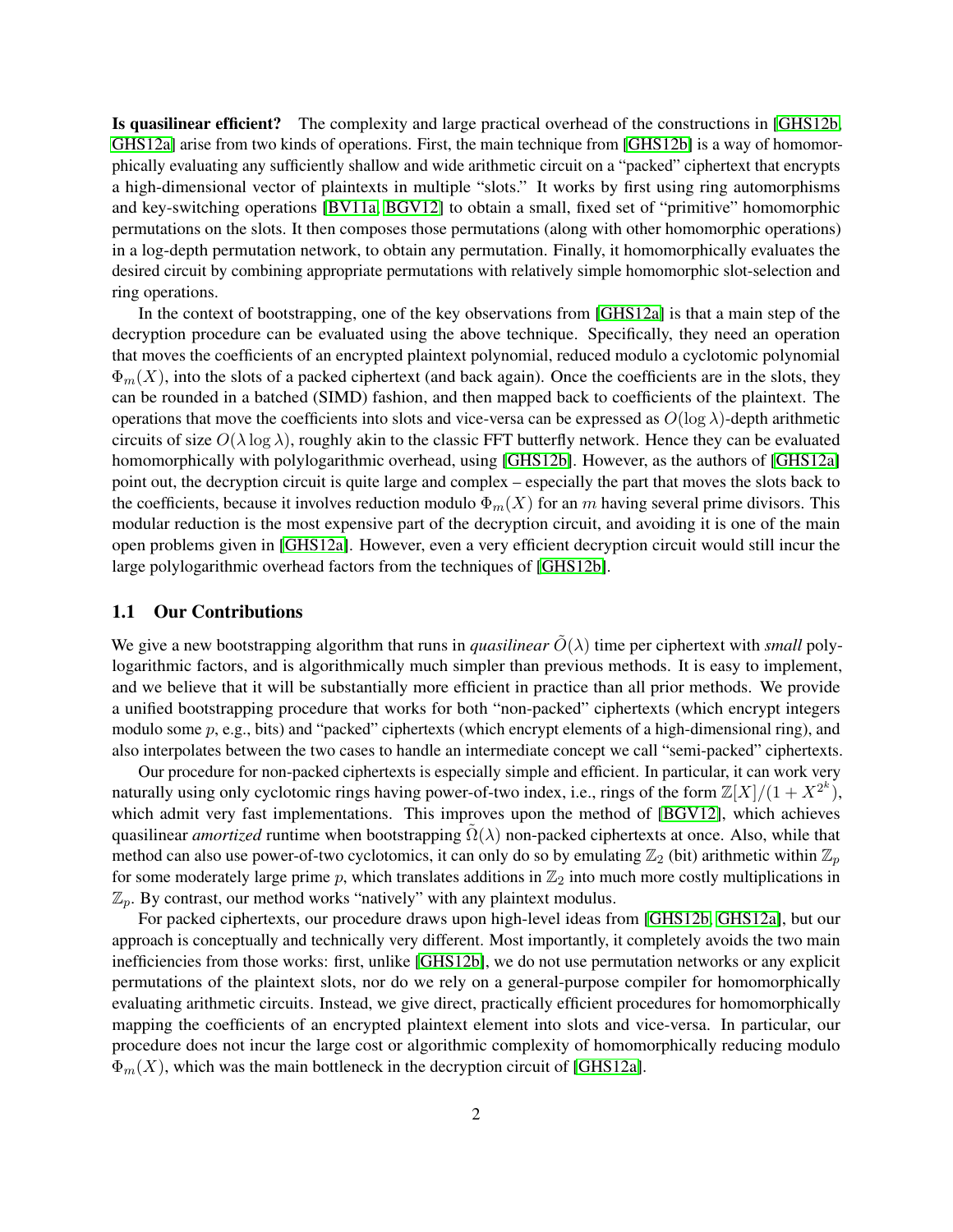At a higher level, our bootstrapping method has two other attractive and novel features: first, it is entirely "algebraic," by which we mean that the full procedure (including generation of all auxiliary data it uses) can be described as a short sequence of elementary operations from the "native instruction set" of the SHE scheme. By contrast, all previous methods at some point invoke rather generic arithmetic circuits, e.g., for modular addition of values represented as bit strings, or reduction modulo a cyclotomic polynomial  $\Phi_m(X)$ . Of course, arithmetic circuits can be evaluated using the SHE scheme's native operations, but we believe that the distinction between "algebraic" and "non-algebraic" is an important qualitative one, and it certainly affects the simplicity and concrete efficiency of the bootstrapping procedure.

The second nice feature of our method is that it completely decouples the algebraic structure of the SHE plaintext ring from that which is needed by the bootstrapping procedure. In previous methods that use amortization (or "batching") for efficiency (e.g., [\[SV11,](#page-23-9) [BGV12,](#page-23-2) [GHS12a\]](#page-23-7)), the ring and plaintext modulus of the SHE scheme must be chosen so as to provide many plaintext slots. However, this structure may not always be a natural match for the SHE application's efficiency or functionality requirements. For example, the lattice-based pseudorandom function of [\[BPR12\]](#page-23-10) works very well with a ring  $R_q = \mathbb{Z}_q[X]/(X^n + 1)$  where both q and n are powers of two, but for such parameters  $R_q$  has only *one* slot. Our method can bootstrap even for this kind of plaintext ring (and many others), while still using batching to achieve quasilinear runtime.

#### 1.2 Techniques

At the heart of our bootstrapping procedure are two novel homomorphic operations for SHE schemes over cyclotomic rings: for non-packed (or semi-packed) ciphertexts, we give an operation that *isolates the messagecarrying coefficient(s)* of a high-dimensional ring element; and for (semi-)packed ciphertexts, we give an operation that *maps coefficients to slots* and vice-versa.

Isolating coefficients. Our first homomorphic operation is most easily explained in the context of nonpacked ciphertexts, which encrypt single elements of the quotient ring  $\mathbb{Z}_p$  for some small modulus p, using ciphertexts over some cyclotomic quotient ring  $R_q = R/qR$  of moderately large degree  $d = \deg(R/\mathbb{Z}) =$  $O(\lambda)$ . We first observe that a ciphertext to be bootstrapped can be reinterpreted as an encryption of an  $R_q$ -element, one of whose  $\mathbb{Z}_q$ -coefficients (with respect to an appropriate basis of the ring) "noisily" encodes the message, and whose other coefficients are just meaningless noise terms. We give an simple and efficient homomorphic operation that preserves the meaningful coefficient, and maps all the others to zero. Having isolated the message-encoding coefficient, we can then homomorphically apply an efficient integer "rounding" function (see [\[GHS12a\]](#page-23-7) and Appendix [B\)](#page-24-1) to recover the message from its noisy encoding, which completes the bootstrapping procedure. (Note that it is necessary to remove the meaningless noise coefficients first, otherwise they would interfere with the correct operation of the rounding function.)

Our coefficient-isolating procedure works essentially by applying the *trace function*  $\text{Tr}_{R/\mathbb{Z}}\colon R \to \mathbb{Z}$ to the plaintext. The trace is the "canonical"  $\mathbb{Z}$ -linear function from R to  $\mathbb{Z}$ , and it turns out that for the appropriate choice of  $\mathbb Z$ -basis of R used in decryption, the trace simply outputs (up to some scaling factor) the message-carrying coefficient we wish to isolate. One simple and very efficient way of applying the trace homomorphically is to use the "ring-switching" technique of [\[GHPS12\]](#page-23-11), but unfortunately, this requires the ring-LWE problem [\[LPR10\]](#page-23-12) to be hard over the target ring Z, which is clearly not the case. Another way follows from the fact that  $\text{Tr}_{R/\mathbb{Z}}$  equals the sum of all d automorphisms of R; therefore, it can be computed by homomorphically applying each automorphism and summing the results. Unfortunately, this method takes at least *quadratic*  $\Omega(\lambda^2)$  time, because applying each automorphism homomorphically takes  $\Omega(\lambda)$  time, and there are  $d = \Omega(\lambda)$  automorphisms.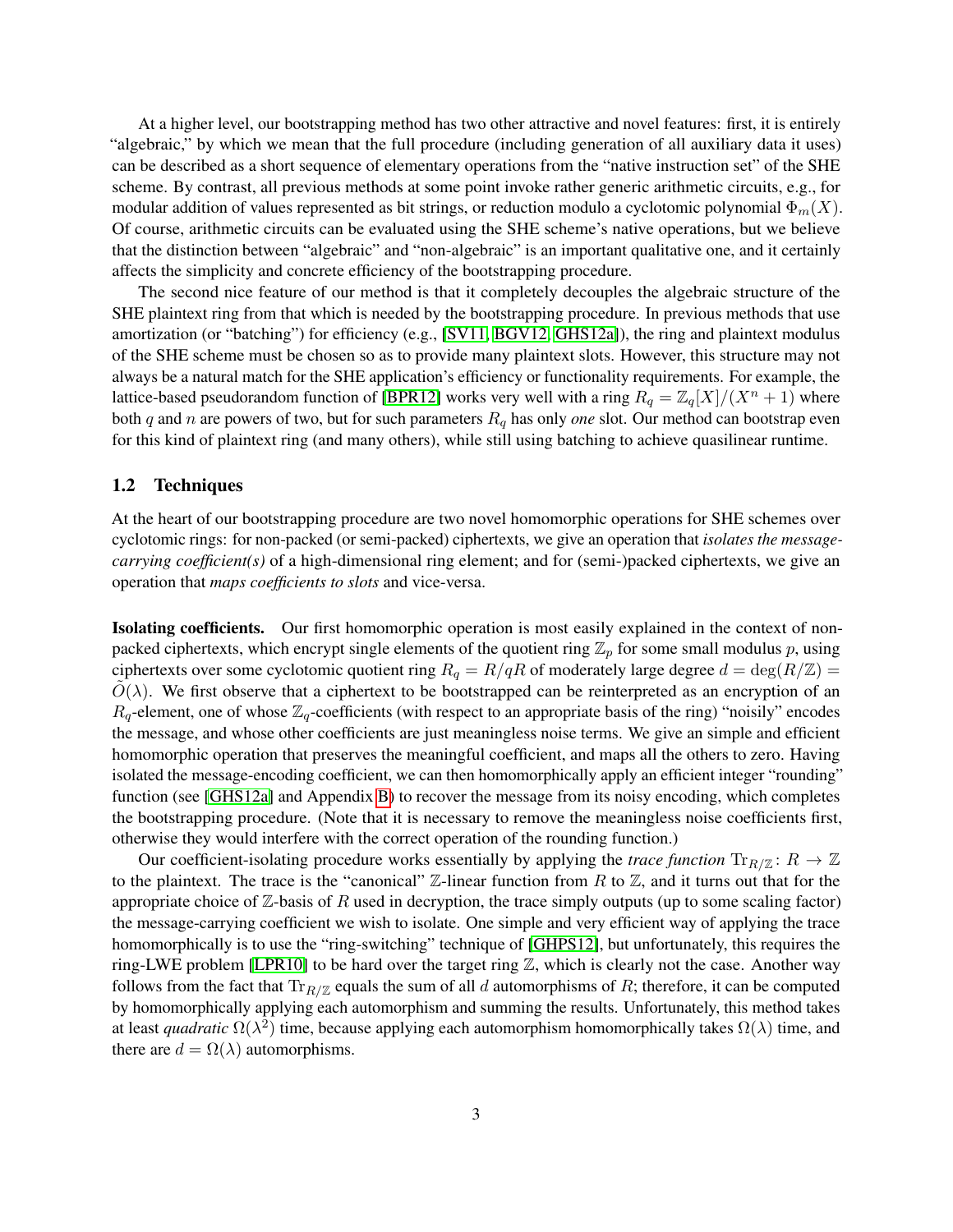So, instead of inefficiently computing the trace by summing all the automorphisms at once, we consider a *tower* of cyclotomic rings  $\mathbb{Z} = R^{(0)} \subseteq R^{(1)} \subseteq \cdots \subseteq R^{(r)} = R$ , usually written as  $R^{(r)} / \cdots / R^{(1)} / R^{(0)}$ . Then  $\text{Tr}_{R/\mathbb{Z}}$  is the composition of the individual trace functions  $\text{Tr}_{R^{(i)}/R^{(i-1)}}\colon R^{(i)} \to R^{(i-1)}$ , and these traces are equal to the sums of all automorphisms of  $R^{(i)}$  that fix  $R^{(i-1)}$  pointwise, of which there are exactly  $d_i = \deg(R^{(i)}/R^{(i-1)}) = \deg(R^{(i)}/\mathbb{Z})/\deg(R^{(i-1)}/\mathbb{Z})$ . We can therefore compute each  $\text{Tr}_{R^{(i)}/R^{(i-1)}}$ in time linear in  $\lambda$  and in  $d_i$ ; moreover, the number of trace functions to apply is at most logarithmic in  $d = \deg(R/\mathbb{Z}) = \tilde{O}(\lambda)$ , because each one reduces the degree by a factor of at least two. Therefore, by ensuring that the degrees of  $R^{(r)}, R^{(r-1)}, \ldots, R^{(0)}$  decrease gradually enough, we can homomorphically apply the full  $\text{Tr}_{R/\mathbb{Z}}$  in quasilinear time. For example, a particularly convenient choice is to let  $R^{(i)}$  be the  $2^{i+1}$ st cyclotomic ring  $\mathbb{Z}[X]/(1+X^{2^i})$  of degree  $2^i$ , so that every  $d_i = 2$ , and there are exactly  $\log_2(d) = O(\log \lambda)$  trace functions to apply.

More generally, when bootstrapping a *semi-packed* ciphertext we start with a plaintext value in  $R<sub>q</sub>$  that noisily encodes a message in  $S_p$ , for some subring  $S \subseteq R$ . (The case  $S = \mathbb{Z}$  corresponds to a non-packed ciphertext.) We show that applying the trace function  $\text{Tr}_{R/S}$  to the  $R_q$ -plaintext yields a new plaintext *in*  $S_q$ that noisily encodes the message, thus isolating the meaningful part of the noisy encoding and vanishing the rest. We then homomorphically apply a rounding function to recover the  $S_p$  message from its noisy  $S_q$ encoding, which uses the technique described next.

Mapping coefficients to slots. Our second technique, and main technical innovation, is in bootstrapping (semi-)packed ciphertexts. We enhance the recent "ring-switching" procedure of [\[GHPS12\]](#page-23-11), and use it to efficiently move "noisy" plaintext coefficients (with respect to an appropriate decryption basis) into slots for batch-rounding, and finally move the rounded slot values back to coefficients. We note that all previous methods for loading plaintext data into slots used the *same* ring for the source and destination, and so required the plaintext to come from a ring designed to have many slots. In this work, we use ring-switching to go from the SHE plaintext ring to a *different* ring having many slots, which is used only temporarily for batch-rounding. This is what allows the SHE plaintext ring to be decoupled from the rings used in bootstrapping, as mentioned above.

To summarize our technique, we first recall the ring-switching procedure of [\[GHPS12\]](#page-23-11). It was originally devised to provide moderate efficiency gains for SHE/FHE schemes, by allowing them to switch ciphertexts from high-degree cyclotomic rings to *subrings* of smaller degree (once enough homomorphic operations have been performed to make this secure). We generalize the procedure, showing how to switch between two rings where neither ring need be a subring of the other. The procedure has a very simple implementation, and as long as the two rings have a large *common subring*, it is also very efficient (i.e., quasilinear in the dimension). Moreover, it supports, as a side effect, the homomorphic evaluation of any function that is *linear over the common subring*. However, the larger the common subring is, the more restrictive this condition on the function becomes.

We show how our enhanced ring-switching can move the plaintext coefficients into the slots of the target ring (and back), which can be seen as just evaluating a certain Z-linear function. Here we are faced with the main technical challenge: for efficiency, the common subring of the source and destination rings must be large, but then the supported class of linear functions is very restrictive, and certainly does not include the Z-linear one we want to evaluate. We solve this problem by switching through a short sequence of "hybrid" rings, where adjacent rings have a large common subring, but the initial and final rings have only the integers  $\mathbb Z$  in common. Moreover, we show that for an appropriately chosen sequence of hybrid rings, the Z-linear function we want to evaluate *is* realizable by a sequence of allowed linear functions between adjacent hybrid rings. Very critically, this decomposition requires the SHE scheme to use a *highly structured*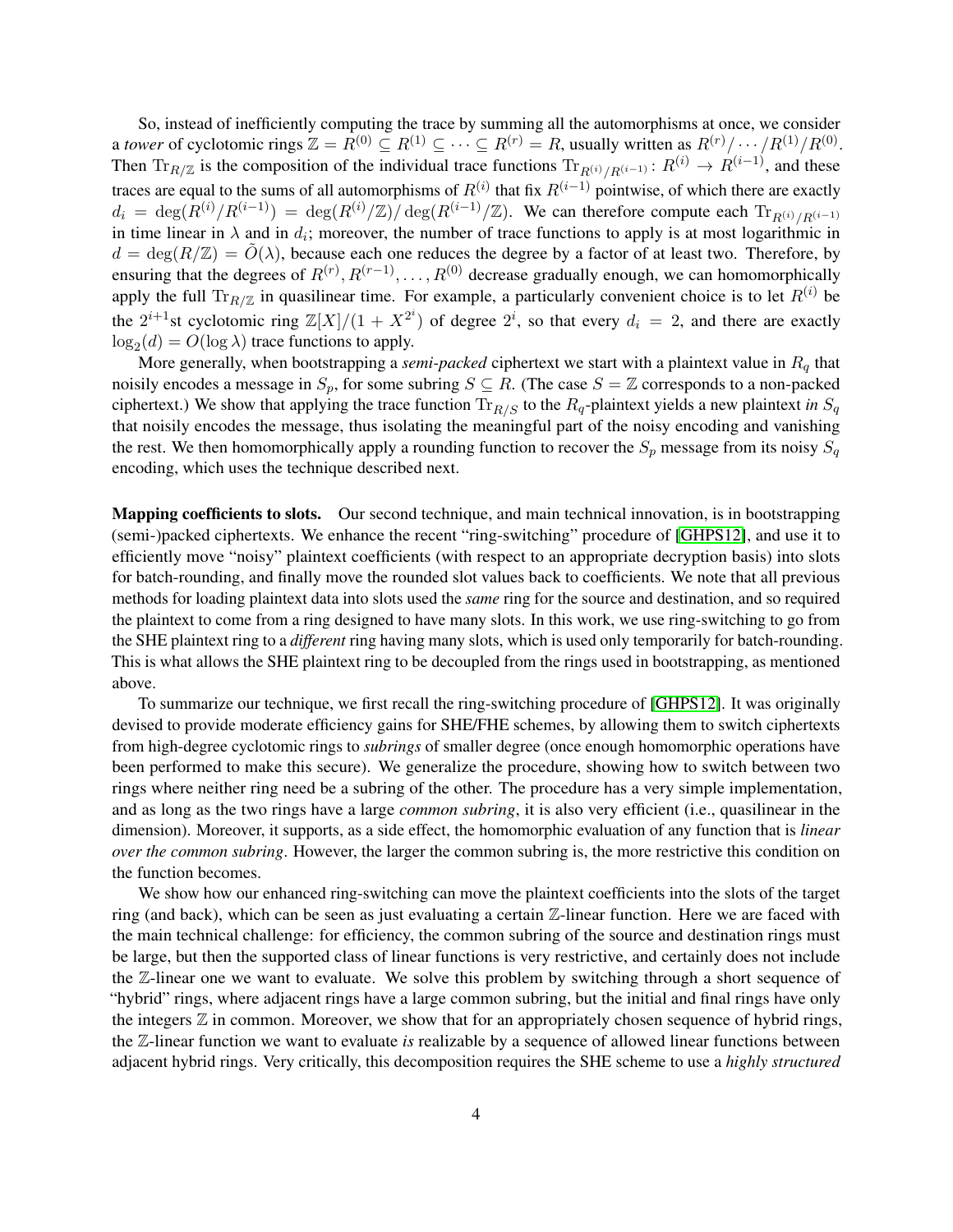basis of the ring for decryption. The usual representation of a cyclotomic ring as  $\mathbb{Z}[X]/\Phi_m(X)$  typically does not correspond to such a basis, so we instead rely on the *tensorial decomposition* of the ring and its corresponding bases, as recently explored in [\[LPR13\]](#page-23-13). At heart, this is what allows us to avoid the expensive homomorphic reduction modulo  $\Phi_m(X)$ , which is one of the main bottlenecks in previous work [\[GHS12a\]](#page-23-7).<sup>[2](#page-5-0)</sup>

Stepping back a bit, the technique of switching through hybrid rings and bases is reminiscent of standard "sparse decompositions" for linear transformations like the FFT, in that both decompose a complicated highdimensional transform into a short sequence of simpler, structured transforms. (Here, the simple transforms are computed merely as a side-effect of passing through the hybrid rings.) Because of these similarities, we believe that the enhanced ring-switching procedure will be applicable in other domain-specific applications of homomorphic encryption, e.g., signal-processing transforms or statistical analysis.

Organization. Section [2.1](#page-5-1) recalls the extensive algebraic background required for our constructions, and Section [2.2](#page-9-0) recalls a standard ring-based SHE scheme and some of its natural homomorphic operations. Section [3](#page-11-0) defines the general bootstrapping procedure. Sections [4](#page-15-0) and [5](#page-18-0) respectively fill in the details of the two novel homomorphic operations used in the bootstrapping procedure. Appendix [A](#page-24-2) documents a folklore transformation between two essentially equivalent ways of encoding messages in SHE schemes. Appendix [B](#page-24-1) describes an integer rounding procedure that simplifies the one given in [\[GHS12a\]](#page-23-7), and Appendix [C](#page-25-0) gives some concrete choices of rings that our method can use in practice.

Acknowledgments. We thank Oded Regev for helpful discussions during the early stages of this research, and the anonymous CRYPTO'13 reviewers for their thoughtful comments.

### 2 Preliminaries

For a positive integer k, we let  $[k] = \{0, \ldots, k-1\}$ . For an integer modulus q, we let  $\mathbb{Z}_q = \mathbb{Z}/q\mathbb{Z}$ denote the quotient ring of integers modulo q. For integers  $q, q'$ , we define the integer "rounding" function  $\lfloor \cdot \rceil_{q'} : \mathbb{Z}_q \to \mathbb{Z}_{q'}$  as  $\lfloor x \rceil_{q'} = \lfloor (q'/q) \cdot x \rceil \bmod q'.$ 

#### <span id="page-5-1"></span>2.1 Algebraic Background

Throughout this work, by "ring" we mean a commutative ring with identity. For two rings  $R \subseteq R'$ , and R-basis of R' is a set  $B \subset R'$  such that every  $r \in R'$  can be written uniquely as an R-linear combination of elements of B. For two rings R, S with a common subring E, an E-linear function  $L: R \to S$  is one for which  $L(r + r') = L(r) + L(r')$  for all  $r, r' \in R$ , and  $L(e \cdot r) = e \cdot L(r)$  for all  $e \in E, r \in R$ . It is immediate that such a function is defined uniquely by its values on any  $E$ -basis of  $R$ .

### 2.1.1 Cyclotomic Rings

For a positive integer m called the *index*, let  $\mathcal{O}_m = \mathbb{Z}[\zeta_m]$  denote the mth *cyclotomic ring*, where  $\zeta_m$  is an abstract element of order m over  $\mathbb Q$ . (In particular, we do not view  $\zeta_m$  as any particular complex root of unity.) The minimal polynomial of  $\zeta_m$  over  $\mathbb Q$  is the *mth cyclotomic polynomial*  $\Phi_m(X) = \prod_{i \in \mathbb Z_m^*} (X - \omega_m^i) \in \mathbb Z[X]$ , where  $\omega_m = \exp(2\pi\sqrt{-1}/m) \in \mathbb{C}$  is the principal mth complex root of unity, and the roots  $\omega_m^i \in \mathbb{C}$  range

<span id="page-5-0"></span> $2$ The use of more structured representations of cyclotomic rings in [\[LPR13\]](#page-23-13) was initially motivated by the desire for simpler and more efficient algorithms for cryptographic operations. Interestingly, these representations yield moderate efficiency improvements for computations "in the clear," but dramatic benefits for their homomorphic counterparts!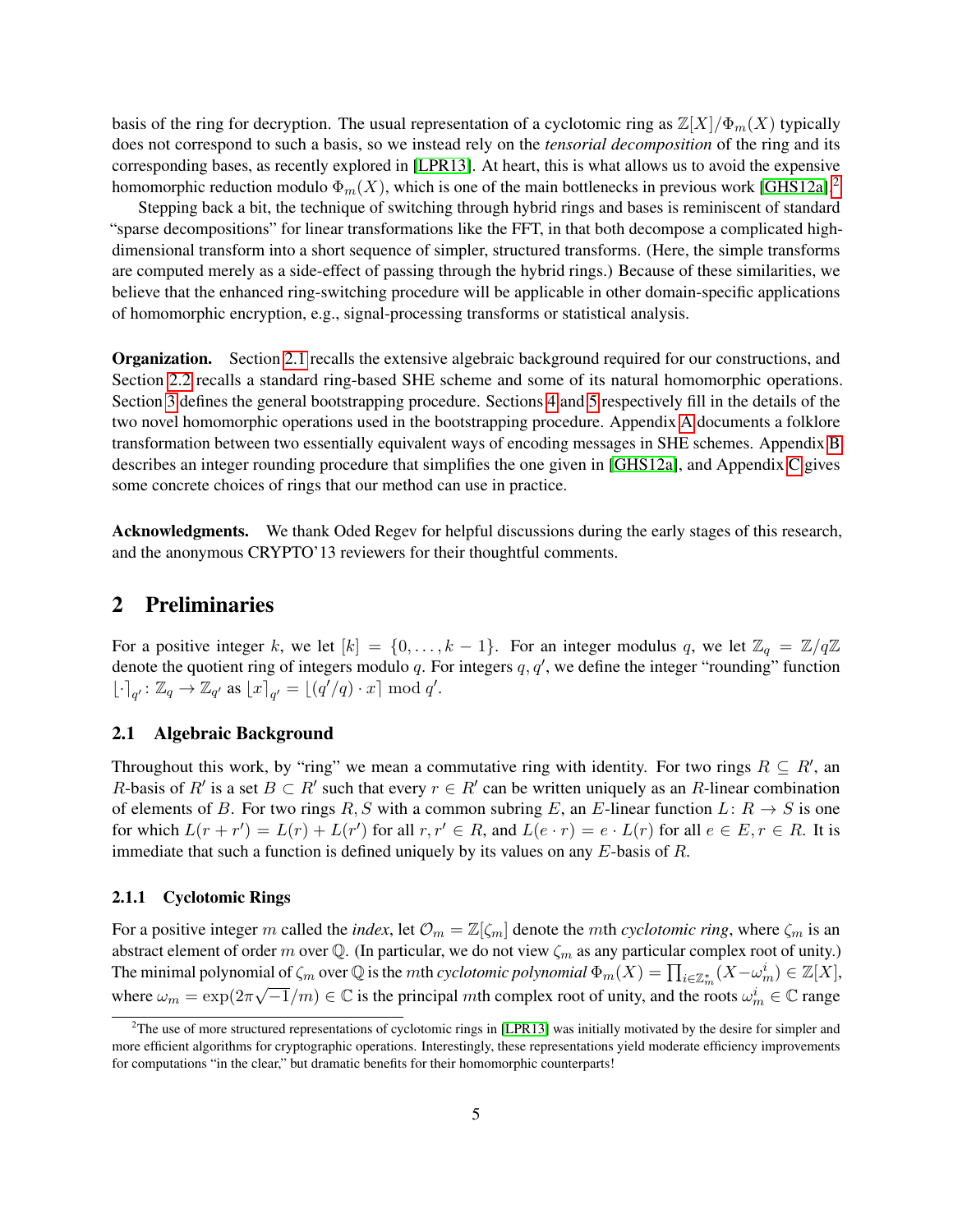over all the *primitive* complex mth roots of unity. Therefore,  $\mathcal{O}_m$  is a ring extension of degree  $n = \varphi(m)$ over Z. (In particular,  $\mathcal{O}_1 = \mathcal{O}_2 = \mathbb{Z}$ .) Clearly,  $\mathcal{O}_m$  is isomorphic to the polynomial ring  $\mathbb{Z}[X]/\Phi_m(X)$  by identifying  $\zeta_m$  with X, and has the "power basis"  $\{1, \zeta_m, \dots, \zeta_m^{n-1}\}$  as a Z-basis. However, for non-prime-power m the power basis can be somewhat cumbersome and inefficient to work with. In Section [2.1.4](#page-8-0) we consider other, more structured bases that are essential to our techniques.

If  $m|m'$ , we can view the mth cyclotomic ring  $\mathcal{O}_m$  as a subring of  $\mathcal{O}_{m'} = \mathbb{Z}[\zeta_{m'}]$ , via the ring embedding (i.e., injective ring homomorphism) that maps  $\zeta_m$  to  $\zeta_{m'}^{m'/m}$ . The ring extension  $\mathcal{O}_{m'}/\mathcal{O}_m$  has degree  $d = \varphi(m')/\varphi(m)$ , and also d automorphisms  $\tau_i$  (i.e., automorphisms of  $\mathcal{O}_{m'}$  that fix  $\mathcal{O}_m$  pointwise), which are defined by  $\tau_i(\zeta_{m'}) = \zeta_{m'}^i$  for each  $i \in \mathbb{Z}_{m'}^*$  such that  $i = 1 \pmod{m}$ . The *trace* function  $Tr = Tr_{\mathcal{O}_{m'}/\mathcal{O}_m}: \mathcal{O}_{m'} \to \mathcal{O}_m$  can be defined as the sum of these automorphisms:

$$
\mathrm{Tr}_{\mathcal{O}_{m'}/\mathcal{O}_m}(a) = \sum_i \tau_i(a) \in \mathcal{O}_m.
$$

Notice that Tr is  $\mathcal{O}_m$ -linear by definition. If  $\mathcal{O}_{m''}/\mathcal{O}_{m'}/\mathcal{O}_m$  is a tower of ring extensions, then the trace satisfies the composition property  $\text{Tr}_{\mathcal{O}_{m''}/\mathcal{O}_m} = \text{Tr}_{\mathcal{O}_{m'}/\mathcal{O}_m} \circ \text{Tr}_{\mathcal{O}_{m''}/\mathcal{O}_{m'}}$ .

An important element in the mth cyclotomic ring is

<span id="page-6-0"></span>
$$
g := \prod_{\text{odd prime } p \mid m} (1 - \zeta_p) \in \mathcal{O}_m. \tag{2.1}
$$

Also define  $\hat{m} = m/2$  if m is even, otherwise  $\hat{m} = m$ , for any cyclotomic index m. It is known that  $g|\hat{m}$ (see, e.g., [\[LPR13,](#page-23-13) Section 2.5.4]). The following lemma shows how the elements q in different cyclotomic rings, and the ideals they generate, are related by the trace function.

<span id="page-6-1"></span>**Lemma 2.1.** Let  $m|m'$  be positive integers and let  $g \in R = \mathcal{O}_m$ ,  $g' \in R' = \mathcal{O}_{m'}$  and  $\hat{m}$ ,  $\hat{m}'$  be as defined above. Then  $\text{Tr}_{R'/R}(g'R') = (\hat{m}'/\hat{m}) \cdot gR$ , and in particular,  $\text{Tr}_{R'/R}(g') = (\hat{m}'/\hat{m}) \cdot g$ .

Later on we use the *scaled* trace function  $(\hat{m}/\hat{m}') \text{Tr}_{R'/R}$ , which by the above lemma maps the ideal  $g'R$ to  $gR$ , and  $g'$  to  $g$ .

*Proof.* Let Tr =  $Tr_{R'/R}$ . To prove the first claim, we briefly recall certain properties of  $R^{\vee}$ , the fractional ideal "dual" to R; see [\[LPR13,](#page-23-13) Section 2.5.4] for further details. First,  $R^{\sqrt{ }} = (q/\hat{m})R$ , and similarly  $(R')^{\vee} = (g'/\hat{m}')R'$ . It also follows directly from the definition of the dual ideal that  $\text{Tr}((R')^{\vee}) = R^{\vee}$ ; see for example [\[GHPS12,](#page-23-11) Equation 2.2]. Therefore,  $\text{Tr}(g'R') = (\hat{m}'/\hat{m}) \cdot gR$ .

For the second claim, we first show the effect of the trace on g' when  $m' = m \cdot p$  for some prime p. If p divides m, then  $\hat{m}'/\hat{m} = m'/m = p$ , the degree of  $R'/R$  is  $\varphi(m')/\varphi(m) = p$ , and  $g' = g \in R$ , so  $\text{Tr}(g') = \text{Tr}(g) = p \cdot g$ . Now suppose p does not divide m. If  $p = 2$ , then m is even and m' is odd, so  $\hat{m}'/\hat{m} = (m'/2)/m = 1$ , the degree of  $R'/R$  is 1, and  $g' = g \in R$ , so  $\text{Tr}(g') = g$ . Otherwise p is odd, so  $m'/m = m'/m = p$  and  $g' = (1 - \zeta_p)g$ . Therefore  $\text{Tr}(g') = \text{Tr}(1 - \zeta_p) \cdot g = p \cdot g$ , where the final equality follows from Tr(1) =  $p - 1$  and Tr( $\zeta_p$ ) =  $\zeta_p^1 + \zeta_p^2 + \cdots + \zeta_p^{p-1} = -1$ .

The general case follows from the composition property of the trace, by iteratively applying the above case to any cyclotomic tower  $R^{(r)}/R^{(r-1)}/\cdots/R^{(0)}$ , where  $R^{(r)} = R'$  and  $R^{(0)} = R$ , and the ratio of the indices of  $R^{(i)}$ ,  $R^{(i-1)}$  is prime for every  $i = 1, \ldots, r$ .  $\Box$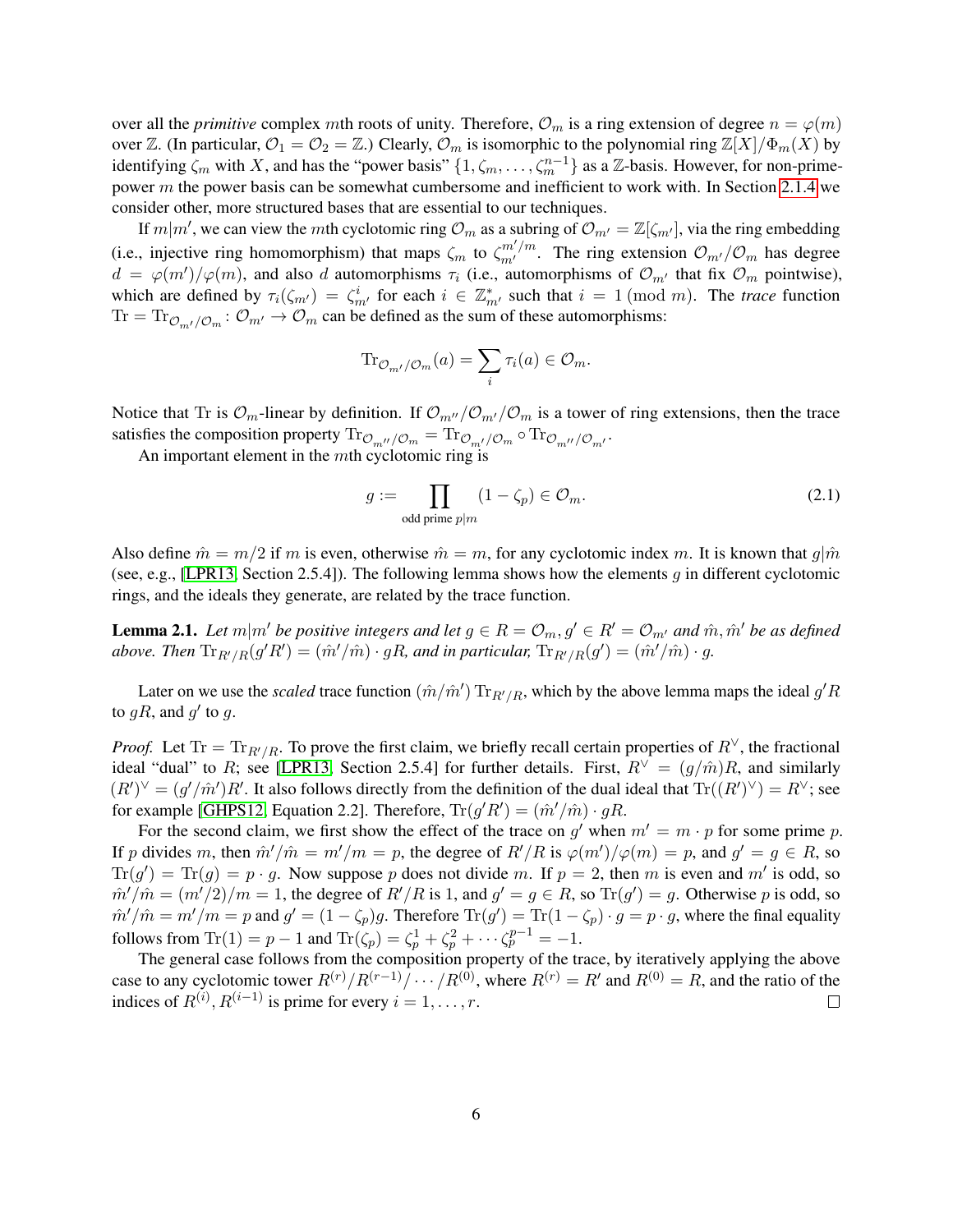#### 2.1.2 Tensorial Decomposition of Cyclotomics

An important fact from algebraic number theory, used centrally in this work (and in [\[LPR13\]](#page-23-13)), is the *tensorial decomposition* of cyclotomic rings (and their bases) in terms of subrings. Let  $\mathcal{O}_{m_1}, \mathcal{O}_{m_2}$  be cyclotomic rings. Then their largest common subring is  $\mathcal{O}_{m_1} \cap \mathcal{O}_{m_2} = \mathcal{O}_q$  where  $g = \gcd(m_1, m_2)$ , and their smallest common extension ring, called the *compositum*, is  $\mathcal{O}_{m_1} + \mathcal{O}_{m_2} = \mathcal{O}_l$  where  $l = \text{lcm}(m_1, m_2)$ . When considered as extensions of  $\mathcal{O}_g$ , the ring  $\mathcal{O}_l$  is isomorphic to the *ring tensor product* of  $\mathcal{O}_{m_1}$  and  $\mathcal{O}_{m_2}$ , written as (sometimes suppressing  $\mathcal{O}_g$  when it is clear from context)

$$
\mathcal{O}_l/\mathcal{O}_g \cong (\mathcal{O}_{m_1}/\mathcal{O}_g) \otimes (\mathcal{O}_{m_2}/\mathcal{O}_g).
$$

On the right, the ring tensor product is defined as the set of all  $\mathcal{O}_q$ -linear combinations of *pure tensors*  $a_1 \otimes a_2$ , with ring operations defined by  $\mathcal{O}_q$ -bilinearity:

$$
(a_1 \otimes a_2) + (b_1 \otimes a_2) = (a_1 + b_1) \otimes a_2,
$$
  
\n
$$
(a_1 \otimes a_2) + (a_1 \otimes b_2) = a_1 \otimes (a_2 + b_2),
$$
  
\n
$$
c(a_1 \otimes a_2) = (ca_1) \otimes a_2 = a_1 \otimes (ca_2)
$$

for any  $c \in \mathcal{O}_q$ , and the mixed-product property  $(a_1 \otimes a_2) \cdot (b_1 \otimes b_2) = (a_1b_1) \otimes (a_2b_2)$ . The isomorphism with  $\mathcal{O}_l/\mathcal{O}_g$  then simply identifies  $a_1 \otimes a_2$  with  $a_1 \cdot a_2 \in \mathcal{O}_l$ . Note that any  $a_1 \in \mathcal{O}_{m_1}$  corresponds to the pure tensor  $a_1 \otimes 1$ , and similarly for any  $a_2 \in \mathcal{O}_{m_2}$ .

The following simple lemma will be central to our techniques.

<span id="page-7-0"></span>**Lemma 2.2.** Let  $m_1, m_2$  be positive integers and  $g = \gcd(m_1, m_2)$ ,  $l = \text{lcm}(m_1, m_2)$ . Then for any  $\mathcal{O}_g$ -linear function  $\bar{L}\colon\mathcal{O}_{m_1}\to\mathcal{O}_{m_2}$ , there is an (efficiently computable)  $\mathcal{O}_{m_2}$ -linear function  $L\colon\mathcal{O}_l\to\mathcal{O}_{m_2}$ *that coincides with*  $\overline{L}$  *on the subring*  $\mathcal{O}_{m_1} \subseteq \mathcal{O}_l$ *.* 

*Proof.* Write  $\mathcal{O}_l \cong \mathcal{O}_{m_1} \otimes \mathcal{O}_{m_2}$ , where the common base ring  $\mathcal{O}_g$  is implicit. Let  $L: (\mathcal{O}_{m_1} \otimes \mathcal{O}_{m_2}) \to \mathcal{O}_{m_2}$ be the  $\mathcal{O}_g$ -linear function uniquely defined by  $L(a_1 \otimes a_2) = \overline{L}(a_1) \cdot a_2 \in \mathcal{O}_{m_2}$  for all pure tensors  $a_1 \otimes a_2$ . Then because  $(a_1 \otimes a_2) \cdot b_2 = a_1 \otimes (a_2 b_2)$  for any  $b_2 \in \mathcal{O}_{m_2}$  by the mixed-product property, L is also  $\mathcal{O}_{m_2}$ -linear. Finally, for any  $a_1 \in \mathcal{O}_{m_1}$  we have  $L(a_1 \otimes 1) = \overline{L}(a_1)$  by construction.  $\Box$ 

#### <span id="page-7-1"></span>2.1.3 Ideal Factorization and Plaintext Slots

Here we recall the unique factorization of prime integers into prime ideals in cyclotomic rings, and, fol-lowing [\[SV11\]](#page-23-9), how the Chinese remainder theorem can yield several plaintext "slots" that embed  $\mathbb{Z}_q$  as a subring, even for composite q. Similar facts for composite moduli are presented in [\[GHS12a\]](#page-23-7), but in terms of p-adic approximations and Hensel lifting. Here we give an ideal-theoretic interpretation using the Chinese remainder theorem, which we believe is more elementary, and is a direct extension of the case of prime moduli.

Let  $p \in \mathbb{Z}$  be a prime integer. In the mth cyclotomic ring  $R = \mathcal{O}_m = \mathbb{Z}[\zeta_m]$  (which has degree  $n = \varphi(m)$ ) over Z), the ideal  $pR$  factors into prime ideals as follows. First write  $m = \bar{m} \cdot p^k$  where  $p \nmid \bar{m}$ . Let  $e = \varphi(p^k)$ , and let d be the multiplicative order of p modulo in  $\mathbb{Z}_{\bar{m}}^*$ , and note that d divides  $\varphi(\bar{m}) = n/e$ . The ideal pR then factors into the product of  $e$ th powers of  $\varphi(\bar{m})/d = n/(de)$  distinct prime ideals  $\mathfrak{p}_i$ , i.e.,

$$
pR=\prod \mathfrak{p}_{i}^{e}
$$

.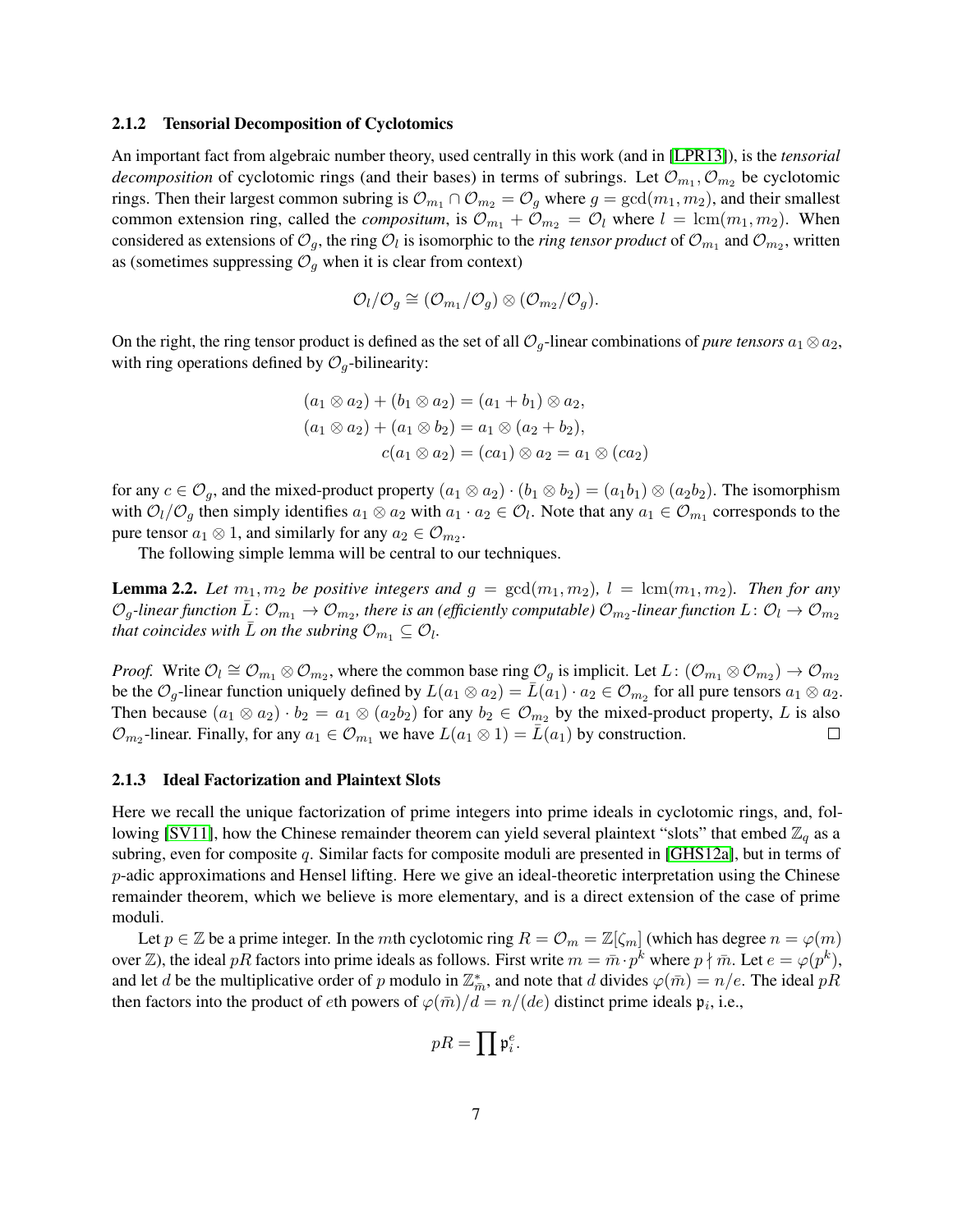Each prime ideal  $\mathfrak{p}_i$  has norm  $|R/\mathfrak{p}_i| = p^d$ , so each quotient ring  $R/\mathfrak{p}_i$  is isomorphic to the finite field  $\mathbb{F}_{p^d}$ . In particular, it embeds  $\mathbb{Z}_p$  as a subfield. (Although we will not need this, the prime ideals are concretely given by  $\mathfrak{p}_i = pR + F_i(\zeta_m)R$ , where  $\Phi_{\bar{m}}(X) = \prod_i F_i(X) \pmod{p}$  is the mod-p factorization of the  $\bar{m}$ th cyclotomic polynomial into  $\varphi(\bar{m})/d$  distinct irreducible polynomials of degree d.)

We now see how to obtain quotient rings of R that embed the ring  $\mathbb{Z}_q$ , where  $q = p^r$  for some integer  $r \geq 1$ . (The case of arbitrary integer modulus  $q$  follows immediately from the Chinese remainder theorem.) Here we have the factorization  $qR = \prod_i \mathfrak{p}_i^{re}$ , and it turns out that each quotient ring  $R/\mathfrak{p}_i^{re}$  embeds  $\mathbb{Z}_q$  as a subring. One easy way to see this is to notice that q is the smallest power of p in  $\mathfrak{p}_i^{re}$ , so the integers  $\{0, \ldots, q-1\}$ representing  $\mathbb{Z}_q$  are distinct modulo  $\mathfrak{p}_i^{re}$ .

By the Chinese Remainder Theorem (CRT), for  $q = p^r$  the natural ring homomorphism from  $R_q$  to the product ring  $\bigoplus_i (R/\mathfrak{p}_i^{re})$  is an isomorphism. When the natural plaintext space of a cryptosystem is  $R_q$ , we refer to the  $\varphi(\bar{m})/d$  quotient rings  $R/\mathfrak{p}_i^{re}$  as the plaintext " $\mathbb{Z}_q$ -slots" (or just "slots"), and use them to store vectors of  $\mathbb{Z}_q$ -elements via the CRT isomorphism. With this encoding, ring operations in  $R_q$  induce "batch" (or "SIMD") component-wise operations on the corresponding vectors of  $\mathbb{Z}_q$  elements. We note that the CRT isomorphism is easy to compute in both directions. In particular, to map from a vector of  $\mathbb{Z}_q$ -elements to  $R_q$  just requires knowing a fixed mod- $q$  CRT set  $C = \{c_i\} \subset R$  for which  $c_i = 1 \pmod{\mathfrak{p}_i^{re}}$ and  $c_i = 0 \pmod{\mathfrak{p}_j^{re}}$  for all  $j \neq i$ . Such a set can be precomputed using, e.g., a generalization of the extended Euclidean algorithm.

**Splitting in cyclotomic extension rings.** Now consider a cyclotomic extension  $R'/R$  where  $R' = \mathcal{O}_{m'} =$  $\mathbb{Z}[\zeta_{m'}]$  for some  $m'$  divisible by m. Then for each prime ideal  $\mathfrak{p}_i \subset R$  dividing  $pR$ , the ideal  $\mathfrak{p}_iR'$  factors into equal powers of the same number of prime ideals  $\mathfrak{p}'_{i,i'} \subset R'$ , where all the  $\mathfrak{p}'_{i,i'}$  are distinct. The ideal  $\mathfrak{p}'_{i,i'}$ is said to "lie over"  $\mathfrak{p}_i$  (and  $\mathfrak{p}_i$  in turns lies over p). Since  $\mathfrak{p}'_{i,i'}$  are also the prime ideals appearing in the factorization  $pR'$ , we can determine their number and multiplicity exactly as above. Letting  $\bar{m}'$ , e' and d' be defined as above for R', we known that  $pR' = \prod_{i,i'} (\mathfrak{p}'_{i,i'})^{e'}$ , where there are a total of  $\varphi(\bar{m}')/d'$  distinct prime ideals  $\mathfrak{p}'_{i,i'}$ . Therefore, each  $\mathfrak{p}_i$  splits into exactly  $(\varphi(\bar{m}') \cdot d)/(\varphi(\bar{m}) \cdot d')$  ideals each; this number is sometimes called the "relative splitting number" of p in  $R'/R$ .

#### <span id="page-8-0"></span>2.1.4 Product Bases

Our bootstrapping technique relies crucially on certain highly structured bases and CRT sets, which we call "product bases (sets)," that arise from towers of cyclotomic rings. Let  $\mathcal{O}_{m''}/\mathcal{O}_{m'}/\mathcal{O}_m$  be such a tower, let  $B'' = \{b''_{j''}\}\subset \mathcal{O}_{m''}$  be any  $\mathcal{O}_{m'}$ -basis of  $\mathcal{O}_{m''}$ , and let  $B' = \{b'_{j'}\}\subset \mathcal{O}_{m'}$  be any  $\mathcal{O}_m$ -basis of  $\mathcal{O}_{m'}$ . Then it follows immediately that the product set  $B'' \cdot B' := \{b''_{j''} \cdot b'_{j'}\} \subset \mathcal{O}_{m''}$  is an  $\mathcal{O}_m$ -basis of  $\mathcal{O}_{m''}$ .<sup>[3](#page-8-1)</sup> Of course, for a tower of several cyclotomic extensions and relative bases, we can obtain product bases that factor with a corresponding degree of granularity.

**Factorization of the powerful and decoding bases.** An important structured  $\mathbb{Z}$ -basis of  $\mathcal{O}_m$ , called the "powerful" basis in [\[LPR13\]](#page-23-13), was defined in that work as the product of all the power Z-bases  $\{\zeta^0, \zeta^1, \ldots, \zeta^{\varphi(p^e)-1}\}$  of  $\mathcal{O}_{p^e}$  (where  $\zeta = \zeta_{p^e}$ ), taken over all the maximal prime-power divisors  $p^e$  of m. In turn, it is straightforward to verify that the power  $\mathbb{Z}$ -basis of  $\mathcal{O}_{p^e}$  can be obtained from the tower  $\mathcal{O}_{p^e}/\mathcal{O}_{p^{e-1}}/\cdots/\mathbb{Z}$ , as the product of all the power  $\mathcal{O}_{p^{i-1}}$ -bases  $\{\zeta_{p^i}^0,\ldots,\zeta_{p^i}^{d_i-1}\}$  of  $\mathcal{O}_{p^i}$  for  $i=1,\ldots,e$ , where  $d_i = \varphi(p^i) / \varphi(p^{i-1}) \in \{p-1, p\}$  is the degree of  $\mathcal{O}_{p^i} / \mathcal{O}_{p^{i-1}}$ . Therefore, the powerful basis has a

<span id="page-8-1"></span> $3$  Formally, this basis is a *Kronecker* product of the bases  $B''$  and  $B'$ , which is typically written using the ⊗ operator. We instead use  $\cdot$  to avoid confusion with pure tensors in a ring tensor product, which the elements of  $B'' \cdot B'$  may not necessarily be.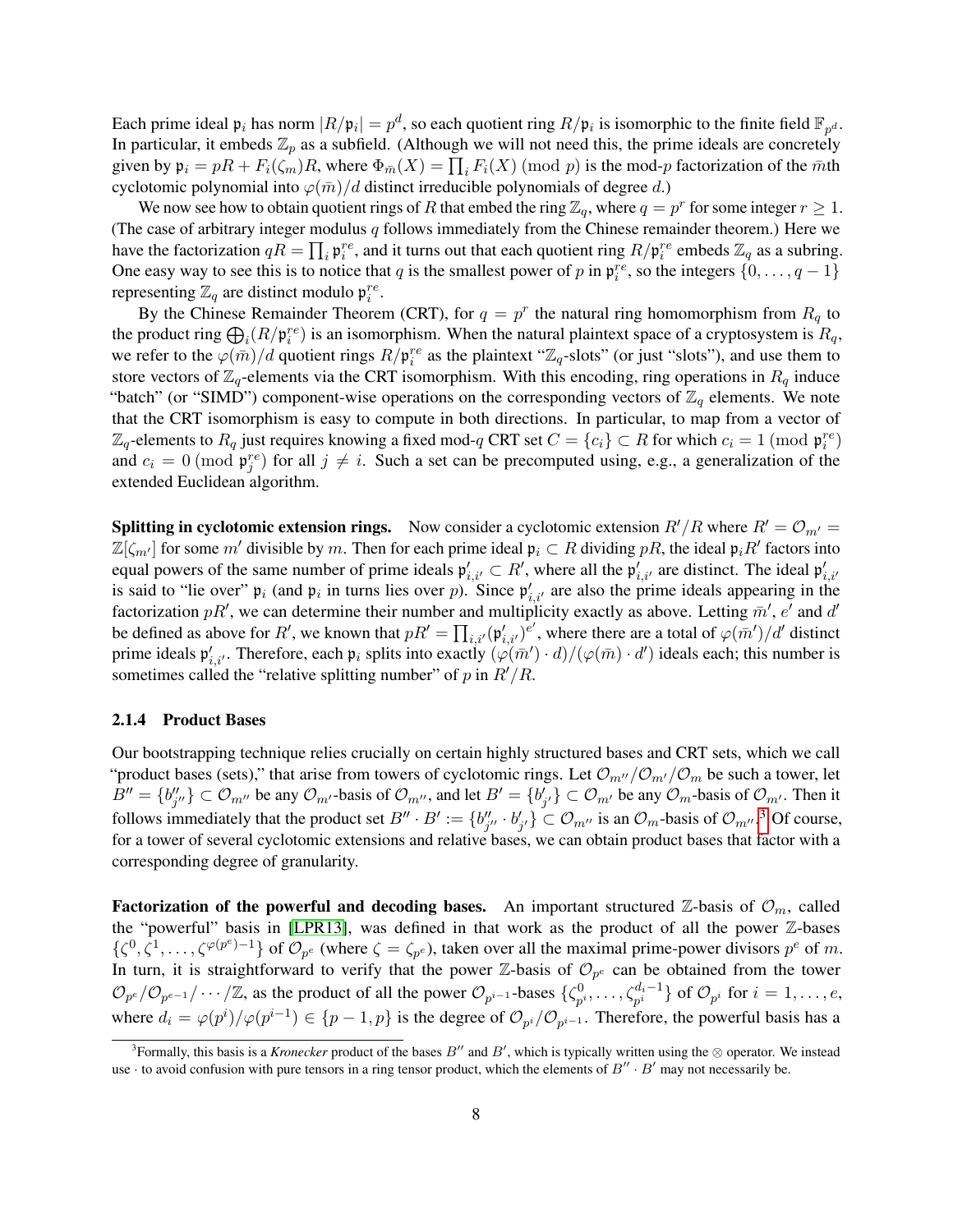"finest possible" product structure. (This is not the case for other commonly used bases of  $\mathcal{O}_m$ , such as the power  $\mathbb Z$ -basis, unless m is a prime power.)

Similarly, [\[LPR13\]](#page-23-13) defines the "decoding" Z-basis D of a certain fractional ideal  $\mathcal{O}_m^{\vee} = (g/\hat{m})\mathcal{O}_m$ , which is the "dual ideal" of  $\mathcal{O}_m$ , to be the dual basis of the conjugate powerful basis. Unlike the powerful basis, the decoding basis has optimal noise tolerance (see [\[LPR13,](#page-23-13) Section 6.2]) and is therefore a best choice to use in decryption, when using the dual ideal  $\mathcal{O}_m^{\vee}$  appropriately in a cryptosystem. For simplicity, our formulation of the cryptosystem (see Section [2.2\)](#page-9-0) avoids using  $\mathcal{O}_m^{\vee}$  by "scaling up" to  $(\hat{m}/g)\mathcal{O}_m^{\vee}=\mathcal{O}_m$ , and so we are interested in factorizations of the scaled-up Z-basis  $(\hat{m}/g)D$  of  $\mathcal{O}_m$ . As shown in [\[LPR13,](#page-23-13) Lemma 6.3], this basis is very closely related to the powerful basis, and has a nearly identical product structure arising from the towers  $\mathcal{O}_{p^e}/\mathcal{O}_{p^{e-1}}/\cdots/\mathbb{Z}$  for the maximal prime-power divisors  $p^e$  of m. The only difference is in the choice of the lowest-level Z-bases of each  $\mathcal{O}_p/\mathbb{Z}$ , which are taken to be  $\{\zeta_p^j + \zeta_p^{j+1} + \cdots + \zeta_p^{p-2}\}_{j \in \{0,\ldots,p-2\}}$  instead of the power basis. In summary, the preferred  $\mathbb{Z}$ -basis of  $\mathcal{O}_m$  used for decryption also has a finest-possible product structure.

Factorization of CRT sets. Using the splitting behavior of primes and prime ideals, we can also define CRT sets having a finest-possible product structure. First consider any cyclotomic extension  $\mathcal{O}_{m'}/\mathcal{O}_m$ , and suppose that prime integer p splits in  $\mathcal{O}_m$  into distinct prime ideals  $\mathfrak{p}_i$ . In turn, each  $\mathfrak{p}_i$  splits in  $\mathcal{O}_{m'}$  into the same number k of prime ideals  $\mathfrak{p}'_{i,i'}$ , which are all distinct. For simplicity, assume for now that p does not divide m or  $m'$ , so none of the ideals occur with multiplicity.

A mod-p CRT set  $C = \{c_i\}$  for  $\mathcal{O}_m$  satisfies  $c_i = 1 \pmod{\mathfrak{p}_i}$  and  $c_i = 0 \pmod{\mathfrak{p}_i}$  for  $j \neq i$ ; therefore,  $c_i = 1 \pmod{\mathfrak{p}_{i,i'}'}$  and  $c_i = 0 \pmod{\mathfrak{p}_{j,i'}'}$  for all  $i'$  and all  $j \neq i$ . We can choose a set  $S = \{s_{i'}\} \subset \mathcal{O}_{m'}$ of size k such that  $C' = S \cdot C$  is a mod-p CRT set for  $\mathcal{O}_{m'}$ , as follows: partition the ideals  $\mathfrak{p}'_{i,i'}$  arbitrarily according to i', and define  $s_{i'} \in \mathcal{O}_{m'}$  to be congruent to 1 modulo all those ideals  $\mathfrak{p}'_{i,i'}$  in the i'll component of the partition, and 0 modulo all the other ideals  $\mathfrak{p}'_{j,j'}$ . Then it is immediate that each product  $c_i \cdot s_{i'}$ is 1 modulo  $\mathfrak{p}'_{i,i'}$ , and 0 modulo all other  $\mathfrak{p}'_{j,j'}$ . Therefore,  $C' = S \cdot C$  is a mod-p CRT set for  $\mathcal{O}_{m'}$ . The generalization of this process to the case where p factors into *powers* of the ideals, and to moduli  $q = p^r$ , is immediate.

For an arbitrary cyclotomic index m, consider any cyclotomic tower  $\mathcal{O}_m/\cdots/\mathbb{Z}$ . Then a mod-q CRT set with corresponding product structure can be obtained by iteratively applying the above procedure at each level of the tower. A finest-possible product structure is obtained by using tower of maximal length (i.e., one in which the ratio of indices at adjacent levels is always prime).

#### <span id="page-9-0"></span>2.2 Ring-Based Homomorphic Cryptosystem

Here we recall a somewhat-homomorphic encryption scheme whose security is based on the ring-LWE problem [\[LPR10\]](#page-23-12) in arbitrary cyclotomic rings. For our purposes we focus mainly on its decryption function, though below we also recall its support for "ring switching" [\[GHPS12\]](#page-23-11). For further details on its security guarantees, various homomorphic properties, and efficient implementation, see [\[LPR10,](#page-23-12) [BV11b,](#page-23-14) [BGV12,](#page-23-2) [GHS12c,](#page-23-15) [GHPS12,](#page-23-11) [LPR13\]](#page-23-13).

Let  $R = \mathcal{O}_m \subseteq R' = \mathcal{O}_{m'}$  be respectively the mth and m'th cyclotomic rings, where  $m|m'$ . The plaintext ring is the quotient ring  $R_p$  for some integer p; ciphertexts are made up of elements of  $R_q'$  for some integer q, which for simplicity we assume is divisible by p; and the secret key is some  $s \in R'$ . The case  $m = 1$  corresponds to "non-packed" ciphertexts, which encrypt elements of  $\mathbb{Z}_p$  (e.g., single bits), whereas  $m = m'$  corresponds to "packed" ciphertexts, and  $1 < m < m'$  corresponds to what we call "semi-packed" ciphertexts. Note that without loss of generality we can treat any ciphertext as packed, since  $R_p'$  embeds  $R_p$ .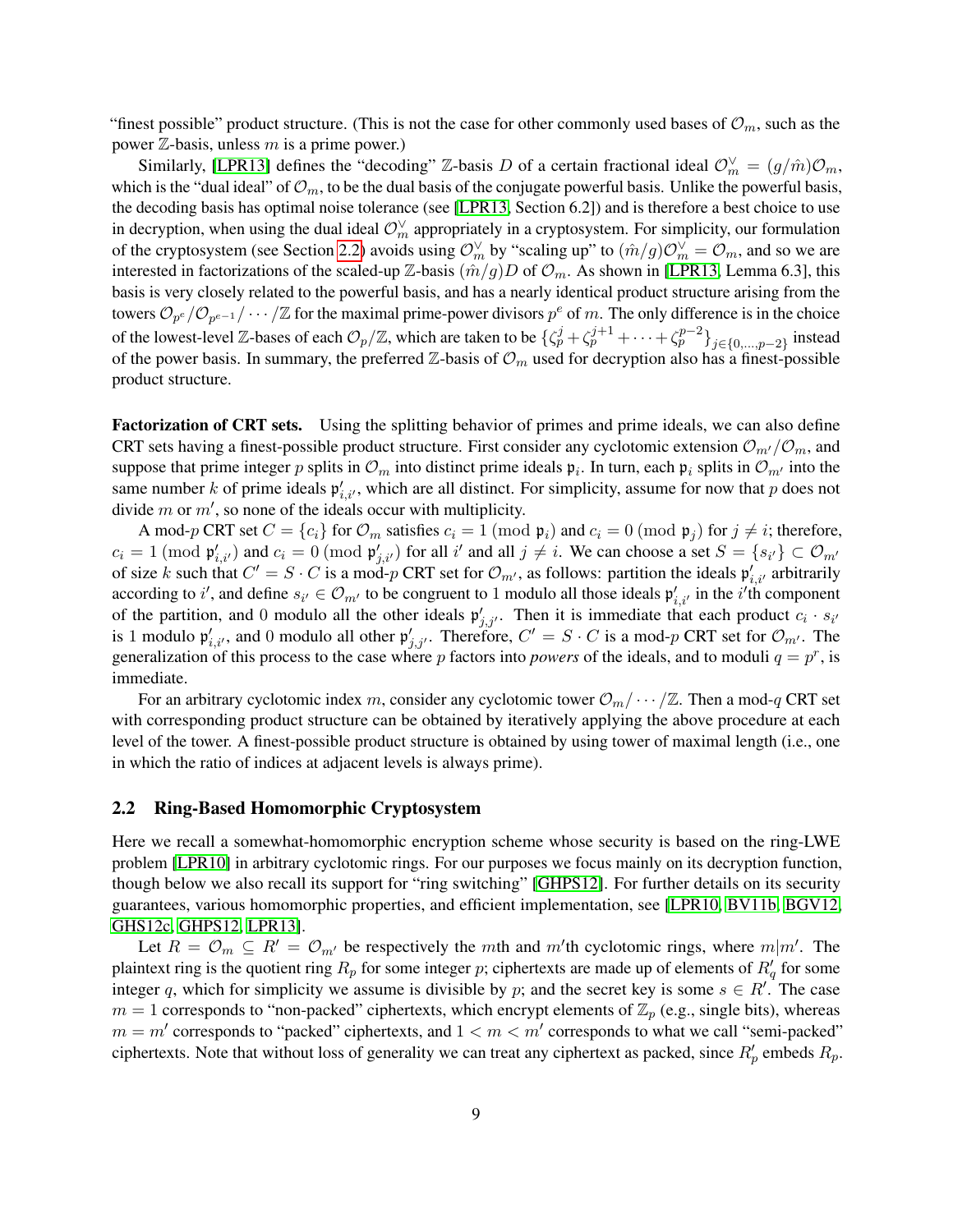But the smaller  $m$  is, the simpler and more practically efficient our bootstrapping procedure can be. Since our focus is on refreshing ciphertexts that have large noise rate, we can think of  $m'$  as being somewhat small (e.g., in the several hundreds) via ring-switching [\[GHPS12\]](#page-23-11), and q also as being somewhat small (e.g., in the several thousands) via modulus-switching. Our main focus in this work is on a plaintext modulus  $p$  that is a power of two, though for generality we present all our techniques in terms of arbitrary  $p$ .

A ciphertext encrypting a message  $\mu \in R_p$  under secret key  $s' \in R'$  is some pair  $c' = (c'_0, c'_1) \in R'_q \times R'_q$ satisfying the relation

<span id="page-10-1"></span>
$$
c'_0 + c'_1 \cdot s' = \frac{q}{p} \cdot \mu + e' \pmod{qR'}
$$
 (2.2)

for some error (or "noise") term  $e' \in R'$  such that  $e' \cdot g' \in g'R'$  is sufficiently "short," where  $g' \in R'$  is as defined in Equation [\(2.1\)](#page-6-0).<sup>[4](#page-10-0)</sup> Informally, the "noise rate" of the ciphertext is the ratio of the "size" of  $e'$  (or more precisely, the magnitude of its coefficients in a suitable basis) to  $q/p$ .

We note that Equation [\(2.2\)](#page-10-1) corresponds to what is sometimes called the "most significant bit" (msb) message encoding, whereas somewhat-homomorphic schemes are often defined using "least significant bit" (lsb) encoding, in which p and q are coprime and  $c'_0 + c'_1 s' = e' \pmod{qR'}$  for some error term  $e' \in \mu + pR'$ . For our purposes the msb encoding is more natural, and in any case the two encodings are essentially equivalent: when  $p$  and  $q$  are coprime, we can trivially switch between the two encodings simply by multiplying by p or  $p^{-1}$  modulo q (see Appendix [A\)](#page-24-2). When p divides q, we can use homomorphic operations for the msb encoding due to Brakerski [\[Bra12\]](#page-23-16); alternatively, we can switch to and from a different modulus  $q'$  that is coprime with p, allowing us to switch between lsb and msb encodings as just described. In practice, it may be preferable to use homomorphic operations for the lsb encoding, because they admit optimizations (e.g., the "double-CRT representation" [\[GHS12c\]](#page-23-15)) that may not be possible for the msb operations (at least when  $p$  divides  $q$ ).

#### <span id="page-10-3"></span>2.2.1 Decryption

At a high level, the decryption algorithm works in two steps: the "linear" step simply computes  $v' =$  $c'_0 + c'_1 \cdot s' = \frac{q}{p}$  $\frac{q}{p} \cdot \mu + e' \in R'_q$ , and the "non-linear" step outputs  $\lfloor v' \rfloor_p \in R_p$  using a certain "ring rounding function"  $\lfloor \cdot \rceil_p : R'_q \to R_p$ . As long as the error term e' is within the tolerance of the rounding function, the output will be  $\mu \in R_p$ . This is all entirely analogous to decryption in LWE-based systems, but here the rounding is *n*-dimensional, rather than just from  $\mathbb{Z}_q$  to  $\mathbb{Z}_p$ .

Concretely, the ring rounding function  $\lfloor \cdot \rceil_p : R'_q \to R_p$  is defined in terms of the integer rounding function  $\lfloor \cdot \rceil_p : \mathbb{Z}_q \to \mathbb{Z}_p$  and a certain "decryption"  $\mathbb{Z}$ -basis  $B' = \{b_j\}$  of  $R'$ , as follows.<sup>[5](#page-10-2)</sup> Represent the input  $v' \in R'_q$ in the decryption basis as  $v' = \sum_j v'_j \cdot b'_j$  for some coefficients  $v'_j \in \mathbb{Z}_q$ , then independently round the coefficients, yielding an element  $\sum_{i=1}^{n} v'_j \big|_p^p \cdot b'_j \in R_p'$  that corresponds to the message  $\mu \in R_p$  (under the standard embedding of  $R_p$  into  $R_p'$ ).

<span id="page-10-0"></span> ${}^4$ Quantitatively, "short" is defined with respect to the *canonical embedding* of  $R'$ , whose precise definition is not needed in this work. The above system is equivalent to the one from [\[LPR13\]](#page-23-13) in which the message, error term, and ciphertext components are all taken over the "dual" fractional ideal  $(R')^{\vee} = (g'/m')R'$  in the m'th cyclotomic number field, and the error term has an essentially spherical distribution over  $(R')^{\vee}$ . In that system, decryption is best accomplished using a certain Z-basis of  $(R')^{\vee}$ , called the *decoding basis*, which optimally decodes spherical errors. The above formulation is more convenient for our purposes, and simply corresponds with multiplying everything in the system of [\[LPR13\]](#page-23-13) by an  $\hat{m}'/g'$  factor. This makes  $e' \cdot g' \in g'R' = \hat{m}'(R')^{\vee}$  short and essentially spherical in our formulation. See [\[LPR10,](#page-23-12) [LPR13\]](#page-23-13) for further details.

<span id="page-10-2"></span><sup>&</sup>lt;sup>5</sup>In our formulation, the basis B' is  $(\hat{m}'/g')$  times the decoding basis of  $(R')^{\vee}$ . See Section [2.1.4](#page-8-0) and Footnote [4.](#page-10-0)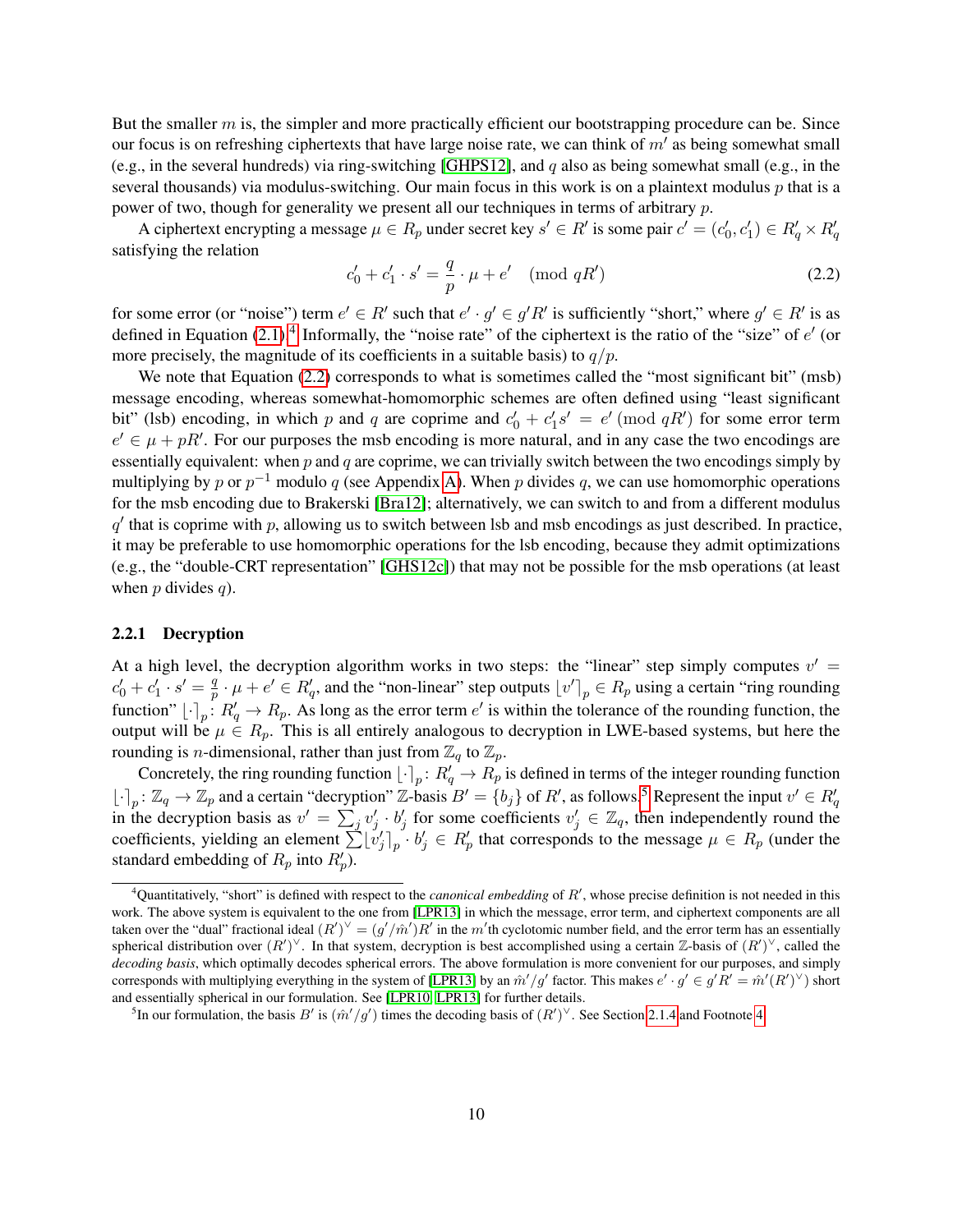#### <span id="page-11-2"></span>2.2.2 Changing the Plaintext Modulus

We use two operations on ciphertexts that alter the plaintext modulus p and encrypted message  $\mu \in R_p$ . The first operation changes p to any multiple  $p' = dp$ , and produces an encryption of some  $\mu' \in R'_{p'}$  such that  $\mu' = \mu \pmod{pR'}$ . To do this, it simply "lifts" the input ciphertext  $c' = (c'_0, c'_1) \in (R'_q)^2$  to an arbitrary  $c'' = (c''_0, c''_1) \in (R'_{q'})^2$  such that  $c''_j = c'_j \pmod{qR'}$ , where  $q' = dq$ . This works because

$$
c''_0 + c''_1 \cdot s' \in c'_0 + c'_1 \cdot s' + qR' = \left(\frac{q}{p} \cdot \mu + e'\right) + qR' = \frac{q'}{p'}(\mu + pR') + e' \pmod{q'R'}.
$$

Notice that this leaves the noise rate unchanged, because the noise term is still e', and  $q'/p' = q/p$ .

The second operation applies to an encryption of a message  $\mu \in R_p$  that is known to be divisible by some divisor d of p, and produces an encryption of  $\mu/d \in R_{p/d}$ . The operation actually leaves the ciphertext c' unchanged; it just declares the associated plaintext modulus to be  $p/d$  (which affects how decryption is performed). This works because

$$
c'_0 + c'_1 \cdot s' = \frac{q}{p}\mu + e' = \frac{q}{p/d} \cdot (\mu/d) + e' \pmod{qR'}.
$$

Notice that the noise rate of the ciphertext has been divided by  $d$ , because the noise term is still  $e'$  but  $q/p' = d(q/p).$ 

#### 2.2.3 Ring Switching

We rely heavily on the cryptosystem's support for switching ciphertexts to a cyclotomic subring  $S'$  of  $R'$ , which as a side-effect homomorphically evaluates any desired  $S'$ -linear function on the plaintext. Notice that the linear function L is applied to the plaintext as embedded in  $R_p'$ ; this obviously applies the induced function on the true plaintext space  $R_p$ .

<span id="page-11-1"></span>**Proposition 2.3 ([\[GHPS12\]](#page-23-11), full version).** Let  $S' \subseteq R'$  be cyclotomic rings. Then the above-described *cryptosystem supports the following homomorphic operation: given any S'-linear function*  $L\colon R'_p\to S'_p$ and a ciphertext over  $R'_q$  encrypting (with sufficiently small error term) a message  $\mu\in R'_p$ , the output is a *ciphertext over*  $S'_q$  *encrypting*  $L(\mu) \in S'_p$ *.* 

The security of the procedure described in Proposition [2.3](#page-11-1) is based on the hardness of the ring-LWE problem in  $S'$ , so the dimension of  $S'$  must be sufficiently large. The procedure itself is quite simple and efficient: it first switches to a secret key that lies in the subring  $S'$ , then it multiplies the resulting ciphertext by an appropriate fixed element of  $R'$  (which is determined solely by the function  $L$ ). Finally, it applies to the ciphertext the trace function  $\text{Tr}_{R'/S'}: R' \to S'$ . All of these operations are quasi-linear time in the dimension of  $R'/\mathbb{Z}$ , and very efficient in practice. In particular, the trace is a trivial linear-time operation when elements are represented in any of the bases we use. The ring-switching procedure increases the effective error rate of the ciphertext by a factor of about the square root of the dimension of  $R'$ , which is comparable to that of a single homomorphic multiplication. See [\[GHPS12\]](#page-23-11) for further details.

### <span id="page-11-0"></span>3 Overview of Bootstrapping Procedure

Here we give a high-level description of our bootstrapping procedure. We present a unified procedure for non-packed, packed, and semi-packed ciphertexts, but note that for non-packed ciphertexts, Steps [3a](#page-13-0) and [3c](#page-13-1) (and possibly [1c\)](#page-12-0) are null operations, while for packed ciphertexts, Steps [1b,](#page-12-1) [1c,](#page-12-0) and [2](#page-13-2) are null operations.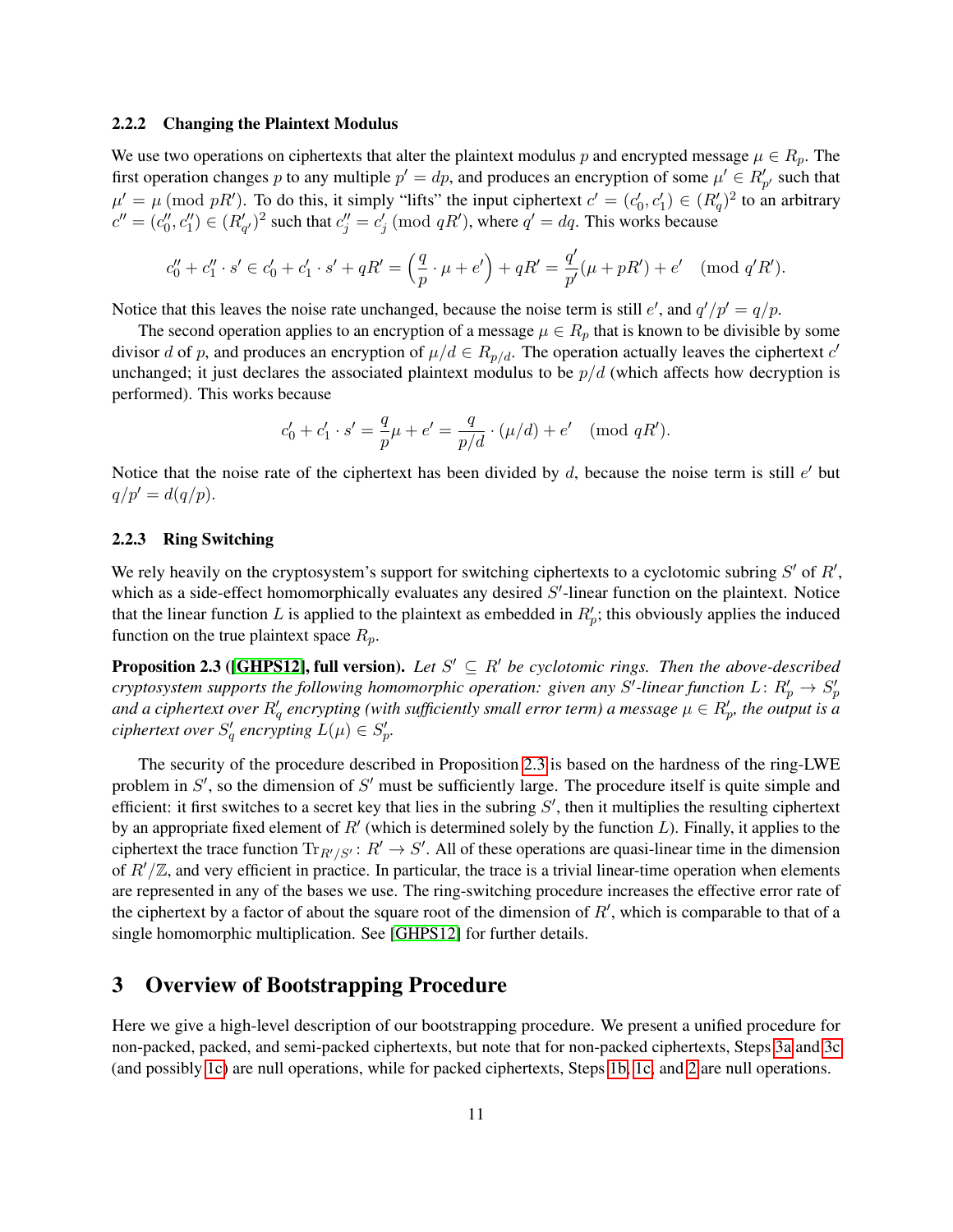Recalling the cryptosystem from Section [2.2,](#page-9-0) the plaintext ring is  $R_p$  and the ciphertext ring is  $R_q^{\prime}$ , where  $R = \mathcal{O}_m \subseteq R' = \mathcal{O}_{m'}$  are cyclotomic rings (so  $m|m'$ ), and q is a power of p. The procedure also uses a larger cyclotomic ring  $R'' = \mathcal{O}_{m''} \supseteq R'$  (so  $m'|m''$ ) to work with ciphertexts that encrypt elements of the original ciphertext ring  $R_q'$ . To obtain quasilinear runtimes and exponential hardness (under standard hardness assumptions), our procedure imposes some mild conditions on the indices  $m, m'$ , and  $m''$ :

- The dimension  $\varphi(m'')$  of R'' must be quasilinear, so we can represent elements of R'' efficiently.
- For Steps [2](#page-13-2) and [3,](#page-13-3) all the prime divisors of m and  $m'$  must be small (i.e., polylogarithmic).
- For Step [3,](#page-13-3) m and  $m''/m$  must be coprime, which implies that m and  $m'/m$  must be coprime also. Note that the former condition is always satisfied for non-packed ciphertexts (where  $m = 1$ ). For packed ciphertexts (where  $m = m'$ ), the latter condition is always satisfied, which makes it easy to choose a valid m''. For semi-packed ciphertexts (where  $1 < m < m'$ ), we can always satisfy the latter condition either by increasing  $m$  (at a small expense in practical efficiency in Step [3;](#page-13-3) see Section [5.1.3\)](#page-20-0), or by effectively decreasing m slightly (at a possible improvement in practical efficiency; see Section [3.2\)](#page-14-0).

For example, when  $m = 1$ , both  $m'$  and  $m''$  can be powers of two.

The input to the procedure is a ciphertext  $c' = (c'_0, c'_1) \in (R'_q)^2$  that encrypts some plaintext  $\mu \in R_p$ under a secret key  $s' \in R'$ , i.e., it satisfies the relation

$$
v' = c'_0 + c'_1 \cdot s' = \frac{q}{p} \cdot \mu + e' \pmod{qR'}
$$

for some small enough error term  $e' \in R'$ . The procedure computes a new encryption of  $\lfloor v' \rfloor_p = \mu$  (under some secret key, not necessarily  $s'$ ) that has substantially smaller noise rate than the input ciphertext. It proceeds as follows (explanatory remarks appear in italics):

- <span id="page-12-2"></span>1. Convert c' to a "noiseless" ciphertext c'' over a large ring  $R''_Q$  that encrypts a plaintext  $(g'/g)u' \in R'_{q'}$ , where  $g' \in R', g \in R$  and  $\hat{m}, \hat{m}' \in \mathbb{Z}$  are as defined in (and following) Equation [\(2.1\)](#page-6-0),  $q' = (\hat{m}'/\hat{m})q$ , and  $u' = v' \pmod{qR'}$ . This proceeds in the following sub-steps (see Section [3.1](#page-13-4) for further details). *Note that*  $g'/g \in R'$  *by definition, and that it divides*  $\hat{m}'/\hat{m}$ *.* 
	- (a) Reinterpret c' as a noiseless encryption of  $v' = \frac{q}{n}$  $\frac{q}{p} \cdot \mu + e' \in R'_q$  as a *plaintext*, noting that both the plaintext and ciphertext rings are now taken to be  $R'_q$ .

*This is purely a conceptual change in perspective, and does not involve any computation.*

- <span id="page-12-1"></span>(b) Using the procedure described in Section [2.2.2,](#page-11-2) change the plaintext (and ciphertext) modulus to  $q' = (\hat{m}'/\hat{m})q$ , yielding a noiseless encryption of some  $u' \in R'_{q'}$  such that  $u' = v'$  (mod  $qR'$ ). *Note that this step is a null operation if the original ciphertext was packed, i.e., if*  $m = m'$ *. We need to increase the plaintext modulus because homomorphically computing*  $Tr_{R'/R}$  *in Step* [2](#page-13-2) *below introduces an*  $\hat{m}'/\hat{m}$  *factor into the plaintext, which we will undo by scaling the plaintext modulus back down to* q*. (See Section [3.2](#page-14-0) for an alternative choice of* q 0 *.)*
- <span id="page-12-0"></span>(c) Multiply the ciphertext from the previous step by  $g'/g \in R'$ , yielding a noiseless encryption of plaintext  $(g'/g)u' \in R'_{q'}$ . *The factor*  $(g'/g) \in R'$  is needed when we homomorphically compute  $\text{Tr}_{R'/R}$  in Step [2](#page-13-2) below.

*Note that*  $g'/g = 1$  *if and only if every odd prime divisor of*  $m'$  *also divides*  $m$ *, e.g., if*  $m = m'$ *.*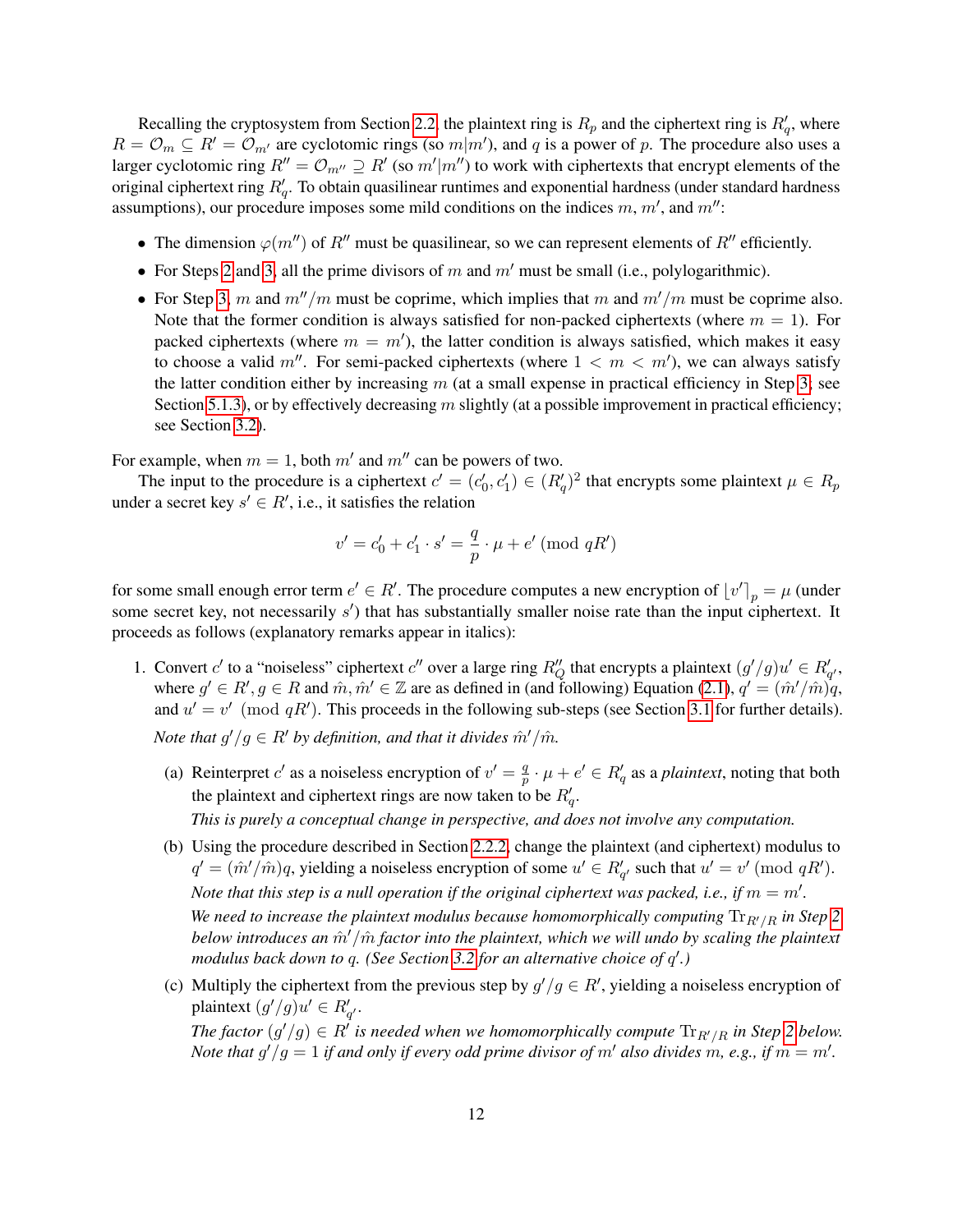(d) Convert to a noiseless ciphertext c'' that still encrypts  $(g'/g)u' \in R'_{q'}$ , but using a large enough ciphertext ring  $R''_Q$  for some  $R'' = \mathcal{O}_{m''} \supseteq R'$  and modulus  $Q \gg q'^2$ . A larger ciphertext ring  $R''_Q$  is needed for security in the upcoming homomorphic operations, to *compensate for the low noise rates that will need to be used. These operations will expand the initial noise rate by a quasipolynomial*  $\lambda^{O(\log \lambda)}$  factor in total, so the dimension of  $R''$  and the *bit length of Q can be*  $\tilde{O}(\lambda)$  *and*  $\tilde{O}(1)$ *, respectively.* 

The remaining steps are described here only in terms of their effect on the *plaintext* value and ring. Using ring- and modulus-switching, the ciphertext ring  $R''$  and modulus  $Q$  may be made smaller as is convenient, subject to the security and functionality requirements. (Also, the ciphertext ring implicitly changes during Steps [3a](#page-13-0) and [3c.](#page-13-1))

<span id="page-13-2"></span>2. Homomorphically apply the scaled trace function  $(\hat{m}/\hat{m}') \text{Tr}_{R'/R}$  to the encryption of  $(g'/g)u' \in R'_{q'}$ , to obtain an encryption of plaintext

$$
u = \frac{\hat{m}}{\hat{m}'} \cdot \text{Tr}_{R'/R}\left(\frac{g'}{g} \cdot u'\right) = \frac{q}{p} \cdot \mu + e \in R_q
$$

for some suitably small error term  $e \in R$ . See Section [4](#page-15-0) for further details.

*This step changes the plaintext ring from*  $R'_{q'}$  to  $R_q$ , and homomorphically isolates the noisy  $R_q$ *encoding of*  $\mu$ *. It is a null operation if the original ciphertext was packed, i.e., if*  $m = m'$ *.* 

- <span id="page-13-3"></span><span id="page-13-0"></span>3. Homomorphically apply the ring rounding function  $\lfloor \cdot \rceil_p : R_q \to R_p$ , yielding an output ciphertext that encrypts  $[u]_p = \mu \in R_p$ . This proceeds in three sub-steps, all of which are applied homomorphically (see Section [5](#page-18-0) for details):
	- (a) Map the coefficients  $u_j$  of  $u \in R_q$  (with respect to the decryption basis B of R) to the  $\mathbb{Z}_q$ -slots of a ring  $S_q$ , where S is a suitably chosen cyclotomic.

*This step changes the plaintext ring from* R<sup>q</sup> *to* Sq*. It is a null operation if the original ciphertext was non-packed (i.e., if*  $m = 1$ ), *because we can let*  $S = R = \mathbb{Z}$ *.* 

- (b) Batch-apply the integer rounding function  $[\cdot]: \mathbb{Z}_q \to \mathbb{Z}_p$  to the  $\mathbb{Z}_q$ -slots of  $S_q$ , yielding a ciphertext that encrypts the values  $\mu_j = [u_j]_p \in \mathbb{Z}_p$  in its  $\mathbb{Z}_p$ -slots. *This step changes the plaintext ring from*  $S_q$  *to*  $S_p$ *. It constitutes the only non-linear operation on the plaintext, with multiplicative depth*  $\lceil \lg p \rceil \cdot (\log_p(q) - 1) \approx \log(q)$ *, and as such is the most*
- <span id="page-13-1"></span>*expensive in terms of runtime, noise expansion, etc.* (c) Reverse the map from the step [3a,](#page-13-0) sending the values  $\mu_j$  from the  $\mathbb{Z}_p$ -slots of  $S_p$  to coefficients with respect to the decryption basis B of  $R_p$ , yielding an encryption of  $\mu = \sum_j \mu_j b_j \in R_p$ .

*This step changes the plaintext ring from*  $S_p$  *to*  $R_p$ *. Just like step [3a,](#page-13-0) it is a null operation for non-packed ciphertexts.*

### <span id="page-13-4"></span>3.1 Obtaining a Noiseless Ciphertext

Step [1](#page-12-2) of our bootstrapping procedure is given as input a ciphertext  $c' = (c'_0, c'_1)$  over  $R'_q$  that encrypts (typically with a high noise rate) a message  $\mu \in R_p$  under key  $s' \in R'$ , i.e.,  $v' = c'_0 + c'_1 \cdot s' = \frac{q}{p}$  $\frac{q}{p} \cdot \mu + e' \in R'_q$ for some error term  $e'$ . We first change our perspective and view  $c'$  as a "noiseless" encryption (still under  $s'$ )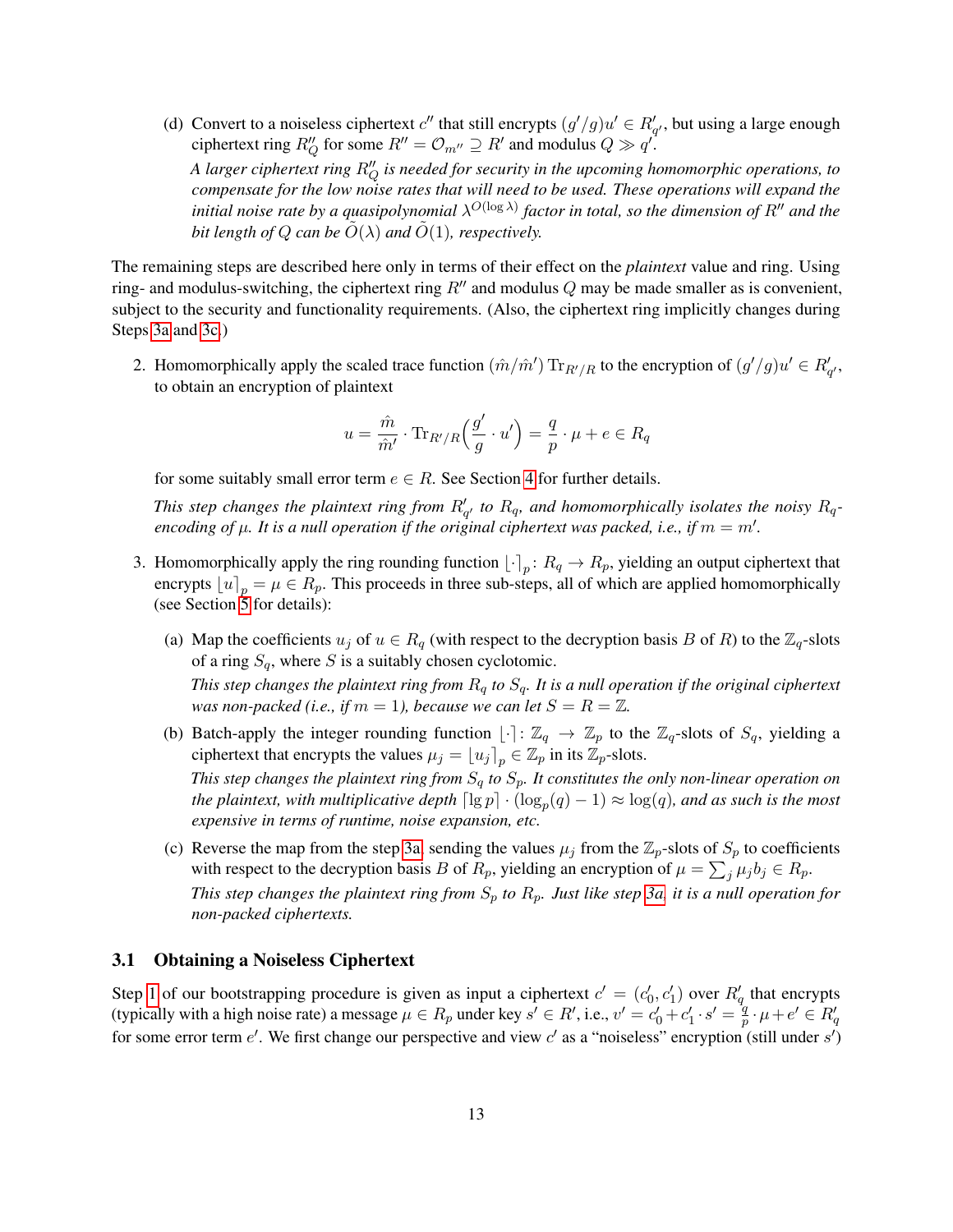of the plaintext value  $v' \in R'_q$ , taking both the plaintext and ciphertext rings to be  $R'_q$ . This view is indeed formally correct, because

$$
c'_0 + c'_1 \cdot s' = \frac{q}{q} \cdot v' + 0 \pmod{qR'}.
$$

Next, in preparation for the upcoming homomorphic operations we increase the plaintext (and ciphertext) modulus to  $q'$ , and multiply the resulting ciphertext by  $g'/g$ . These operations clearly preserve noiselessness. Finally, we convert the ciphertext ring to  $R''_Q$  for a sufficiently large cyclotomic  $R'' \supseteq R'$  and modulus  $Q \gg q$ that is divisible by q. This is done by simply embedding  $R'$  into  $R''$  and introducing extra precision, i.e., scaling the ciphertext up by a  $Q/q$  factor. It is easy to verify that these operations also preserve noiselessness.

#### <span id="page-14-0"></span>3.2 Variants and Optimizations

Our basic procedure admits a few minor variants and practical optimizations, which we discuss here.

**Smaller temporary modulus** q'. In Step [1b](#page-12-1) we increase the plaintext modulus from q to  $q' = rq$  where  $r = \hat{m}'/\hat{m}$ , and at the end of Step [2](#page-13-2) we reduce the modulus back to q because the plaintext is divisible by r. The net effect of this, versus using a modulus q throughout, is that the modulus Q is larger by an r factor, as are the error rates used for key-switching in Step [2.](#page-13-2) This does not affect the asymptotic cost of bootstrapping, but it may have a small impact in practice. Instead, we can increase the modulus to only  $q' = (r/d)q$ , where d is the largest divisor of r coprime with q. Then in Step [2](#page-13-2) we can remove an  $(r/d)$  factor from the plaintext by scaling the modulus back down to  $q$ , and keep track of the remaining  $d$  factor and remove it upon decryption. (We could also remove the d factor by multiplying the ciphertext by  $d^{-1}$  mod q, but this would increase the noise rate by up to a  $q/2$  factor, which is typically much larger than the  $\hat{m}'/\hat{m}$  factor we were trying to avoid in the first place.)

Using a smaller index  $m$  in Steps [2](#page-13-2) and [3.](#page-13-3) Steps [3a](#page-13-0) and [3c](#page-13-1) can be much more costly in practice than Step [2,](#page-13-2) because they require working with rings that have at least  $\varphi(m) \mathbb{Z}_q$ -slots. As the number of needed slots increases, the indices of such rings tend to grow quickly, and involve more prime divisors of larger size (though asymptotically the indices remain quasilinear); see Appendix [C](#page-25-0) for some examples. So, in practice it may be faster to invoke Step [3](#page-13-3) *a few times* to evaluate the rounding function over a *smaller* ring  $\tilde{R} = \mathcal{O}_{\tilde{m}} \subset R$ , for some proper divisor  $\tilde{m}$  of m. Our procedure can be adapted to work in this way, even if the original plaintext  $\mu$  is an arbitrary element of the plaintext space  $R_p$ .

The main facts we use are that the decryption basis B of R factors as  $B = B' \cdot \tilde{B}$ , where  $\tilde{B}$  is the decryption basis of  $\tilde{R}$ , and in particular  $B'$  is an optimally short  $\tilde{R}$ -basis of R. (See Section [2.1.4.](#page-8-0)) Moreover, applying the ring rounding function on any  $u \in R_q$  is equivalent to independently applying the ring rounding function on each of u's  $\tilde{R}_q$ -coefficients with respect to B'. Lastly, the  $\tilde{R}_q$ -coefficients of u can be individually extracted using the trace function  $\text{Tr}_{R/\tilde{R}}$  on certain fixed (short) multiples of u. (This all just generalizes the case  $R = \mathbb{Z}$  in the natural way.) Using these facts, in Step [2](#page-13-2) we can homomorphically apply  $\text{Tr}_{R/\tilde{R}}$  several times to obtain encryptions of the  $R_q$ -coefficients of the noisy encoding  $u \approx (q/p) \cdot \mu$ , then use Step [3](#page-13-3) to homomorphically round those coefficients to get the  $R_p$ -coefficients of  $\mu \in R_p$ , and finally reassemble the pieces by homomorphically multiplying by the short basis elements in  $B'$ , and summing the results.

Note that the above method requires evaluating  $\text{Tr}_{R/\tilde{R}}$  a total of  $\varphi(m)/\varphi(\tilde{m})$  times in Step [2,](#page-13-2) and the same goes for the  $\tilde R_q$  rounding function in Step [3.](#page-13-3) Because each evaluation takes quasilinear time no matter what  $\tilde{m}$  is, the asymptotic performance can only worsen as  $\tilde{m}$  decreases. However, in practice there may be benefits in choosing  $\tilde{m}$  to be slightly smaller than m.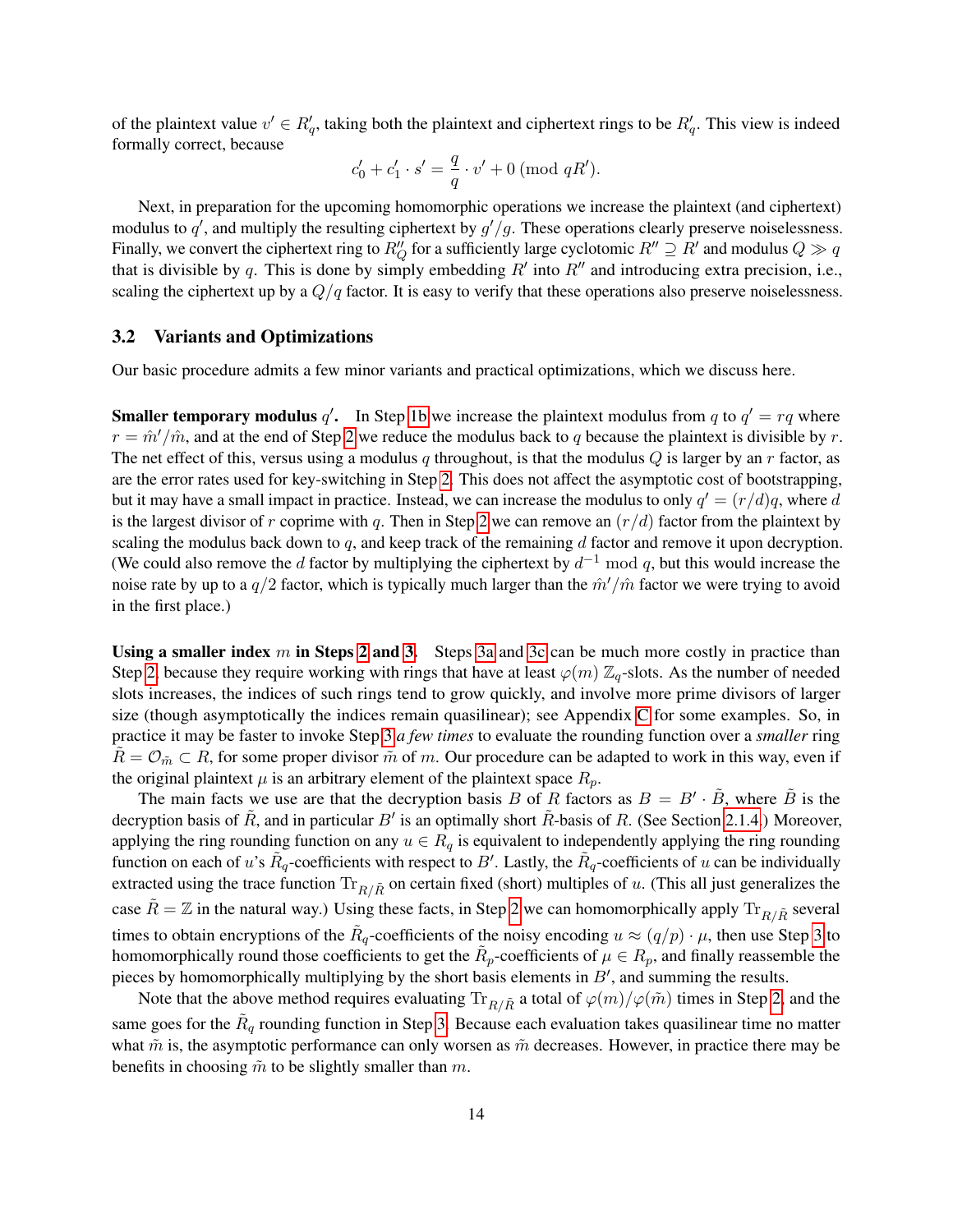# <span id="page-15-0"></span>4 Homomorphic Trace

Here we show how to perform Step [2](#page-13-2) of our bootstrapping procedure, which homomorphically evaluates the scaled trace function  $(\hat{m}/\hat{m}') \text{Tr}_{R'/R}$  on an encryption of  $(g'/g)u' \in R'_{q'}$ , where recall that:  $g' \in R', g \in R$ are as defined in Equation [\(2.1\)](#page-6-0), and  $(g'/g)$  divides  $(\hat{m}'/\hat{m})$ ; the plaintext modulus is  $q' = (\hat{m}'/\hat{m})q$ ; and

$$
u' = v' = \frac{q}{p} \cdot \mu + e' \pmod{qR'},
$$

where  $e' \cdot g' \in g'R'$  is sufficiently short. Our goal is to show that:

- 1. the scaled trace of the plaintext  $(g'/g)u'$  is some  $u = \frac{g}{n}$  $\frac{q}{p} \cdot \mu + e \in R_q$ , where  $e \cdot g \in gR$  is short, and
- 2. we can efficiently homomorphically apply the scaled trace on a ciphertext  $c''$  over some larger ring  $R'' = \mathcal{O}_{m''} \supseteq R'.$

#### 4.1 Trace of the Plaintext

We first show the effect of the scaled trace on the plaintext  $(g'/g)u' \in R'_{q'}$ . By the above description of  $u' \in R'_{q'}$  and the fact that  $(g'/g)q$  divides  $q' = (\hat{m}'/\hat{m})q$ , we have

$$
(g'/g)u' = (g'/g)v' = (g'/g)\left(\frac{q}{p} \cdot \mu + e'\right) \pmod{(g'/g)qR'}.
$$

Therefore, letting  $Tr = Tr_{R'/R}$ , by R-linearity of the trace and Lemma [2.1,](#page-6-1) we have

$$
\text{Tr}((g'/g)u') = \text{Tr}(g'/g) \cdot \frac{q}{p} \cdot \mu + \text{Tr}(e' \cdot g')/g
$$

$$
= \frac{\hat{m}'}{\hat{m}} \left(\frac{q}{p} \cdot \mu + e\right) \pmod{q'R},
$$

where  $e = (\hat{m}/\hat{m}') \text{Tr}(e' \cdot g')/g \in R$ . Therefore, after scaling down the plaintext modulus q' by an  $\hat{m}'/\hat{m}$ factor (see Section [2.2.2\)](#page-11-2), the plaintext is  $\frac{q}{p} \cdot \mu + e \in R_q$ .

Moreover,  $e \cdot g = (\hat{m}/\hat{m}') \operatorname{Tr}(e' \cdot g') \in gR$  is short because  $e' \cdot g' \in g'R'$  is short; see, e.g., [\[GHPS12,](#page-23-11) Corollary 2.2]. In fact, by basic properties of the decoding/decryption basis (as defined in [\[LPR13\]](#page-23-13)) under the trace, the coefficient vector of e with respect to the decryption basis of  $R$  is merely a subvector of the coefficient vector of  $e'$  with respect to the decryption basis of  $R'$ . Therefore,  $e$  is within the error tolerance of the rounding function on  $R_q$ , assuming  $e'$  is within the error tolerance of the rounding function on  $R'_q$ .

### 4.2 Applying the Trace

Now we show how to efficiently homomorphically apply the scaled trace function  $(\hat{m}/\hat{m}') \text{Tr}_{R'/R}$  to an encryption of any plaintext in  $R'_{q'}$  that is divisible by  $(g'/g)$ . Note that this condition ensures that the output of the trace is a multiple of  $m/\hat{m}'$  in  $R_{q'}$  (see Lemma [2.1\)](#page-6-1), making the scaling a well-defined operation that results in an element of  $R_q$ .

First recall that  $\text{Tr}_{R'/R}$  is the sum of all  $\varphi(m')/\varphi(m)$  automorphisms of  $R'/R$ , i.e., automorphisms of  $R'$  that fix  $R$  pointwise. Therefore, one way of homomorphically computing the scaled trace is to homomorphically apply the proper automorphisms, sum the results, and scale down the plaintext and its modulus. While this "sum-automorphisms" procedure yields the correct result, computing the trace in this way does not run in quasilinear time, unless the number  $\varphi(m')/\varphi(m)$  of automorphisms is only polylogarithmic.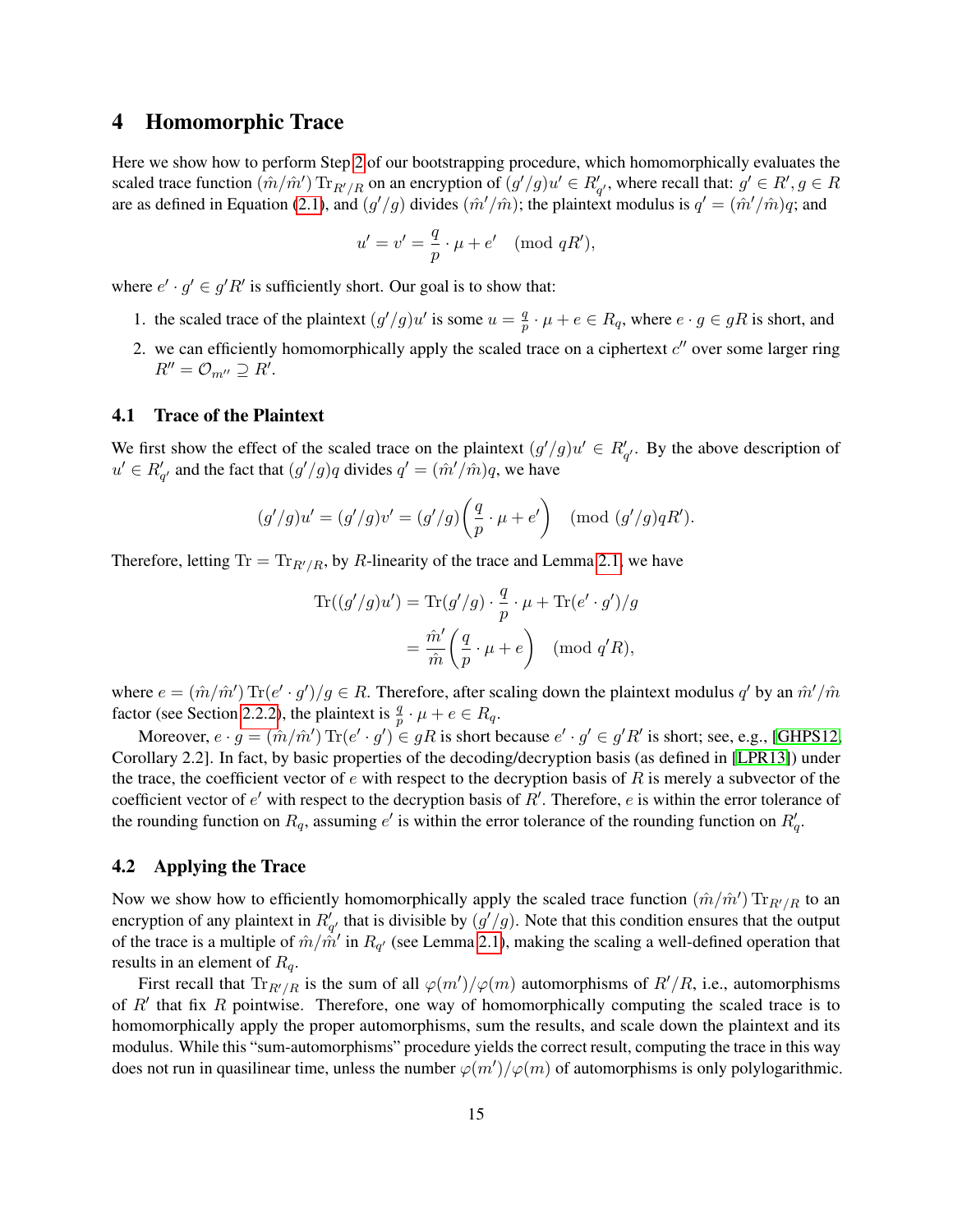Instead, we consider a sufficiently fine-grained tower of cyclotomic rings

$$
R^{(r)} / \cdots / R^{(1)} / R^{(0)},
$$

where  $R' = R^{(r)}$ ,  $R = R^{(0)}$ , and each  $R^{(i)} = \mathcal{O}_{m_i}$ , where  $m_i$  is divisible by  $m_{i-1}$  for  $i > 0$ ; for the finest granularity we would choose the tower so that every  $m_i/m_{i-1}$  is prime. Notice that the scaled trace function  $(\hat{m}/\hat{m}') \text{Tr}_{R'/R}$  is the composition of the scaled trace functions  $(\hat{m}_{i-1}/\hat{m}_i) \text{Tr}_{R^{(i)}/R^{(i-1)}}$ , and that  $g'/g$  is the product of all  $g^{(i)}/g^{(i-1)}$  for  $i=1,\ldots,r$ , where  $g^{(i)} \in R^{(i)}$  is as defined in Equation [\(2.1\)](#page-6-0). So, another way of homomorphically applying the full scaled trace is to apply the corresponding scaled trace in sequence for each level of the tower, "climbing down" from  $R' = R^{(r)}$  to  $R = R^{(0)}$ . In particular, if we use the above sum-automorphisms procedure with a tower of finest granularity, then there are at most  $\log_2(m'/m) = O(\log \lambda)$  levels, and since we have assumed that every prime divisor of  $m'/m$  is bounded by polylogarithmic in the security parameter  $\lambda$ , the full procedure will run in quasilinear  $O(\lambda)$  time.

For technical reasons related to the analysis of noise terms under automorphisms, we actually use the sumautomorphisms procedure only on levels  $R^{(i)}/R^{(i-1)}=\mathcal{O}_{m_i}/\mathcal{O}_{m_{i-1}}$  of the tower where every odd prime dividing  $m_i$  also divides  $m_{i-1}$ . Otherwise, we instead apply the scaled trace via an alternative procedure using ring-switching, which has essentially the same runtime (see Section [4.2.2](#page-17-0) below for details). In fact, the alternative procedure can actually be used for *any* level of the tower, but it has the slight disadvantage of requiring the index of the ciphertext ring to be divisible by at least one prime that does not divide  $m_i$ ; this is why we prefer not to use it when, e.g.,  $m_i$  is a power of two.

### 4.2.1 Details of the Sum-Automorphisms Procedure

Here we specify the procedure for homomorphically applying the scaled trace by summing automorphisms, as sketched above. Let  $R'/R = \mathcal{O}_{m'}/\mathcal{O}_m$  be a cyclotomic extension, where here  $m, m'$  are just dummy indices, not necessarily the ones from above. As already mentioned, we require that every odd prime dividing  $m'$ also divides m. The procedure takes as input a ciphertext  $c''$  over some  $R'' \supseteq R'$  that encrypts a plaintext  $w' \in R'_{q'}$  under secret key  $s'' \in R''$ , where  $q' = (\hat{m}'/\hat{m})q$  and w' is divisible by  $(g'/g)$ . It proceeds as follows:

- <span id="page-16-2"></span>1. Compute ciphertexts  $\tau_i(c'')$  over R'' for a certain set of automorphisms  $\tau_i$  of  $R''/R$  that induce the automorphisms of  $R'/R$ . These ciphertexts will respectively encrypt  $\tau_i(w') \in R'_{q'}$  under secret key  $\tau_i(s'')$ . Then key-switch [\[BV11a,](#page-23-4) [BGV12\]](#page-23-2) these to ciphertexts  $c^{(i)}$  encrypting  $\tau_i(w')$  under a common secret key  $\tilde{s}$ . See below for further details.
- <span id="page-16-0"></span>2. Sum the ciphertexts  $c^{(i)}$  (component-wise) to get a new ciphertext  $\tilde{c}$  that encrypts (under secret key  $\tilde{s}$ ) the plaintext  $\text{Tr}_{R'/R}(w') = \sum_i \tau_i(w') \in R_{q'}$ , which is divisible by  $\hat{m}'/\hat{m}$ .
- <span id="page-16-1"></span>3. Using the procedure from Section [2.2.2,](#page-11-2) reduce the plaintext modulus to  $q$ , resulting in a ciphertext that encrypts the scaled trace  $(\hat{m}/\hat{m}') \operatorname{Tr}_{R'/R}(w') \in R_q$  under  $\tilde{s}$ .

The correctness of Steps [2](#page-16-0) and [3](#page-16-1) is immediate, so we just need to give the details of Step [1.](#page-16-2) We need to choose automorphisms  $\tau_i$  of  $R''/R$  that induce the automorphisms of  $R'/R$ . Recall that the latter are defined by  $\tau_j(\zeta_{m'}) = \zeta_{m'}^j$  for all  $j \in \mathbb{Z}_{m'}^*$  such that  $j = 1 \pmod{m}$ . For each such j, we choose an  $i \in \mathbb{Z}_{m''}^*$  such that  $i = j \pmod{m'}$  and such that i is 1 modulo every prime p that divides  $m''$  but not m'; this is possible by the Chinese Remainder Theorem. Then  $\tau_i(\zeta_{m''}) = \zeta_{m''}^i$  is an automorphism of  $R''/R$  that induces  $\tau_j$ , because  $i = 1 \pmod{m}$  and

$$
\tau_i(\zeta_{m'}) = \zeta_{m''}^{(m''/m')i} = \zeta_{m'}^j.
$$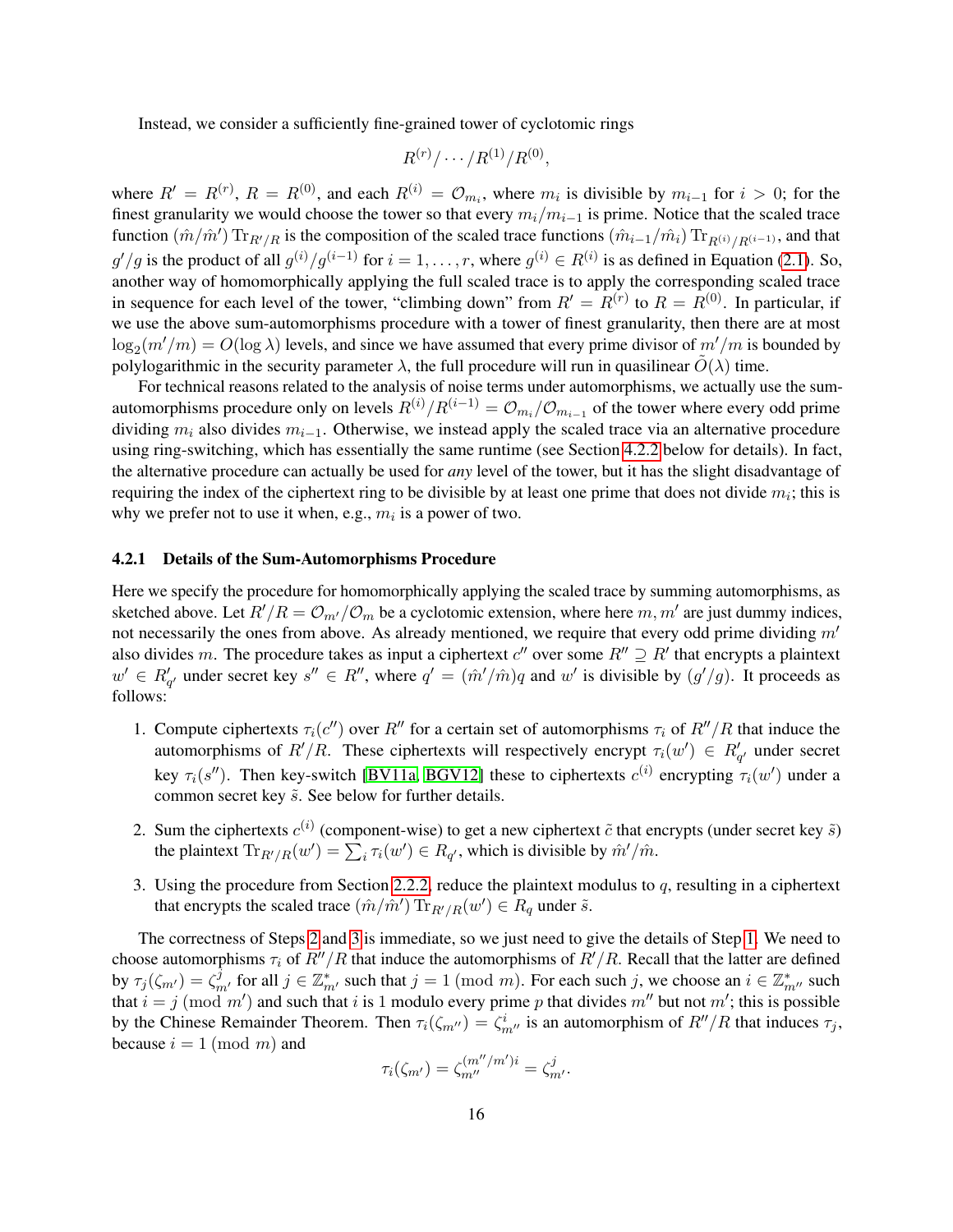Also, by our assumption on  $m, m'$ , each i we use is 1 modulo every prime that divides  $m''$ , because every such prime either divides  $m$ , or does not divide  $m'$ , or is 2.

To complete the details of Step [1,](#page-16-2) we need to show why the ciphertext  $\tau_i(c'')$  encrypts  $\tau_i(w') \in R'_{q'}$  under secret key  $\tau_i(s'')$ . This follows from the decryption relation for  $c''$ , and the fact that  $\tau_i$  is a ring homomorphism that induces an automorphism of R' and fixes  $\mathbb{Z} \subseteq R$  pointwise:

$$
\tau_i(c''_0) + \tau_i(c''_1) \cdot \tau_i(s'') = \frac{q}{p} \cdot \tau_i(\mu) + \tau_i(e''),
$$

where the error term  $e'' \in R''$  of  $c''$  is such that  $e'' \cdot g''$  is short (under the canonical embedding of  $R''$ ).

The only subtlety is that we need  $\tau_i(e'') \cdot g''$  to be short. We show below that  $g'' = \tau_i(g'')$ , from which it follows that  $\tau_i(e'') \cdot g'' = \tau_i(e'' \cdot g'')$ , which is short because the automorphisms of  $R''$  simply permute the coordinates of the canonical embedding, and hence preserve norms (see, e.g., [\[LPR10,](#page-23-12) Lemma 5.6]). To see that  $g'' = \tau_i(g'')$ , recall that  $i \in \mathbb{Z}_{m''}^*$  is 1 modulo every prime p that divides  $m''$ . Therefore,  $\tau_i$  fixes every  $\zeta_p$ and hence also fixes  $g''$ .<sup>[6](#page-17-1)</sup>

Lastly, we briefly analyze the efficiency of the procedure. Applying automorphisms to the ciphertext ring elements is a trivial linear-time operation in the dimension, when the element is represented in any of the structured bases we consider (and also in the so-called "Chinese remainder" basis). Similarly, key-switching is quasilinear time in the bit length of the ciphertext, which itself is quasilinear in our context.

#### <span id="page-17-0"></span>4.2.2 Applying the Trace via Ring-Switching

Here we describe the alternative procedure for applying the scaled trace, which uses the ring-switching technique from [\[GHPS12\]](#page-23-11) (see Proposition [2.3\)](#page-11-1). Let  $R'/R = \mathcal{O}_{m'}/\mathcal{O}_m$  be an arbitrary cyclotomic extension, where m, m' are again dummy variables. For this procedure, we require that the ciphertext ring  $R'' = \mathcal{O}_{m''} \supseteq R$ R' be such that  $m''/m'$  is coprime with m', but otherwise we can choose  $m''$  however we like. As before, the input is a ciphertext c'' over R'' that encrypts a plaintext  $w' \in R'_{q'}$ , where w' is divisible by  $(g'/g)$ .

The main idea is that since m' and  $m''/m'$  are coprime, we can write  $R'' \cong R' \otimes U$  where  $U = \mathcal{O}_{m''/m'}$ and the tensor product is over the largest common base ring  $\mathbb Z$ . Then the R-linear function  $\text{Tr}_{R'/R}$  is induced by the  $(R \otimes U)$ -linear function  $L: (R' \otimes U) \to (R \otimes U)$  defined by  $L(a' \otimes u) = \text{Tr}_{R'/R}(a') \otimes u$  for all  $a' \in R'$ ,  $u \in U$ . So, using the ring-switching procedure from Proposition [2.3,](#page-11-1) we can homomorphically evaluate L on ciphertext  $c''$ , yielding an encryption of  $\text{Tr}_{R'/R}(w')$ , and then scale down the plaintext and its modulus as usual. One nice fact we highlight is that using ring-switching to evaluate the function  $\text{Tr}_{R/R}$ does not incur *any* multiplicative increase in the noise rate, only a small additive one from the key-switching step. This is because the factor associated with the function  $\text{Tr}_{R'/R}$  that is applied to the ciphertext in the ring-switching procedure is simply 1.

One very important point is that ring-switching requires ring-LWE to be hard over the target ring  $\mathcal{O}_{m'' \cdot m/m'} \cong R \otimes U$ , so its dimension must be sufficiently large, but at the same time we cannot make the dimension of  $R'' = \mathcal{O}_{m''}$  too large, for efficiency reasons. Therefore, we only use the procedure when  $m'/m$ is small, and for sufficiently large  $m''$ . Note that if the  $m''$  associated with a given input ciphertext is too small, we can trivially increase it by embedding into a larger cyclotomic ring.

<span id="page-17-1"></span><sup>&</sup>lt;sup>6</sup>If, contrary to our assumption, m' was divisible by one or more primes that did not divide m, then the error term  $\tau_i(e'' \cdot g'')$ appearing in the ciphertext would be accompanied by a factor of  $g''/\tau_i(g'')$ . The expansion associated with this term can be bounded and is not excessive, but it depends on the number and sizes of the primes dividing  $m'$  and not  $m$ . By contrast, the alternative procedure described in Section [4.2.2](#page-17-0) incurs no multiplicative increase in the noise rate.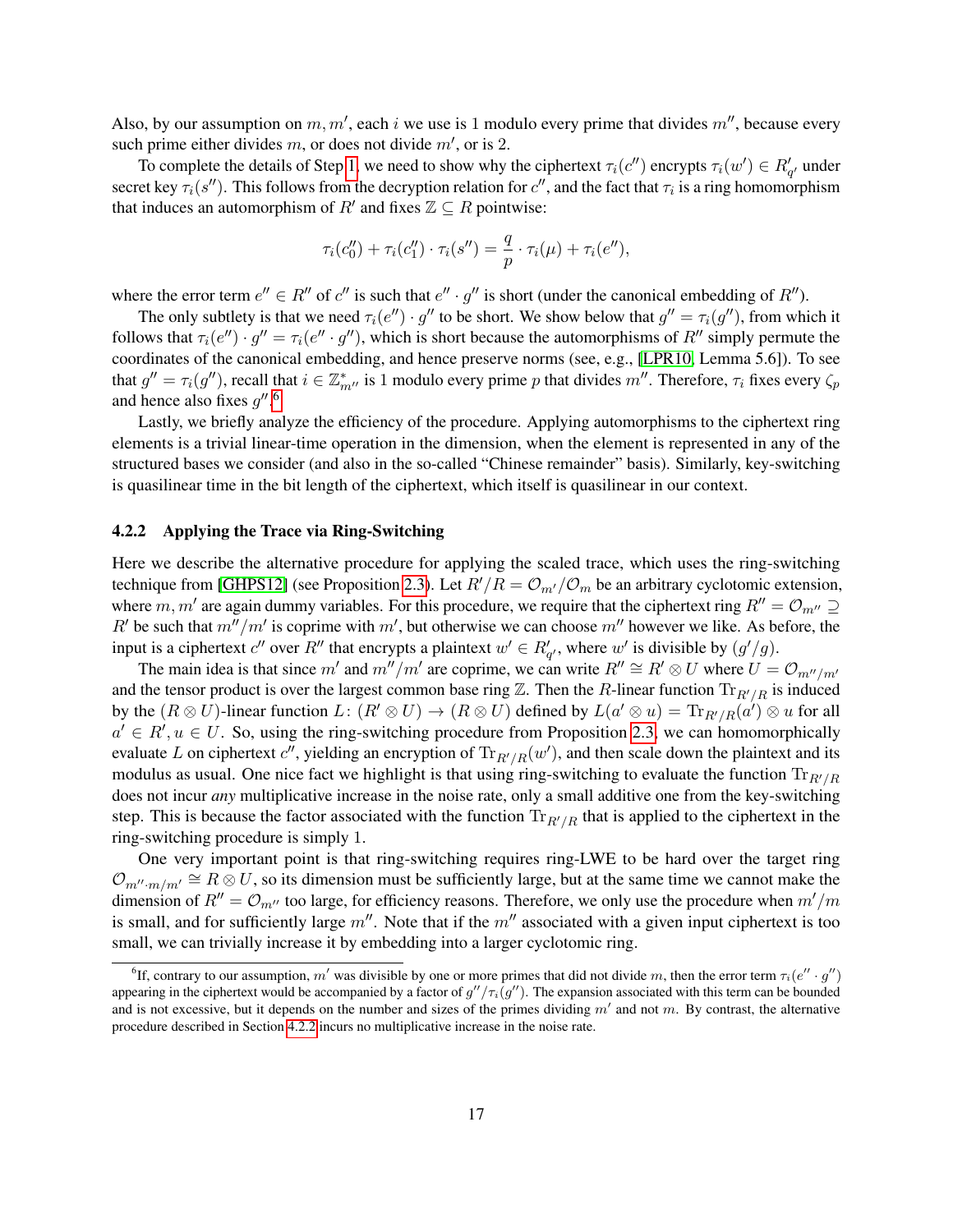## <span id="page-18-0"></span>5 Homomorphic Ring Rounding

In this section we describe how to efficiently homomorphically evaluate the "ring rounding function"  $[\cdot]_p: R_q \to R_p$ , where  $R = \mathcal{O}_m$  is the mth cyclotomic ring. Conceptually, we follow the high-level strategy from [\[GHS12a\]](#page-23-7), but instantiate it with very different technical components. Recall from Section [2.2.1](#page-10-3) that the rounding function expresses its input u in the "decryption"  $\mathbb{Z}$ -basis  $B = \{b_j\}$  of R, as  $u = \sum_j u_j \cdot b_j$ for  $u_j \in \mathbb{Z}_q$ , and outputs  $[u]_p := \sum_j [u_j]_p \cdot b_j \in R_p$ . Unlike with integer rounding from  $\mathbb{Z}_q$  to  $\mathbb{Z}_p$ , it is not clear whether this rounding function has a low-depth arithmetic formula using just the ring operations of R. One difficulty is that there are an *exponentially* large number of values in  $R<sub>q</sub>$  that map to a given value in  $R_p$ , which might be seen as evidence that a corresponding arithmetic formula must have large depth. Fortunately, we show how to circumvent this issue by using an additional homomorphic operation, namely, an enhancement of ring-switching. In short, we reduce the homomorphic evaluation of the ring rounding function (from  $R_q$  to  $R_p$ ) very simply and efficiently to that of several parallel (batched) evaluations of the integer rounding function (from  $\mathbb{Z}_q$  to  $\mathbb{Z}_p$ ).

### 5.1 Overview

Suppose we choose some cyclotomic ring  $S = \mathcal{O}_\ell$  having a mod-q CRT set  $C = \{c_i\} \subset S$  of cardinality exactly |B|. That is, we have a ring embedding from the product ring  $\mathbb{Z}_q^{|B|}$  into  $S_q$ , given by  $\mathbf{u} \mapsto \sum_j u_j \cdot c_j$ . Note that the choice of the ring  $S$  is at our convenience, and need not have any relationship to the plaintext ring  $R_q$ . We express the rounding function  $R_q \to R_p$  as a sequence of three steps:

- 1. Map  $u = \sum_j u_j \cdot b_j \in R_q$  to  $\sum_j u_j \cdot c_j \in S_q$ , i.e., send the  $\mathbb{Z}_q$ -coefficients of u (with respect to the decryption basis B) to the  $\mathbb{Z}_q$ -slots of  $S_q$ .
- 2. Batch-apply the integer rounding function from  $\mathbb{Z}_q$  to  $\mathbb{Z}_p$  to the slot values  $u_j$ , to get  $\sum_j [u_j]_p \cdot c_j \in S_p$ .
- 3. Invert the map from the first step to obtain  $[u]_p = \sum_j [u_j]_p \cdot b_j \in R_p$ .

Using batch/SIMD operations [\[SV11\]](#page-23-9), the second step is easily achieved using the fact that  $S_q$  embeds the product of several copies of the ring  $\mathbb{Z}_q$ , via the CRT elements  $c_j$ . That is, we can simultaneously round all the coefficients  $u_j$  to  $\mathbb{Z}_p$ , using just one evaluation of an arithmetic procedure over S corresponding to one for the integer rounding function from  $\mathbb{Z}_q$  to  $\mathbb{Z}_p$ .

We now describe one way of expressing the first and third steps above, in terms of operations that can be evaluated homomorphically. The first simple observation is that the function mapping  $u = \sum_j u_j \cdot b_j$  to  $\sum_j u_j \cdot c_j$  is induced by a Z-linear function  $\bar{L}: R \to S$ . Specifically,  $\bar{L}$  simply maps each Z-basis element  $b_j$ to  $c_j$ . Now suppose that we choose S so that its largest common subring with R is Z, i.e., the indices  $m, \ell$  are coprime. Then letting  $T = R + S = \mathcal{O}_{m\ell} \cong R \otimes S$  be the compositum ring, Lemma [2.2](#page-7-0) yields an S-linear function  $L: T \to S$  that coincides with L on  $R \subseteq T$ , and in particular on u. The ring-switching procedure from Proposition [2.3](#page-11-1) can homomorphically evaluate any  $S$ -linear function from  $T$  to  $S$ , and in particular, the function L. Therefore, by simply embedding R into T, we can homomorphically evaluate  $\bar{L}(x) = L(x)$  by applying the ring-switching procedure with L.

Unfortunately, there is a major problem with the efficiency of the above approach: the *dimension* (over  $\mathbb{Z}$ ) of the compositum ring  $T$  is the product of those of  $R$  and  $S$ , which are each at least linear in the security parameter. Therefore, representing and operating on arbitrary elements in  $T$  requires at least quadratic time.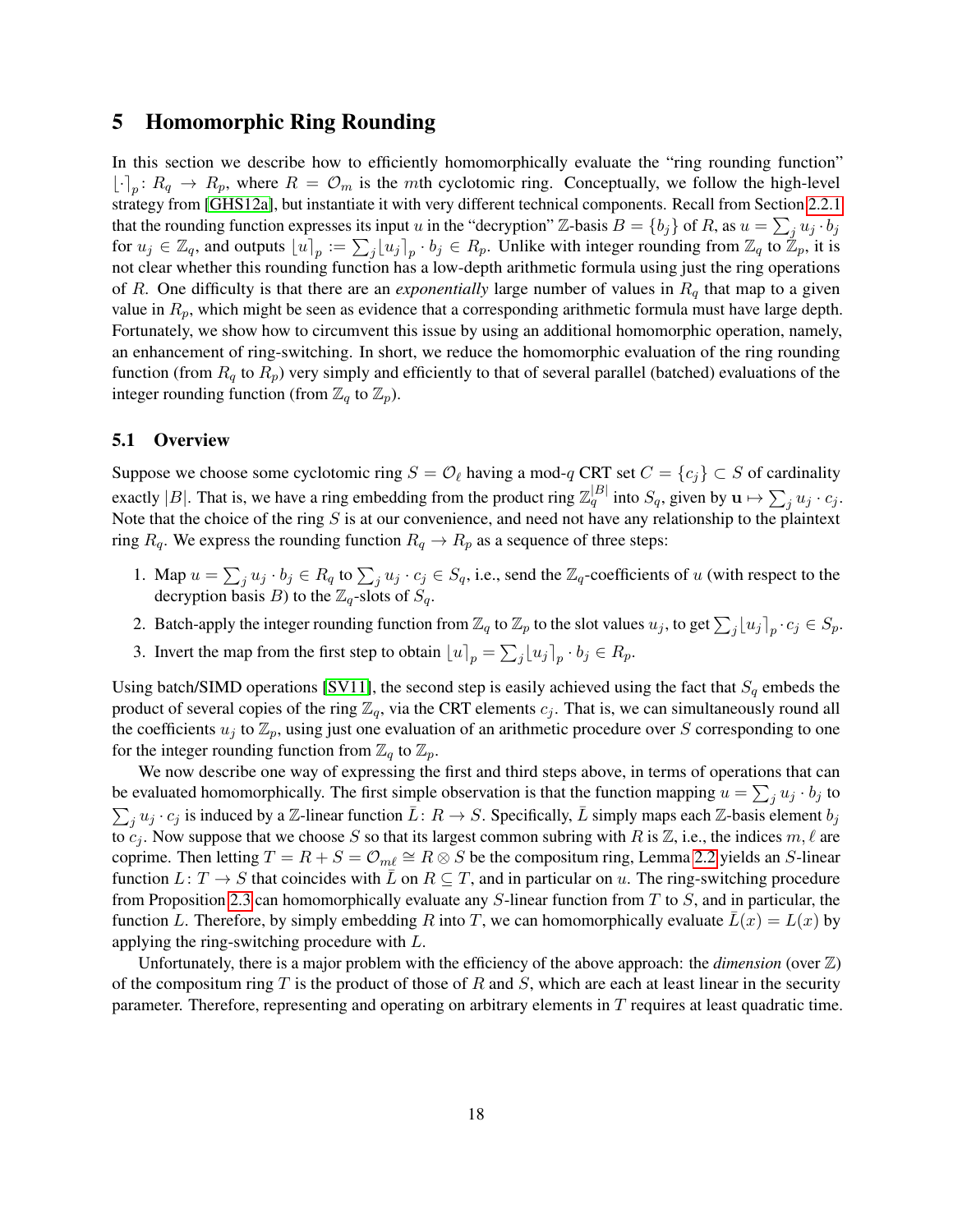#### **5.1.1 Efficiently Mapping from B to C**

In hindsight, the quadratic runtime of the above approach should not be a surprise, because we treated  $L: R \to S$  as an arbitrary Z-linear transformation, and B, C as arbitrary sets. To do better, L, B, and C must have some structure we can exploit. Fortunately, they can—*if* we choose them carefully. We now describe a way of expressing the first and third steps above in terms of simple operations that can be evaluated homomorphically in quasilinear time.

The main idea is as follows, and is summarized in Figure [1.](#page-20-1) Instead of mapping directly from  $R$  to  $S$ , we will express  $\bar{L}$  as a *sequence* of linear transformations  $\bar{L}_1, \ldots, \bar{L}_r$  through several "hybrid" cyclotomic rings  $R = H^{(0)}, H^{(1)}, \ldots, H^{(r)} = S$ . For sets B and C with an appropriate product structure, these transformations will respectively map  $A_0 = B \subset H^{(0)}$  to some structured subset  $A_1 \subset H^{(1)}$ , then  $A_1$  to some structured subset  $A_2 \subset H^{(2)}$ , and so on, finally mapping  $A_{r-1}$  to  $A_r = C \subset H^{(r)}$ . In contrast to the inefficient method described above, the hybrid rings will be chosen so that each compositum  $T^{(i)}$  =  $H^{(i-1)} + H^{(i)}$  of adjacent rings has dimension just *slightly larger* (by only a polylogarithmic factor) than that of R. This is achieved by choosing the indices of  $H^{(i-1)}$ ,  $H^{(i)}$  to have large greatest common divisor, and hence small least common multiple. For example, the indices can share almost all the same prime divisors (with multiplicity), and have just one different prime divisor each. Of course, other tradeoffs between the number of hybrid rings and the dimensions of the compositums are also possible.

The flip side of this approach is that using ring-switching, we can homomorphically evaluate only  $E^{(i)}$ *linear* functions  $\bar{L}_i: H^{(i-1)} \to H^{(i)}$ , where  $E^{(i)} = H^{(i-1)} \cap H^{(i)}$  is the largest common subring of adjacent hybrid rings. Since each  $E^{(i)}$  is large by design (to keep the compositum  $T^{(i)}$  small), this requirement is quite strict, yet we still need to construct linear functions  $\bar{L}_i$  that sequentially map  $B = A_0$  to  $\bar{C} = A_r$ . To achieve this, we construct all the sets  $A_i$  to have appropriate product structure. Specifically, we ensure that for each  $i = 1, \ldots, r$ , we have factorizations

<span id="page-19-1"></span>
$$
A_{i-1} = A_{i-1}^{\text{out}} \cdot Z_i, \quad A_i = A_i^{\text{in}} \cdot Z_i
$$
 (5.1)

for some set  $Z_i \subset E^{(i)}$ , where both  $A_{i-1}^{\text{out}}$  and  $A_i^{\text{in}}$  are linearly independent over  $E^{(i)}$ . (Note that for  $1 \le i < r$ , each  $A_i$  needs to factor in two ways over two subrings  $E^{(i-1)}$  and  $E^{(i)}$ , which is why we need two sets  $A_i^{\text{in}}$ Example 1.1 and  $A_i^{\text{out}}$ .) Then, we simply define  $\overline{L}_i$  to be an arbitrary  $E^{(i)}$ -linear function that bijectively maps  $A_{i-1}^{\text{out}}$  to  $A_i^{\text{in}}$ . (Note that  $A_{i-1}^{\text{out}}$  and  $A_i^{\text{in}}$  have the same cardinality, because  $A_{i-1}$  and  $A_i$  do.) It immediately follows that  $\tilde{L}_i$ bijectively maps  $A_{i-1}$  to  $A_i$ , because

$$
\bar{L}_i(A_{i-1}) = \bar{L}_i(A_{i-1}^{\text{out}} \cdot Z_i) = \bar{L}_i(A_{i-1}^{\text{out}}) \cdot Z_i = A_i^{\text{in}} \cdot Z_i
$$

by  $E^{(i)}$ -linearity and the fact that  $Z_i \subset E^{(i)}$ .

Summarizing the above discusion, we have the following theorem.

<span id="page-19-0"></span>**Theorem 5.1.** *Suppose there exists a sequence of cyclotomic rings*  $R = H^{(0)}, H^{(1)}, \ldots, H^{(r)} = S$  *and sets*  $A_i \subset H^{(i)}$  such that for all  $i = 1, \ldots, r$ , we have  $A_{i-1} = A_{i-1}^{out} \cdot Z_i$  and  $A_i = A_i^{in} \cdot Z_i$  for some sets  $Z_i \subset E^{(i)} = H^{(i-1)} \cap H^{(i)}$  and  $A^{out}_{i-1}, A^{in}_i$  that are each  $E^{(i)}$ -linearly independent and of equal cardinality. Then there is a sequence of  $E^{(i)}$ -linear maps  $\bar{L}_i: H^{(i-1)} \to H^{(i)}$ , for  $i = 1, \ldots, r$ , whose composition  $\bar{L}_r \circ \cdots \circ \bar{L}_1$  *bijectively maps*  $A_0$  *to*  $A_r$ .

#### <span id="page-19-2"></span>5.1.2 Applying the Map Homomorphically

So far we have described how our desired map between *plaintext* rings R and S can be expressed as a sequence of linear maps through hybrid plaintext rings. In the context of bootstrapping, for security these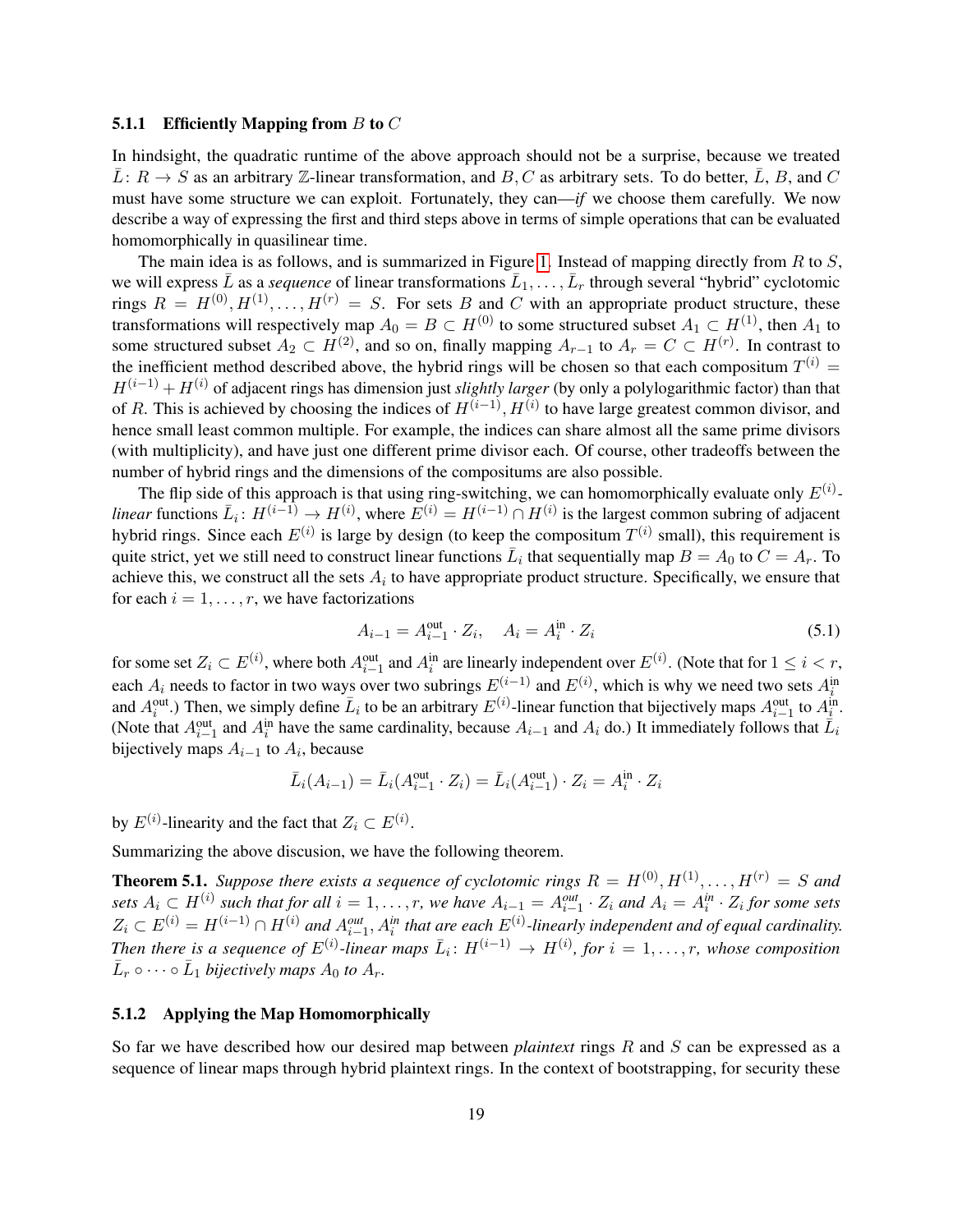<span id="page-20-1"></span>

Figure 1: An example mapping from  $B \subset R$  to  $C \subset S$ , via a sequence of hybrid rings. Each  $E^{(i)} =$  $H^{(i-1)} \cap H^{(i)}$  is a largest common subring, and each  $T^{(i)} = H^{(i-1)} + H^{(i)}$  is a compositum, of adjacent hybrid rings. For any  $E^{(i)}$ -linear function from  $H^{(i-1)}$  to  $H^{(i)}$ , there is a corresponding  $H^{(i)}$ -linear function from  $T^{(i)}$  to  $H^{(i)}$  that coincides with it on  $H^{(i-1)}$  (see Lemma [2.2\)](#page-7-0).

plaintext rings typically need to be embedded in some larger ciphertext rings, because the dimensions of  $R$ , S are not large enough to securely support the very small noise used in bootstrapping. For example, following Step [2](#page-13-2) of our bootstrapping procedure (Section [3\)](#page-11-0), we have a ciphertext over the ring  $R''$  where  $R'' = \mathcal{O}_{m''} \supseteq R$  for some  $m''$  of our choice that is divisible by m. We need to choose the sequence of hybrid *ciphertext* rings so that they admit linear functions (over the respective largest common subrings) that induce the desired ones on the underlying *plaintext* rings. This turns out to be very easy to do, as we now explain.

Let H, H' be adjacent hybrid plaintext rings having largest common subring  $E = H \cap H'$  and compositum  $T = H + H'$ . Then we want the corresponding ciphertext rings to be  $\tilde{H} \cong H \otimes U$ ,  $\tilde{H}' \cong H' \otimes U'$  for some cyclotomic rings U, U', and the largest common subring and compositum of  $\tilde{H}$ ,  $\tilde{H}'$  to be  $\tilde{E} \cong E \otimes (U \cap U')$ and  $\tilde{T} \cong T \otimes (U + U')$ , respectively (where all the tensor products are over the common base ring  $\mathbb{Z}$ ). Then any E-linear function  $\tilde{L}: H \to H'$  is induced by any  $\tilde{E}$ -linear function  $\tilde{L}: \tilde{H} \to \tilde{H}'$  satisfying  $L(h \otimes 1) = L(h) \otimes 1$ , which is the function we actually apply when switching between ciphertext rings.

To satisfy the above conditions, it is sufficient (and in fact necessary) to choose the respective indices  $u, u'$ of U, U' so that  $lcm(u, u')$  is coprime with  $lcm(h, h')$ , where  $h, h'$  are the respective indices of H, H'. Then the ciphertext rings  $\tilde{H}$ ,  $\tilde{H}'$  have indices hu and  $h'u'$ , and their compositum has index  $\text{lcm}(h, h') \cdot \text{lcm}(u, u')$ , which must be quasilinear for asymptotic efficiency. In typical instantiations, in order to get enough additional slots in each successive ring,  $h'/h$  will be moderately large and  $\text{lcm}(h, h') \approx h'$ . So to ensure that all the ciphertext rings are about the same size, we can choose  $u/u' \approx h'/h$  and  $\text{lcm}(u, u') \approx u$ .

#### <span id="page-20-0"></span>5.1.3 Mapping Selected Coefficients

In some settings we may only need to map certain coefficients into slots, i.e., map a particular portion of  $B$  to a CRT set of appropriate size. For example, when bootstrapping a semi-packed ciphertext over  $R' = \mathcal{O}_{m'}$ with plaintext over  $\tilde{R} = \mathcal{O}_{\tilde{m}}$ , we may need to artificially expand our view of the plaintext ring to some  $R = \mathcal{O}_m$ , so that m is coprime with  $m'/m$  (see the constraints listed at the start of Section [3\)](#page-11-0). In such a case, the decryption basis B of R factors as  $B = B' \cdot \tilde{B}$ , where  $\tilde{B}$  is the decryption basis of  $\tilde{R}$  and  $B' \subset R$ is a particular R-basis of R. Since the true message is really only over R, it can be shown that the only coefficients we need to recover the message are associated with the subset  $b' \cdot \tilde{B} \subseteq B$  for a particular fixed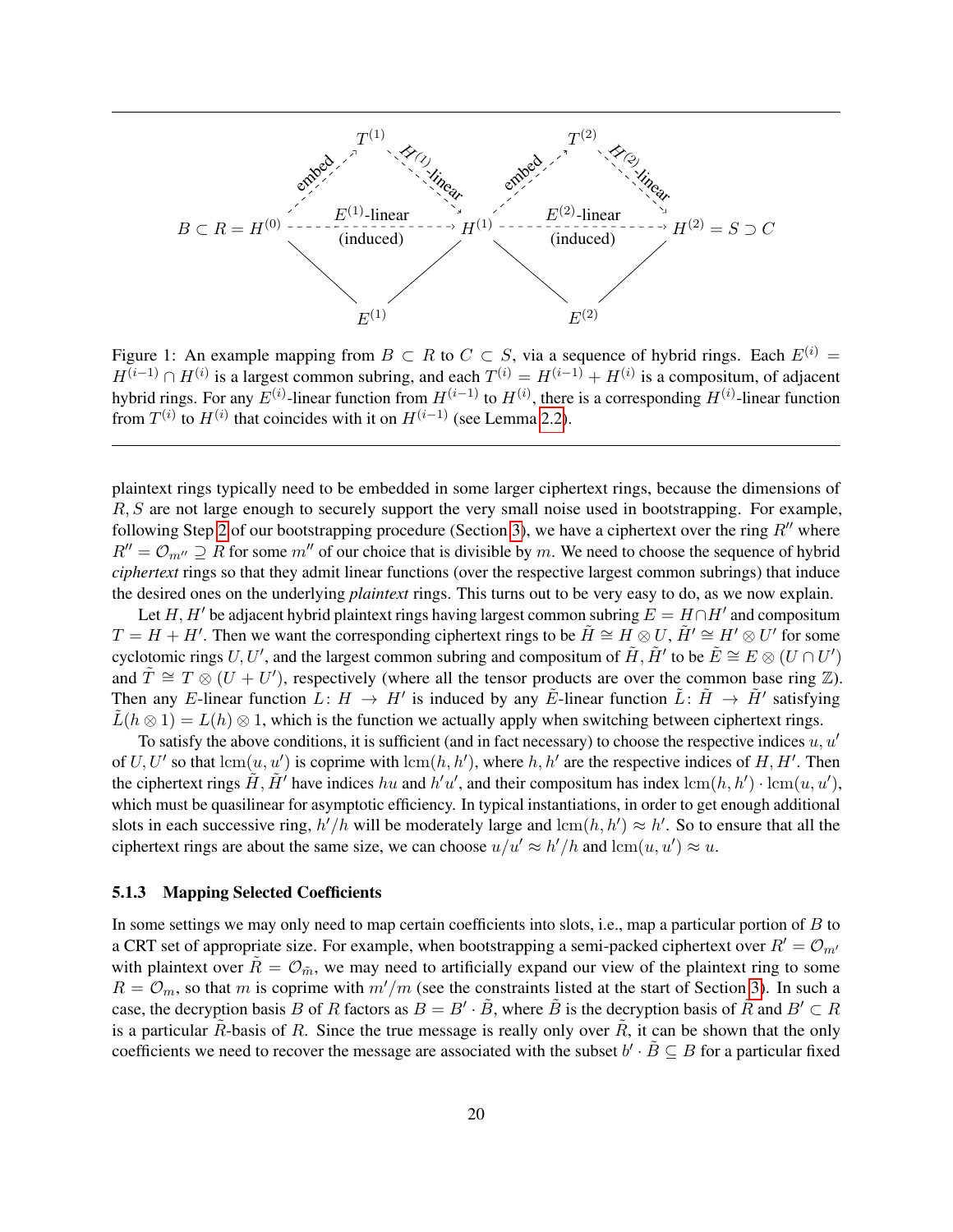$b' \in B'$ . Therefore, when designing the hybrid rings and CRT sets we only need  $|\tilde{B}|$  slots in total. When initially switching from R through the hybrid rings, we do so in a way that maps  $b'$  to one entry of a CRT set and all the other elements of B' to zero, then continue by mapping all of  $\tilde{B}$  to a CRT set as usual. Note that we still need to go through just as many hybrid rings to map from  $R$  to  $S$ , but the size of  $S$  can be significantly smaller because it needs fewer CRT slots.

#### 5.2 Construction

By Theorem [5.1](#page-19-0) and the ring-switching procedure, in order to map  $B \subset R$  to a CRT set C of some ring S of our choice in a way that can be efficiently evaluated homomorphically, we just need to construct hybrid cyclotomic rings  $R = H^{(0)}, H^{(1)}, \dots, H^{(r)} = S$  and sets  $A_i \subset H^{(i)}$  (where  $A_0 = B$  and  $A_r = C$ ) to satisfy the following two properties for each  $i = 1, \ldots, r$ :

- 1. Each compositum  $T^{(i)} = H^{(i-1)} + H^{(i)}$  is not too large, i.e., its dimension is quasilinear.
- 2. The sets  $A_{i-1}$ ,  $A_i$  factor as described in Equation [\(5.1\)](#page-19-1).

The remainder of this subsection is dedicated to providing such a construction.

#### **5.2.1** Decomposition of R and Basis  $B \subset R$

For our given ring  $R = \mathcal{O}_m$  and its Z-basis B used in decryption, we consider a tower of cyclotomic rings

$$
R^{(r)}/R^{(r-1)}/\cdots/R^{(1)}/R^{(0)},
$$

where  $R^{(r)} = R$  and  $R^{(0)} = \mathcal{O}_1 = \mathbb{Z}$ , and each  $R^{(i)}$  has index  $m_i$ , which is divisible by  $m_{i-1}$  for  $i > 0$ . For example, in a finest-grained decomposition,  $r$  is the number of prime divisors (with multiplicity) of  $m$ , and the ratios  $m_i/m_{i-1}$  are all these prime divisors in some arbitrary order. A coarser-grained decomposition may be used as well, but will tend to make the compositum rings  $T^{(i)}$  larger.

We need Z-bases  $B_i$  of the rings  $R^{(i)}$  that have a product structure induced by the tower. Specifically, for each  $i = 1, \ldots, r$  we need to have the factorization

<span id="page-21-0"></span>
$$
B_i = B'_i \cdot B_{i-1} \subset R^{(i)} \tag{5.2}
$$

for some set  $B_i' \subset R^{(i)}$  that is linearly independent over  $R^{(i-1)}$ . We also need the basis  $B^{(r)}$  of  $R = R^{(r)}$ to be the one used for decryption. As shown in Section [2.1.4,](#page-8-0) the scaled-up "decoding" basis of R has a finest-possible factorization, so we can use it as  $B$  for any choice of the tower.

We mention that the power basis  $\{1, \zeta_m, \zeta_m^2, \ldots, \zeta_m^{\varphi(m)-1}\}$  of R, which is implicitly the one used when representing R as the polynomial ring  $\mathbb{Z}[X]/\Phi_m(X)$ , *does not* have the required product structure when m is divisible by two or more odd primes, but that it does coincide with the scaled-up decoding basis when  $m$  is a power of 2. (See [\[LPR13\]](#page-23-13) for details.)

### 5.2.2 Ring S and CRT Set  $C \subset S$ .

We next design  $S = \mathcal{O}_\ell$  so that it also yields a tower of cyclotomic rings  $S^{(r)}/S^{(r-1)}/\cdots/S^{(1)}/S^{(0)}$ , where  $S^{(r)} = S$  and  $S^{(0)} = \mathbb{Z}$ , and each  $S^{(i)}$  has index  $\ell_i$ . As described in Sections [2.1.3](#page-7-1) and [2.1.4,](#page-8-0) there are structured mod-q CRT sets  $\tilde{C}_i$  of  $S^{(i)}$  that factor as

$$
\tilde{C}_i = \tilde{C}'_i \cdot \tilde{C}_{i-1},
$$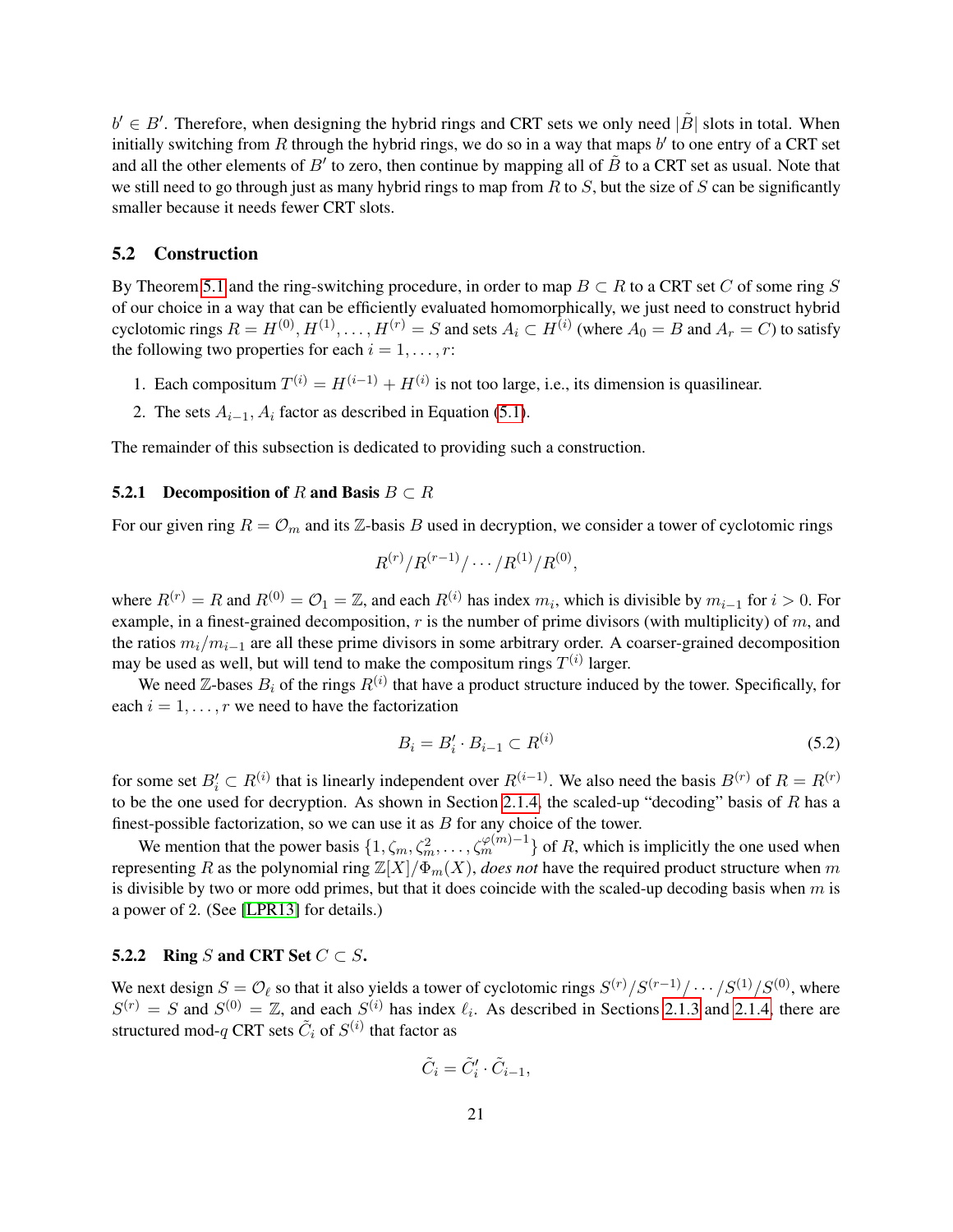where  $\tilde{C}'_i \subset S^{(i)}$  is an  $S^{(i-1)}$ -linearly independent set whose cardinality is the "relative splitting number" of p in  $S^{(i)}/S^{(i-1)}$ , i.e., the number of distinct prime ideals in  $S^{(i)}$  lying over any prime ideal divisor of p in  $S^{(i-1)}$ .

We need to choose the ring S and its tower so that for all  $i = 1, \ldots, r$ ,

- the respective indices  $m_{r-i+1}$ ,  $\ell_i$  of  $R^{(r-i+1)}$ ,  $S^{(i)}$  are coprime (certainly it suffices for m and  $\ell$  to be coprime, but this is not always necessary);
- the dimension  $\varphi(m_{r-i+1} \cdot \ell_i)$  is not too large (specifically, it is quasi-linear in the security parameter);
- the relative splitting number  $|\tilde{C}'_i| \geq |B'_{r-i+1}|$ .

We can then easily define structured CRT sets  $C_i \subset \tilde{C}_i \subset S^{(i)}$  of the appropriate cardinality, and in particular  $C = C_r$ , as follows. Define  $C_0 = \{1\} \subset \mathbb{Z} = S^{(0)}$ . Then for each  $i = 1, \ldots, r$ , let  $C'_i \subseteq \tilde{C}'_i$  be an arbitrary subset having cardinality exactly  $|B'_{r-i+1}|$ , and define

<span id="page-22-1"></span><span id="page-22-0"></span>
$$
C_i = C'_i \cdot C_{i-1} \subset \tilde{C}_i. \tag{5.3}
$$

# **5.2.3** Hybrid Rings  $H^{(i)}$  and Sets  $A_i \subset H^{(i)}$

Informally, with each successive hybrid ring we remove another level from the  $R$ -tower and add on another level to the S-tower, and similarly with the corresponding components of the structured sets B and C. Formally, for  $i = 0, 1, \ldots, r$  we define

$$
H^{(i)} = \mathcal{O}_{m_{r-i}\ell_i} \cong R^{(r-i)} \otimes S^{(i)},
$$
  
\n
$$
A_i = B_{r-i} \cdot C_i \subset H^{(i)},
$$
\n(5.4)

where the tensor product in Equation [\(5.4\)](#page-22-0) applies to the rings as extensions of  $\mathbb{Z}$ , and the isomorphism holds because  $\gcd(m_{r-i}, \ell_i) \leq \gcd(m_{r-i+1}, \ell_i) = 1$  by design. Note that  $H^{(0)} = \mathcal{O}_{m_r} = R$ ,  $H^{(r)} = \mathcal{O}_{\ell_r} = S$ , and  $A_0 = B_r = B$ ,  $A_r = C_r = C$ , as required.

For each  $i = 1, \ldots, r$ , because  $m_{r-i+1}$  and  $\ell_i$  are coprime, it is straightforward to verify that the largest common subring  $E^{(i)} = H^{(i-1)} \cap H^{(i)}$  and compositum  $T^{(i)} = H^{(i-1)} + H^{(i)}$  are

$$
E^{(i)} = \mathcal{O}_{m_{r-i}\ell_{i-1}} \cong R^{(r-i)} \otimes S^{(i-1)}
$$
  

$$
T^{(i)} = \mathcal{O}_{m_{r-i+1}\ell_i} \cong R^{(r-i+1)} \otimes S^{(i)},
$$

where the tensor products above are over the common base ring  $\mathbb Z$ . Note that the dimension of  $T^{(i)}/\mathbb Z$  is  $\varphi(m_{r-i+1} \cdot \ell_i)$ , which is quasi-linear in the security parameter by construction.

**Lemma 5.2.** *The sets*  $A_{i-1}$ ,  $A_i$  *factor as in Equation* [\(5.1\)](#page-19-1), *i.e.*,  $A_{i-1} = A_{i-1}^{out} \cdot Z_i$  *and*  $A_i = A_i^{in} \cdot Z_i$  *for* some sets  $Z_i \subset E^{(i)}$  and  $A^{out}_{i-1}$ ,  $A^{in}_i$  that are each  $E^{(i)}$ -linearly independent and of equal cardinality.

*Proof.* Define  $Z_i = B_{r-i} \cdot C_{i-1} \subset E^{(i)}$ . Recall from Equation [\(5.2\)](#page-21-0) that  $B_{r-i+1} = B'_{r-i+1} \cdot B_{r-i}$ , where  $B'_{r-i+1} \subset R^{(r-i+1)}$  is linearly independent over  $R^{(r-i)} \subset H^{(i-1)}$ , and hence also over  $E^{(i)} \cong$  $R^{(r-i)} \otimes S^{(i-1)}$  (because it corresponds to the set of pure tensors  $B'_{r-i+1} \otimes \{1\} \subset R^{(r-i+1)} \otimes S^{(i-1)}$ ). Then

$$
A_{i-1} = (B'_{r-i+1} \cdot B_{r-i}) \cdot C_{i-1} = B'_{r-i+1} \cdot Z_i
$$

is the desired factorization. Similarly, recall from Definition [\(5.3\)](#page-22-1) that  $C_i = C'_i \cdot C_{i-1}$ , where  $C'_i \subseteq \tilde{C}'_i \subset S^{(i)}$ is linearly independent over  $S^{(i-1)}$ , and hence also over  $E^{(i)}$ . Then we have the desired factorization

$$
A_i = B_{r-i} \cdot (C_i' \cdot C_{i-1}) = C_i' \cdot Z_i.
$$

Finally, we have  $|A_{i-1}^{\text{out}}| = |B'_{r-i+1}| = |C'_{i}| = |A_{i}^{\text{in}}|$  by design of  $C'_{i}$ .

 $\Box$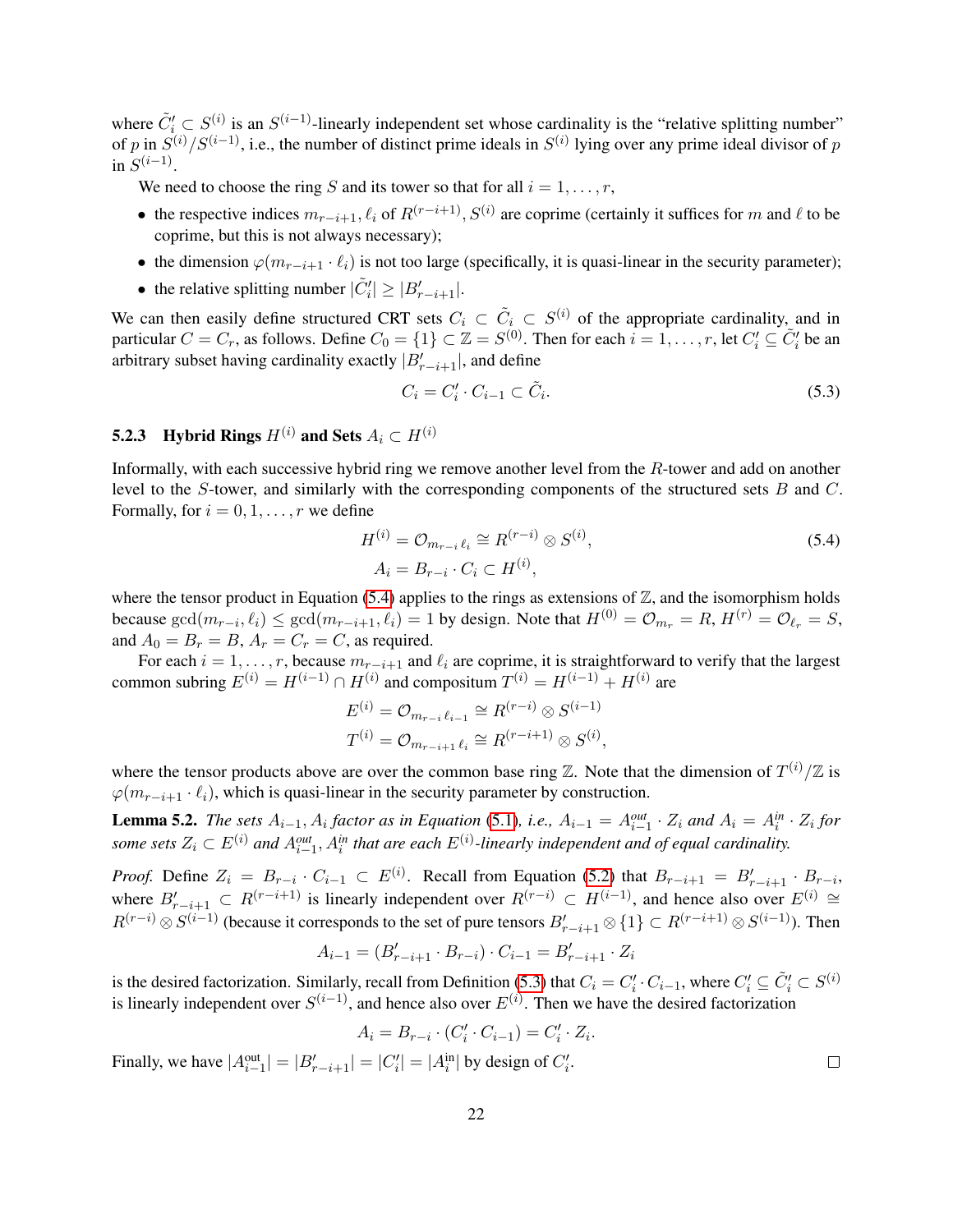# References

- <span id="page-23-2"></span>[BGV12] Z. Brakerski, C. Gentry, and V. Vaikuntanathan. (Leveled) fully homomorphic encryption without bootstrapping. In *ICTS*, pages 309–325. 2012.
- <span id="page-23-10"></span>[BPR12] A. Banerjee, C. Peikert, and A. Rosen. Pseudorandom functions and lattices. In *EUROCRYPT*, pages 719–737. 2012.
- <span id="page-23-16"></span>[Bra12] Z. Brakerski. Fully homomorphic encryption without modulus switching from classical GapSVP. In *CRYPTO*, pages 868–886. 2012.
- <span id="page-23-4"></span>[BV11a] Z. Brakerski and V. Vaikuntanathan. Efficient fully homomorphic encryption from (standard) LWE. In *FOCS*, pages 97–106. 2011.
- <span id="page-23-14"></span>[BV11b] Z. Brakerski and V. Vaikuntanathan. Fully homomorphic encryption from ring-LWE and security for key dependent messages. In *CRYPTO*, pages 505–524. 2011.
- <span id="page-23-8"></span> $[CCK<sup>+</sup>13]$  J. H. Cheon, J.-S. Coron, J. Kim, M. S. Lee, T. Lepoint, M. Tibouchi, and A. Yun. Batch fully homomorphic encryption over the integers. In *EUROCRYPT*, pages 315–335. 2013.
- <span id="page-23-1"></span>[Gen09a] C. Gentry. *A fully homomorphic encryption scheme*. Ph.D. thesis, Stanford University, 2009. <http://crypto.stanford.edu/craig>.
- <span id="page-23-0"></span>[Gen09b] C. Gentry. Fully homomorphic encryption using ideal lattices. In *STOC*, pages 169–178. 2009.
- <span id="page-23-5"></span>[GH11a] C. Gentry and S. Halevi. Fully homomorphic encryption without squashing using depth-3 arithmetic circuits. In *FOCS*, pages 107–109. 2011.
- <span id="page-23-3"></span>[GH11b] C. Gentry and S. Halevi. Implementing Gentry's fully-homomorphic encryption scheme. In *EUROCRYPT*, pages 129–148. 2011.
- <span id="page-23-11"></span>[GHPS12] C. Gentry, S. Halevi, C. Peikert, and N. P. Smart. Ring switching in BGV-style homomorphic encryption. In *SCN*, pages 19–37. 2012. Full version at [http://eprint.iacr.org/](http://eprint.iacr.org/2012/240) [2012/240](http://eprint.iacr.org/2012/240).
- <span id="page-23-7"></span>[GHS12a] C. Gentry, S. Halevi, and N. P. Smart. Better bootstrapping in fully homomorphic encryption. In *Public Key Cryptography*, pages 1–16. 2012.
- <span id="page-23-6"></span>[GHS12b] C. Gentry, S. Halevi, and N. P. Smart. Fully homomorphic encryption with polylog overhead. In *EUROCRYPT*, pages 465–482. 2012.
- <span id="page-23-15"></span>[GHS12c] C. Gentry, S. Halevi, and N. P. Smart. Homomorphic evaluation of the AES circuit. In *CRYPTO*, pages 850–867. 2012.
- <span id="page-23-12"></span>[LPR10] V. Lyubashevsky, C. Peikert, and O. Regev. On ideal lattices and learning with errors over rings. *J. ACM*, 2013. To appear. Preliminary version in Eurocrypt 2010.
- <span id="page-23-13"></span>[LPR13] V. Lyubashevsky, C. Peikert, and O. Regev. A toolkit for ring-LWE cryptography. In *EURO-CRYPT*, pages 35–54. 2013.
- <span id="page-23-9"></span>[SV11] N. Smart and F. Vercauteren. Fully homomorphic SIMD operations. Cryptology ePrint Archive, Report 2011/133, 2011. <http://eprint.iacr.org/>.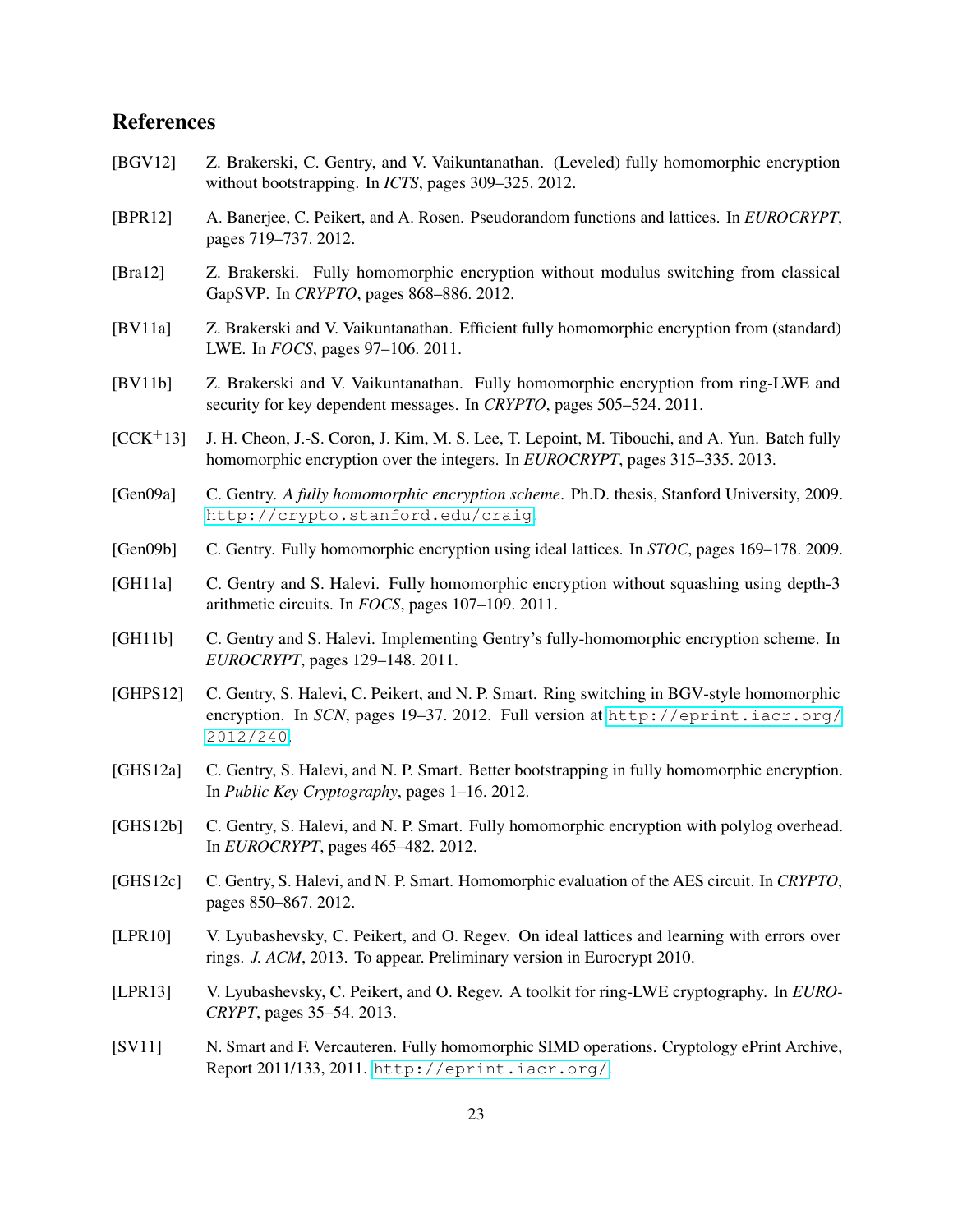<span id="page-24-0"></span>[vDGHV10] M. van Dijk, C. Gentry, S. Halevi, and V. Vaikuntanathan. Fully homomorphic encryption over the integers. In *EUROCRYPT*, pages 24–43. 2010.

### <span id="page-24-2"></span>A Transformation Between LSB and MSB Encodings

Here we describe a folklore transformation between the "least significant bit" and "most significant bit" message encodings for (ring-)LWE-based cryptosystems.

Let plaintext modulus p and ciphertext modulus q be coprime, fix integers  $c_p, c_q$  such that  $c_p p + c_q q = 1$ , and observe that  $c_p = p^{-1} \pmod{q}$  and  $c_q = q^{-1} \pmod{p}$ .

- An lsb encoding of a value  $\mu \in \mathbb{Z}_p$  is any  $v \in \mathbb{Z}_q$  such that  $v = e \pmod{q}$  for some integer  $e \in [-q/2, q/2)$  where  $e = \mu \pmod{p}$ .
- An msb encoding of  $\mu$  is any  $w \in \mathbb{Z}_q$  such that  $\lfloor w \rfloor_p := \lfloor w \cdot (p/q) \rfloor = \mu \pmod{p}$ .

If  $v \in \mathbb{Z}_q$  is an lsb encoding of  $\mu \in \mathbb{Z}_p$ , then we claim that  $p^{-1} \cdot v \in \mathbb{Z}_q$  is an msb encoding of  $-q^{-1} \cdot \mu \in \mathbb{Z}_p$ . Indeed, since  $v = e \pmod{q}$  for some  $e \in (\mu + p\mathbb{Z}) \cap [-q/2, q/2)$ , we have

$$
\lfloor p^{-1} \cdot v \rfloor_p = \left\lfloor \frac{1 - c_q q}{p} \cdot e \cdot \frac{p}{q} \right\rfloor = \left\lfloor \left( \frac{1}{q} - c_q \right) \cdot e \right\rfloor = -c_q \cdot e = -q^{-1} \cdot \mu \pmod{p}.
$$

In the other direction, if  $w \in \mathbb{Z}_q$  is an msb encoding of  $\mu \in \mathbb{Z}_p$ , then we claim that  $p \cdot w$  is an lsb encoding of  $-q \cdot \mu \in \mathbb{Z}_p$ . Indeed, by assumption we have

$$
\lfloor w \rceil_p = \lfloor w \cdot (p/q) \rceil = w \cdot (p/q) - f = \mu \pmod{p}
$$

for some  $f \in \frac{1}{a}$  $\frac{1}{q}\mathbb{Z} \cap [-1/2, 1/2)$ . Multiplying by q and letting  $e = q \cdot f \in \mathbb{Z} \cap [-q/2, q/2)$ , we have

$$
p \cdot w - e = q \cdot \mu \pmod{pq}.
$$

Reducing this modulo q, we get  $p \cdot w = e \pmod{q}$ , and reducing it modulo p, we have  $e = -q \cdot \mu \pmod{p}$ .

The above facts make it possible to convert between lsb and msb representations of (ring-)LWE ciphertexts, simply by multiplying the ciphertext by p or  $p^{-1}$  modulo q. This works because decryption recovers a  $\mathbb{Z}_q$ encoding of the message simply as a linear function of the ciphertext, so the p or  $p^{-1}$  factor simply "passes through" the ciphertext to the encoding. (In the ring setting, the encoding of plaintext ring elements is coefficient-wise in a certain basis, so the same reasoning applies.) If  $q = -1 \pmod{p}$ , then the above transformations preserve the message exactly. In other cases, we can just keep track of the factors of −q or  $-q^{-1}$  introduced by the conversions (which may be affected by other homomorphic operations), and remove them upon decryption.

# <span id="page-24-1"></span>B Integer Rounding Procedure

Here we recall (a close variant of) the efficient arithmetic procedure from [\[GHS12a\]](#page-23-7) for computing the "most significant bit" function  $m s b_q : \mathbb{Z}_q \to \mathbb{Z}_2$  for  $q = 2^{\ell} \geq 4$ , defined as  $m s b_q(x) = |x/(q/2)|$ . Note that the integer rounding function  $\lfloor \cdot \rceil_2$ :  $\mathbb{Z}_q \to \mathbb{Z}_2$  is simply  $\lfloor x \rceil_2 = \text{msb}_q(x + q/4)$ . The multiplicative depth and cost (in number of operations) of the  $msb<sub>q</sub>$  procedure are not precisely analyzed in [\[GHS12a\]](#page-23-7), and the procedure as written turns out to be suboptimal in depth and number of operations by  $\log_2(q)$  factors, because it (homomorphically) raises ciphertexts to large powers in an inner loop. So for completeness, here we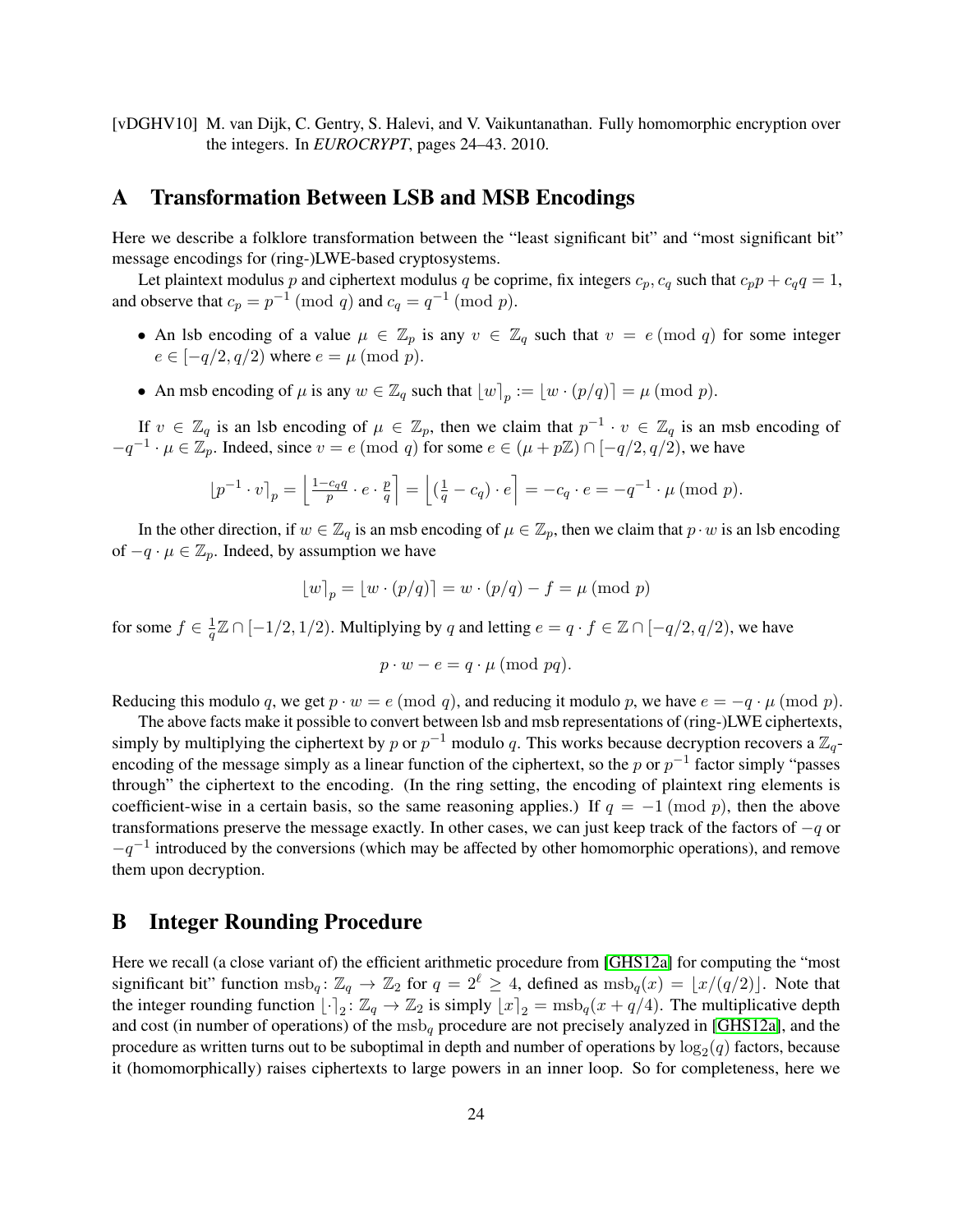present a simplified and optimized version of the procedure, and an analysis of its depth and cost. It uses the standard ring operations of  $\mathbb{Z}_{2^j}$ , as well as division by 2 of values that are guaranteed to be even. All of these operations can be evaluated homomorphically for the cryptosystem described in Section [2.2,](#page-9-0) as explained in Section [2.2.2.](#page-11-2) The procedure also easily generalizes to any prime base.

<span id="page-25-1"></span>

| <b>Algorithm 1</b> Arithmetic procedure for computing $msb_q: \mathbb{Z}_q \rightarrow \mathbb{Z}_2$ [GHS12a] |                                                                                     |  |  |  |  |
|---------------------------------------------------------------------------------------------------------------|-------------------------------------------------------------------------------------|--|--|--|--|
| <b>Input:</b> Element $x \in \mathbb{Z}_q$ , where $q = 2^{\ell}$ for some positive integer $\ell$            |                                                                                     |  |  |  |  |
| <b>Output:</b> msb <sub>q</sub> $(x) \in \mathbb{Z}_2$                                                        |                                                                                     |  |  |  |  |
| 1: $w_0 \leftarrow x$                                                                                         | $\mathcal{U} w_0 \in \mathbb{Z}_q$                                                  |  |  |  |  |
| 2: for $i \leftarrow 1, \ldots, \ell - 1$ do                                                                  |                                                                                     |  |  |  |  |
| 3:<br>$y \leftarrow x$                                                                                        | $\mathcal{U} y \in \mathbb{Z}_q, y = x \pmod{2^{i+1}}$                              |  |  |  |  |
| <b>for</b> $j \leftarrow 0, \ldots, i-1$ <b>do</b><br>4:                                                      |                                                                                     |  |  |  |  |
| $w_j \leftarrow w_j^2$<br>5:                                                                                  | // now $w_j = \frac{\text{lsb}(\frac{x}{2^j})}{\text{mod } 2^{i-j+1}}$              |  |  |  |  |
| $y \leftarrow (y - w_i)/2 \mod (q/2^{j+1})$<br>6:                                                             | // now $y \in \mathbb{Z}_{q/2^{j+1}}, y = \lfloor x/2^{j+1} \rfloor \pmod{2^{i-j}}$ |  |  |  |  |
| 7:<br>$w_i \leftarrow y$                                                                                      | $\mathcal{U} w_i \in \mathbb{Z}_{q/2^i}, w_i = \lfloor x/2^i \rfloor \pmod{2}$      |  |  |  |  |
| 8: return $w_{\ell-1} \in \mathbb{Z}_2$                                                                       |                                                                                     |  |  |  |  |

Correctness follows from [\[GHS12a,](#page-23-7) Lemma 2]. The main idea is that when initially assigned, each  $w_j$ has the same least-significant bit as  $\lfloor x/2^j \rfloor$ , i.e.,  $w_j = \lfloor x/2^j \rfloor \pmod{2}$  (but its other bits may not agree with x's). Each time  $w_j$  is squared in Step [5,](#page-25-1) its least-significant bit remains the same, but an additional more-significant bit is set to zero. That is, after t squarings,  $w_j = \text{lsb}(\lfloor x/2^j \rfloor) \pmod{2^{t+1}}$ . Therefore, in iteration i, the inner loop "shifts away" the i least-significant bits of x, leaving the  $(i + 1)$ st bit intact in the least significant position (but possibly changing the others), at which point we can assign  $w_i$  and maintain the invariant.

We now briefly analyze the *homomorphic* evaluation of the procedure, in terms of its induced noise growth and runtime cost. The most important observation is that although it is written using a doubly nested loop, the procedure actually has multiplicative depth exactly  $\ell - 1 = \log_2(q/2)$ . This is because in the inner loop, each  $w_j$  for  $j = 0, \ldots, i - 1$  can be squared in parallel (Step [5\)](#page-25-1). Each squaring of the plaintext value  $w_j \in \mathbb{Z}_{q/2^j}$  induces the usual small polynomial expansion  $(q/2^j) \cdot n^c$  (where  $c \approx 1$ ) in the noise rate of the associated ciphertext. The iterated subtractions and divisions by 2 (Step [6\)](#page-25-1) cause no growth at all in the noise rate: each subtraction sums (at worst) the noise rates of the associated ciphertexts, and division by 2 halves the noise rate.

In the *i*th iteration, the procedure performs i homomorphic multiplications and i subtractions (and also i divisions by 2, but these are trivial as homomorphic operations). Therefore, the procedure uses a total of  $\ell(\ell - 1)/2$  homomorphic multiplications and subtractions each.

# <span id="page-25-0"></span>C Concrete Choices of Rings

Here, for  $p = 2$  and several values of the original cyclotomic index m, we give some workable values for the target cyclotomic index  $\ell$ , along with the indices of the intermediate "hybrid" rings, the dimensions of the compositum rings, etc. Note that when  $m_{r-i+1} = 2$ , then the ring  $R_{r-i+1}$  has dimension 1, and so we can move directly from  $m_{r-i+1} = 2$  to  $m_{r-i+1} = 1$ . In the tables below, and following the notation in Section [5:](#page-18-0)

•  $m_{r-i+1}$  is the index of the ring  $R_{r-i+1}$  at step *i*;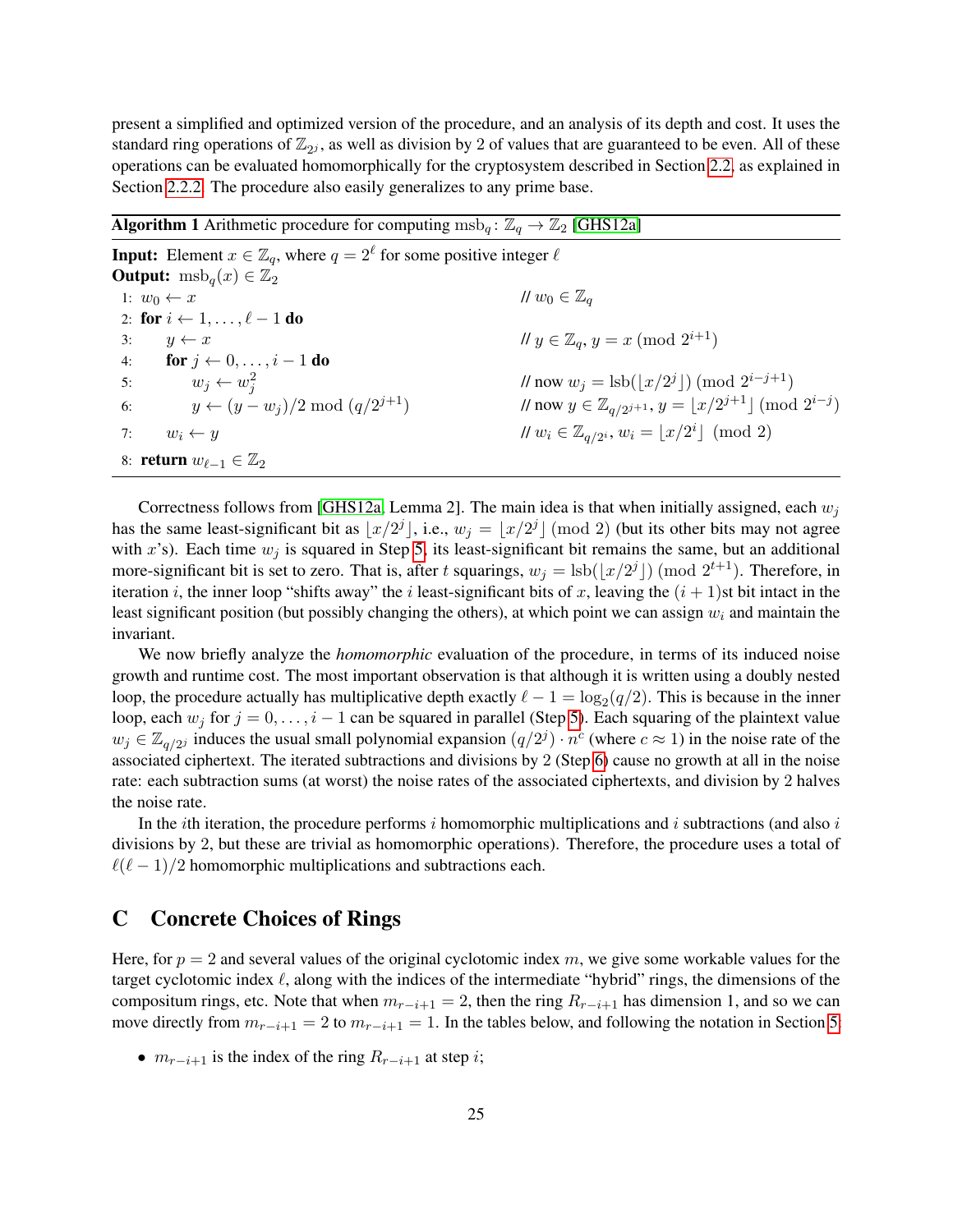- $\ell_i$  is the index of the ring  $S_i$  at step *i*;
- $\varphi(m_{r-i+1} \cdot \ell_i)$  is the dimension of the compositum ring at step *i*;
- $|B'_{r-i+1}|$  is the dimension of the intermediate ring extension  $R^{(r-i+1)}/R^{(r-i)}$ ;
- $|\tilde{C}'_i|$  is the "relative splitting number" of  $p = 2$  in the extension  $S^{(i)}/S^{(i-1)}$ .
- *r* denotes the number of hybrid rings  $R_{r-i+1}$ ,  $i \in [r]$

All the indices are *lower bounds* needed to support the *functionality* of the ring-rounding technique on the plaintext space (Section [5\)](#page-18-0). Larger ciphertext indices may be required to ensure adequate security for all the homomorphic operations; see Section [5.1.2.](#page-19-2)

| Step $i$       | $m_{r-i+1}$ | $\ell_i$                | $ B'_{r-i+1} $              | $ C_i' $       | $\varphi(m_{r-i+1}\cdot\ell_i)$ |
|----------------|-------------|-------------------------|-----------------------------|----------------|---------------------------------|
|                | 1024        | 17                      | $\overline{2}$              | $\overline{2}$ | 8192                            |
| 2              | 512         | $221 = 17 \cdot 13$     | 4                           | 4              | 49152                           |
| 3              | 128         | $1547 = 221 \cdot 7$    | 4                           | 6              | 73728                           |
| $\overline{4}$ | 32          | $7735 = 1547 \cdot 5$   | $\overline{4}$              | 4              | 73728                           |
| 5              | 8           | $23205 = 7735 \cdot 3$  | $\mathfrak{D}$              | $\overline{2}$ | 36864                           |
| 6              | 4           | $69615 = 23205 \cdot 3$ | $\mathcal{D}_{\mathcal{L}}$ | 3              | 55296                           |
| 7              |             | 69615                   |                             |                | 55296                           |

Table 1: Concrete choices for  $m_r = 1024, \varphi(m_r) = 512$ 

Table 2: Concrete choices for  $m_r = 512, \varphi(m_r) = 256$ 

| Step $i$ | $m_{r-i+1}$ | $\ell_i$               | $ B'_{r-i+1} $ | $ \tilde{C}_i' $ | $\varphi(m_{r-i+1}\cdot\ell_i)$ |
|----------|-------------|------------------------|----------------|------------------|---------------------------------|
|          | 512         | 17                     | $\overline{2}$ | $\overline{2}$   | 4096                            |
| 2        | 256         | $221 = 17 \cdot 13$    | 4              | $\overline{4}$   | 24576                           |
| 3        | 64          | $1547 = 221 \cdot 7$   | 4              | 6                | 36864                           |
| 4        | 16          | $7735 = 1547 \cdot 5$  | 4              | 4                | 36864                           |
| 5        | 4           | $23205 = 7735 \cdot 3$ | $\overline{2}$ | $\overline{2}$   | 18432                           |
| 6        |             | 23205                  |                |                  | 18432                           |